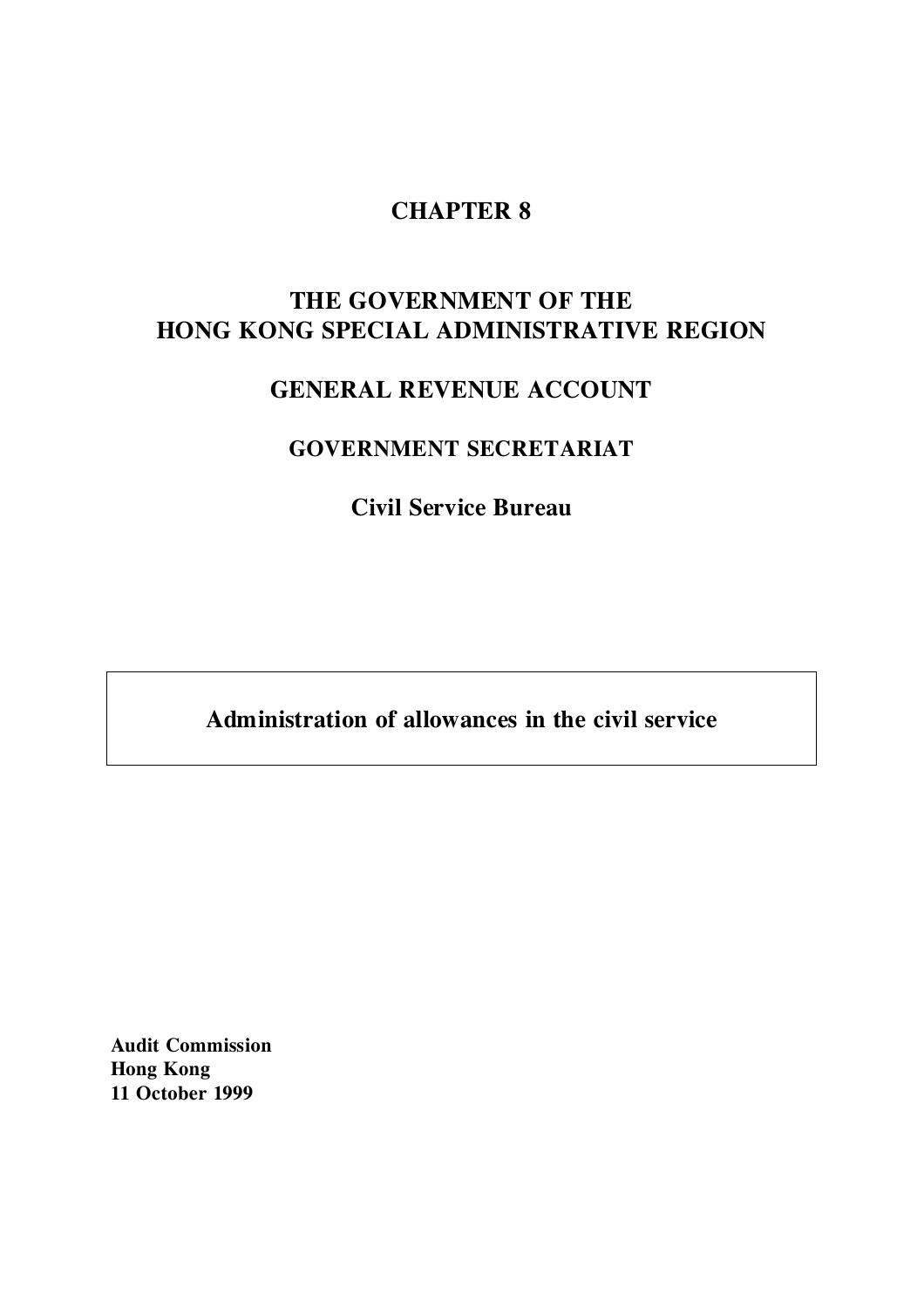# **ADMINISTRATION OF ALLOWANCES IN THE CIVIL SERVICE**

## **Contents**

|                                                                  | Paragraphs    |
|------------------------------------------------------------------|---------------|
| SUMMARY AND KEY FINDINGS                                         |               |
| <b>PART 1: INTRODUCTION</b>                                      |               |
| <b>Background</b>                                                | $1.1 - 1.2$   |
| Audit objectives and scope                                       | 1.3           |
| <b>PART 2: FRAMEWORK FOR THE ADMINISTRATION</b><br>OF ALLOWANCES |               |
| The roles of the CSB and Heads of Department                     | 2.1           |
| <b>The Committee on Allowances</b>                               | 2.2           |
| The role of advisory bodies                                      | 2.3           |
| Arrangement for modifying the terms<br>and conditions of service | $2.4 - 2.5$   |
| Policy on the revision of allowances                             | $2.6 - 2.8$   |
| <b>Audit observations</b>                                        | $2.9 - 2.14$  |
| <b>Audit recommendations</b>                                     | $2.15 - 2.16$ |
| <b>Response from the Administration</b>                          | $2.17 - 2.18$ |
| PART 3: ICAC POST ALLOWANCE                                      |               |
| <b>Background</b>                                                | $3.1 - 3.2$   |
| Origin and justification                                         | $3.3 - 3.4$   |

**Reviews of ICAC post allowance**  $3.5 - 3.9$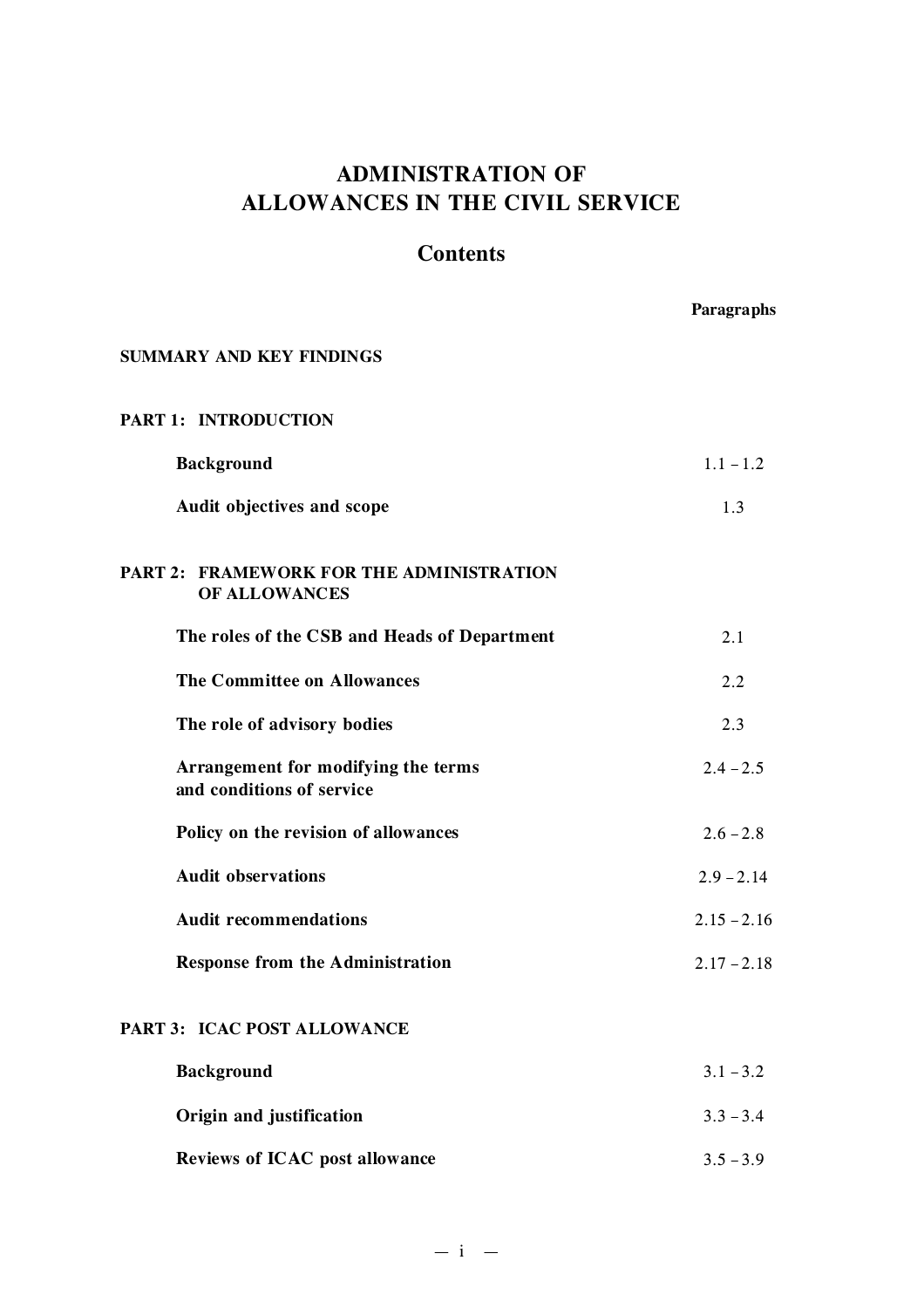## **Paragraphs**

| <b>Audit observations</b>               | $3.10 - 3.14$ |
|-----------------------------------------|---------------|
| <b>Audit recommendations</b>            | 3.15          |
| <b>Response from the Administration</b> | $3.16 - 3.17$ |

## **PART 4: HOME-TO-OFFICE TRAVELLING ALLOWANCE**

| Origin and eligibility criteria         | $4.1 - 4.2$  |
|-----------------------------------------|--------------|
| <b>Reviews of the HOTA</b>              | $4.3 - 4.8$  |
| <b>Audit observations</b>               | $4.9 - 4.19$ |
| <b>Audit recommendations</b>            | 4.20         |
| <b>Response from the Administration</b> | 4.21         |

## **PART 5: MILEAGE ALLOWANCE**

| Origin and rationale                            | $5.1 - 5.5$   |
|-------------------------------------------------|---------------|
| Determination of the rates of mileage allowance | $5.6 - 5.7$   |
| Analysis of expenditure on mileage allowance    | 5.8           |
| <b>Audit observations</b>                       | $5.9 - 5.16$  |
| <b>Audit recommendations</b>                    | $5.17 - 5.18$ |
| <b>Response from the Administration</b>         | $5.19 - 5.21$ |
|                                                 |               |

## **PART 6: FURNITURE AND DOMESTIC APPLIANCES ALLOWANCE**

| <b>Background</b>                                       | 6.1  |
|---------------------------------------------------------|------|
| Origin of the FDAA                                      | 6.2. |
| Regulations for the payment of FDAA before October 1990 | 6.3  |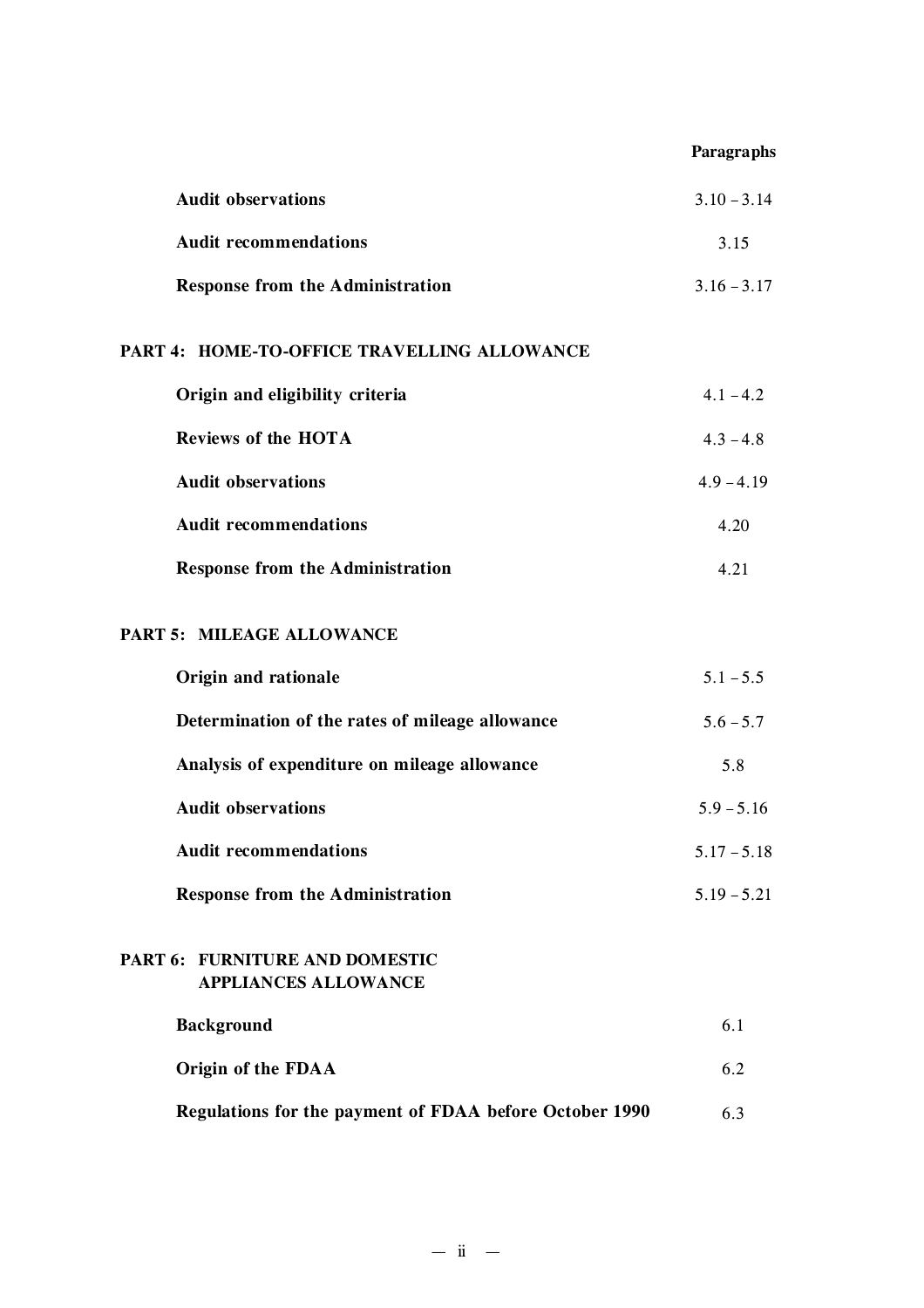## **Paragraphs**

| <b>Extension of FDAA to officers</b><br>under the Home Purchase Scheme | $6.4 - 6.7$   |
|------------------------------------------------------------------------|---------------|
| <b>Recent development</b>                                              | 6.8           |
| <b>Audit observations</b>                                              | $6.9 - 6.11$  |
| <b>Audit recommendations</b>                                           | 6.12          |
| <b>Response from the Administration</b>                                | $6.13 - 6.14$ |
| PART 7: DIALECT ALLOWANCE                                              |               |
| <b>Background</b>                                                      | $7.1 - 7.4$   |
| <b>Reviews of the dialect allowance</b>                                | $7.5 - 7.9$   |
| <b>Interpretation duties</b>                                           | $7.10 - 7.15$ |
| <b>Audit observations</b>                                              | $7.16 - 7.21$ |
| <b>Audit recommendations</b>                                           | 7.22          |
| <b>Response from the Administration</b>                                | $7.23 - 7.26$ |
| PART 8: OVERTIME ALLOWANCE                                             |               |
| <b>Background</b>                                                      | $8.1 - 8.2$   |
| <b>Eligibility criteria</b>                                            | $8.3 - 8.4$   |
| <b>ICAC</b> reviews                                                    | $8.5 - 8.7$   |
| 1997 CSB review                                                        | $8.8 - 8.9$   |
| OTA regarded as part of salary                                         | $8.10 - 8.13$ |
| The decrease in expenditure on the OTA<br>and DSOA in 1998-99          | 8.14          |
| Efforts to reduce expenditure on DSOA<br>by the Police Force           | $8.15 - 8.16$ |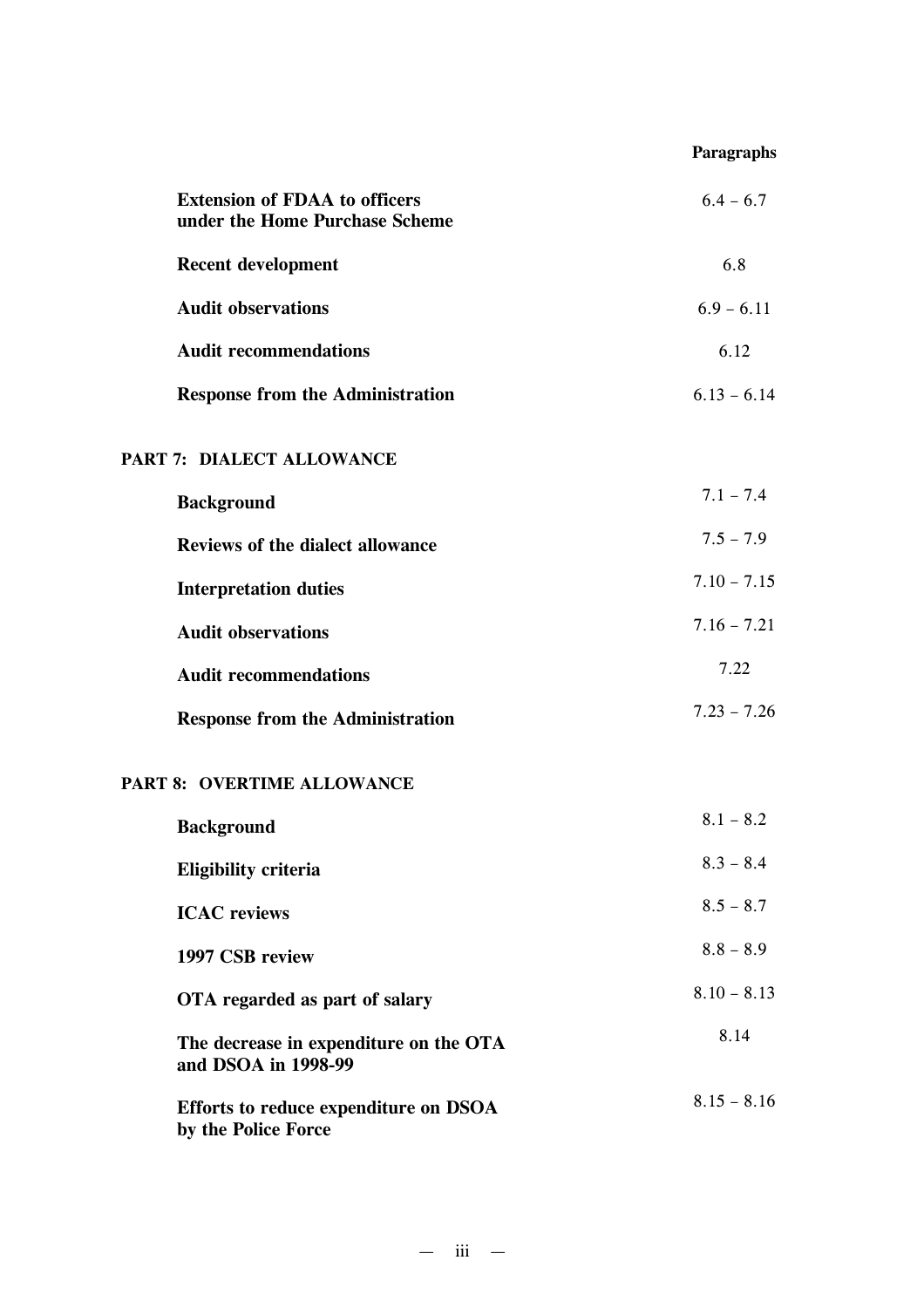#### **Paragraphs**

| <b>Audit observations</b>               | $8.17 - 8.21$ |
|-----------------------------------------|---------------|
| <b>Audit recommendations</b>            | 8.22          |
| <b>Response from the Administration</b> | $8.23 - 8.28$ |

## **PART 9: ACTING ALLOWANCE**

| <b>Background</b>                                 | $9.1 - 9.4$   |
|---------------------------------------------------|---------------|
| Qualifying period for payment of acting allowance | $9.5 - 9.6$   |
| The 1987 to 1989 review of acting allowance       | $9.7 - 9.8$   |
| Audit comments provided to the CSB                | $9.9 - 9.10$  |
| 1999 CSB review of acting system                  | $9.11 - 9.12$ |
| <b>Audit observations</b>                         | $9.13 - 9.17$ |
| <b>Audit recommendations</b>                      | 9.18          |
| <b>Response from the Administration</b>           | $9.19 - 9.20$ |

- Appendix A: Establishment, strength and wastage of ICAC officers for the years from 1989 to 1998
- Appendix B: Estimated savings on HOTA in 1998-99 if the no-claim limit had been raised to \$25 per return journey
- Appendix C: Mileage allowance paid by various government departments in 1998-99
- Appendix D: The ten departments with the largest expenditure on OTA and DSOA from 1994-95 to 1998-99
- Appendix E: Acronyms and abbreviations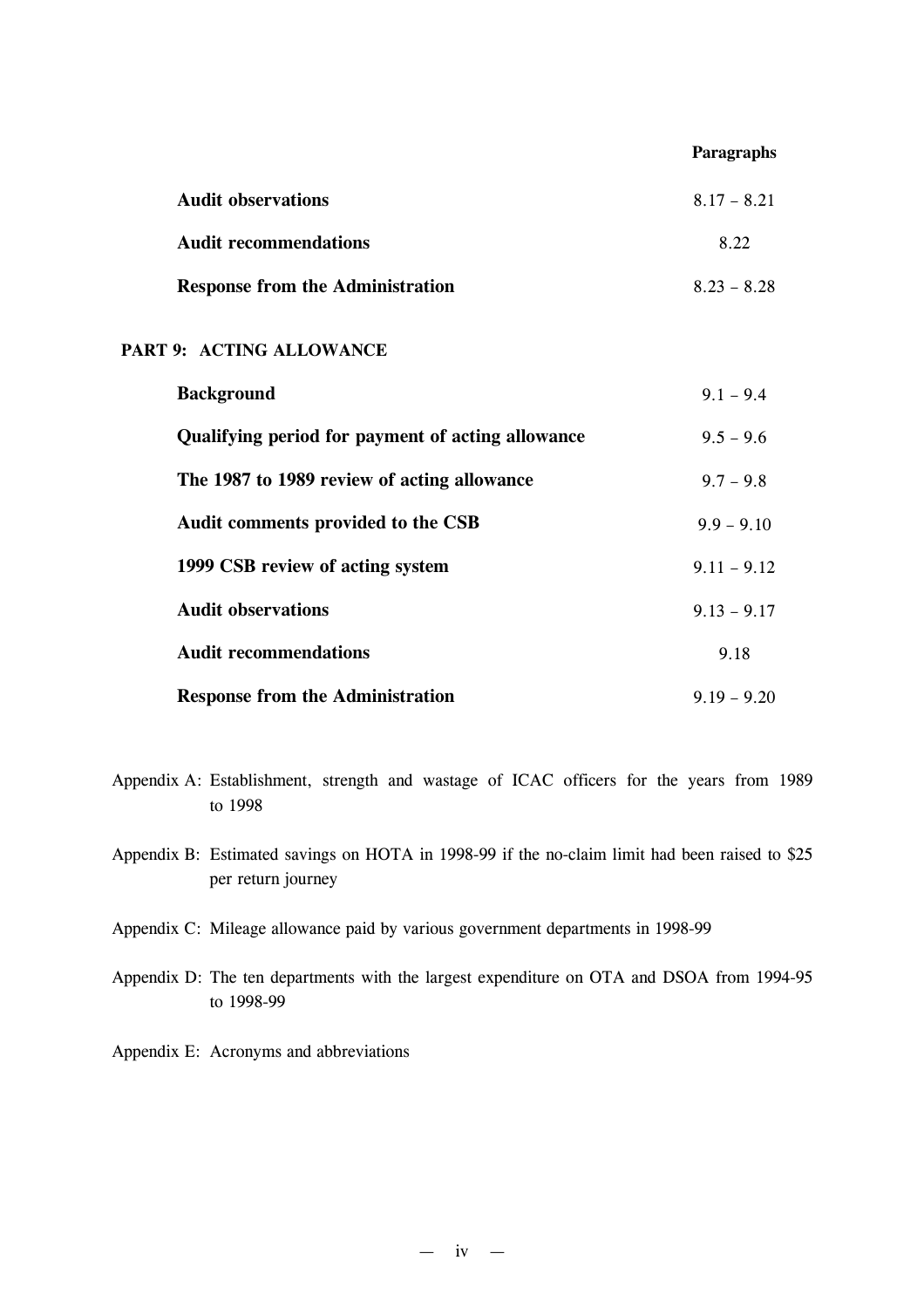## **ADMINISTRATION OF ALLOWANCES IN THE CIVIL SERVICE**

## **Summary and key findings**

A. **Introduction.** In addition to their salaries, civil servants are compensated by a number of allowances for different reasons. The whole system of allowances is very complicated in terms of regulations, administrative arrangements and the nature of transactions. Audit has recently conducted a review of the administration of allowances in the civil service and found that there is room for improvement in a number of areas (paras. 1.1 and 1.3).

B. **Framework for the administration of allowances.** Many allowances were introduced a long time ago under circumstances which might have changed over time. However, the Civil Service Bureau (CSB) does not have a programme to review the various allowances on a regular basis so as to ensure that the continued existence of the allowances is still justified and that the eligibility criteria are appropriate. The Committee on Allowances (COA) serves as a forum between the CSB and the Finance Bureau (FB) to discuss matters related to allowances. Since 1980, the COA had not initiated any review of allowances (paras. 2.2 and 2.9).

C. **ICAC post allowance.** The Independent Commission Against Corruption (ICAC) post allowance was introduced on staff recruitment and retention grounds when the ICAC was set up in 1974. As the ICAC has not experienced any recruitment and retention difficulties since 1989-90, it is questionable whether the continued payment of the ICAC post allowance is justified (paras. 3.3 and 3.11).

D. **Home-to-office travelling allowance.** An officer may claim the home-to-office travelling allowance (HOTA) to partially reimburse his travelling expenses if his place of work is outside the urban area. The eligibility criteria have not kept pace with the rapid developments in the transport infrastructure linking up the urban area and the New Territories. Besides, anomalies also arise since the HOTA is only allowed under specified conditions. The no-claim limit set under the present method tends to be too low, resulting in higher HOTA payments. The Administration has not achieved the long-term objective of abolishing the HOTA set in 1975 (paras. 4.1, 4.9, 4.11, 4.15 and 4.18).

E. **Mileage allowance.** An officer authorised by his Head of Department to use his car for duty journeys may claim mileage allowance for duty journeys and home-to-office journeys. However, detailed guidelines on the conditions of using private cars for duty journeys have not been provided by the Secretary for the Civil Service. Audit notes that, in many instances, the use of private cars for duty journeys has been for convenience rather than by necessity. Furthermore, the rates of mileage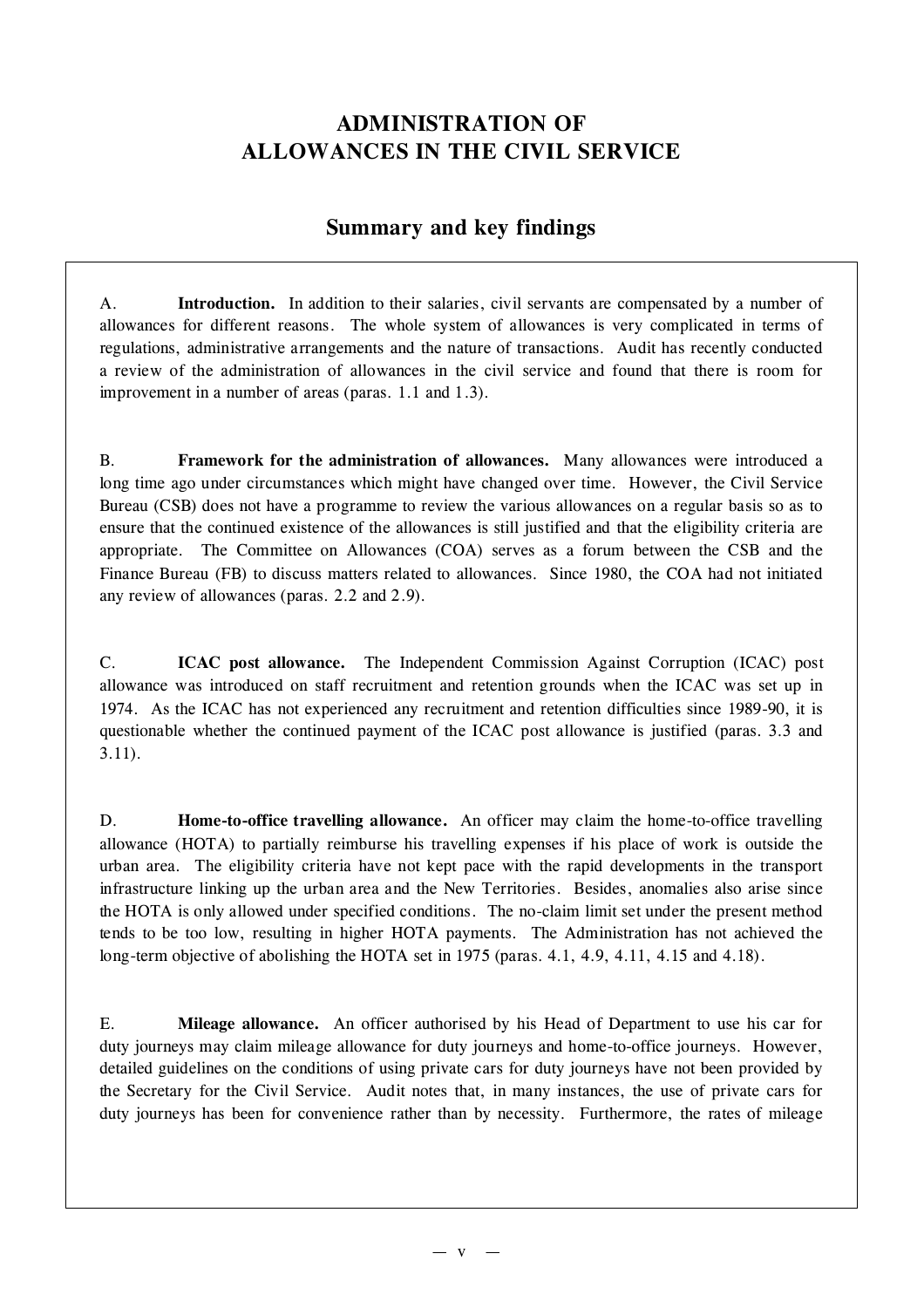allowance include both running cost and fixed cost components which are not wholly and exclusively related to the duty journeys (paras. 5.1, 5.3, 5.11, 5.13 and 5.15).

F. **Furniture and domestic appliances allowance.** The furniture and domestic appliances allowance (FDAA) is a refund of rent to officers residing in quarters or drawing private tenancy allowance without the supply of furniture and domestic appliances. In 1981, the payment of the FDAA was extended to officers receiving assistance under the Home Purchase Scheme (HPS) even though they were not required to pay rent to the Government. These HPS beneficiaries are allowed to continue to draw the FDAA until they leave the service, even after they have received their full entitlement under the HPS. Since 1982, the FB had queried the payment of the FDAA to HPS beneficiaries. However, the CSB only agreed to discontinue the payment of the FDAA to officers joining the HPS on or after 1 October 1990 (paras. 6.2, 6.4 to 6.7 and 6.10).

G. **Dialect allowance.** The dialect allowance is paid to Chinese Language Officers, Police Translators and Court Interpreters for knowledge of various approved Chinese dialects regardless of the frequency of using the dialects in interpretation duties. Statistics indicate that the use of dialects by officers receiving dialect allowance is infrequent. Besides, the majority of officers receive dialect allowance because of their knowledge of Putonghua. With the Government's declared aim to make the civil service biliterate and trilingual, there is a need to reconsider whether Putonghua should still be regarded as a dialect qualifying for an allowance (paras. 7.1, 7.4, 7.16, 7.18 and 7.19).

H. **Overtime allowance.** Overtime work may be compensated by the overtime allowance (OTA) for civilian officers or the Disciplined Services Overtime Allowance (DSOA) for officers in the disciplined services. In recent years, reviews on the overtime issue in selected departments were carried out by the ICAC and the CSB. In May 1998, the CSB issued a circular to remind departments that excessive or regular overtime should be discouraged and overtime work should be strictly limited and properly controlled. However, departments with significant expenditure on the OTA in earlier years still incurred significant OTA payments in 1997-98 and 1998-99. In some cases, the OTA was such a substantial and regular payment that officers might regard it as part of their take-home pay (paras. 8.1, 8.5 to 8.10 and 8.17).

I. **Acting allowance.** Acting appointments are administrative arrangements made at the discretion of the management. Audit estimated that in 1998-99, acting appointments with acting periods less than 30 days accounted for 69% of the number of appointments and 28% of the amount of acting allowance paid. According to the CSB, the making of acting appointments for temporary vacancies due to temporary absence of incumbents has become rather automatic in many departments/grades, and the need for making such acting appointments appears to be questionable. The CSB considered that the qualifying period should be sufficiently long to reflect that the acting officer has taken up substantial additional duties and responsibilities. However, since 1989, the CSB has not issued any guidelines to specify that acting appointments should only be approved on operational grounds (paras. 9.1, 9.11, 9.13 and 9.16).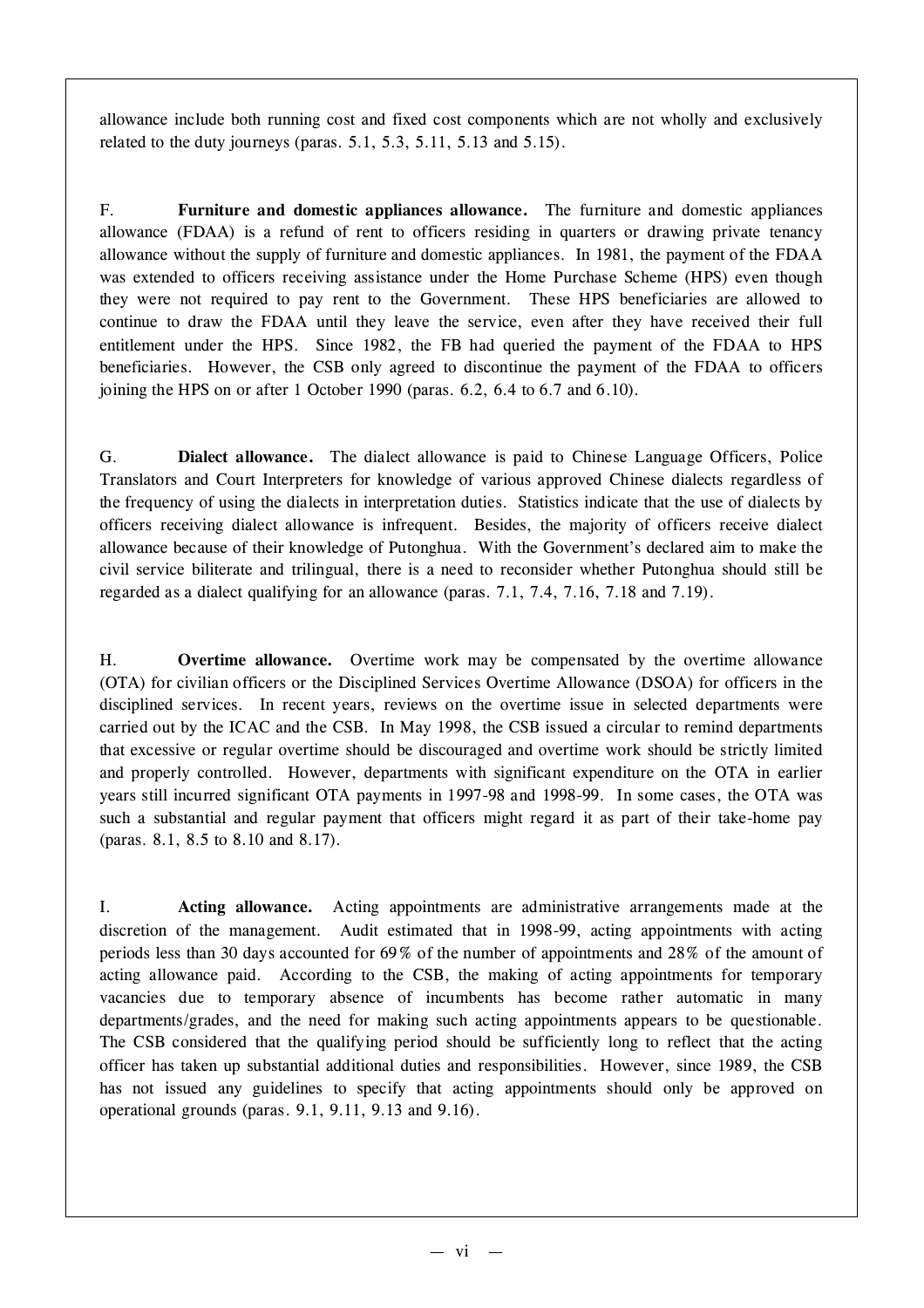- J. **Audit recommendations.** Audit has made the following major recommendations:
	- the Secretary for the Civil Service should:
		- (i) consider implementing a programme to review regularly the justifications for individual allowances at the policy level (first inset of para. 2.15);
		- (ii) in order to maintain a proper balance between keeping good staff relations and accountability for public expenditure on allowances, reconsider the weight that ought to be given to the importance of staff morale (third inset of para. 2.15); and
		- (iii) as a matter of principle, take immediate action to discontinue the payment of an allowance if it is no longer justified (fourth inset of para. 2.15);
	- the Secretary for the Civil Service should, in conjunction with the Heads of Department concerned:
		- (i) review whether the payment of the ICAC post allowance should continue, and take expeditious action to cease the payment of the allowance if there are insufficient justifications for its continued payment (first and second insets of para. 3.15);
		- (ii) critically review the rationale for the provision of the HOTA having regard to the present changed circumstances and the long-term objective of abolishing the HOTA (first inset of para. 4.20);
		- (iii) revise the eligibility criteria and the level of the no-claim limit to eliminate the anomalies and excessive payments of the HOTA (second inset of para. 4.20);
		- (iv) critically review the need and the criteria for providing mileage allowance for duty journeys and consider abolishing the provision of the home-to-office mileage allowance as soon as possible (first and second insets of para. 5.17);
		- (v) review the current practice of paying the dialect allowance regardless of the frequency of using the dialects by the claimants of the allowance, and critically examine the justifications for including Putonghua as a dialect qualifying for an allowance (first and second insets of para. 7.22); and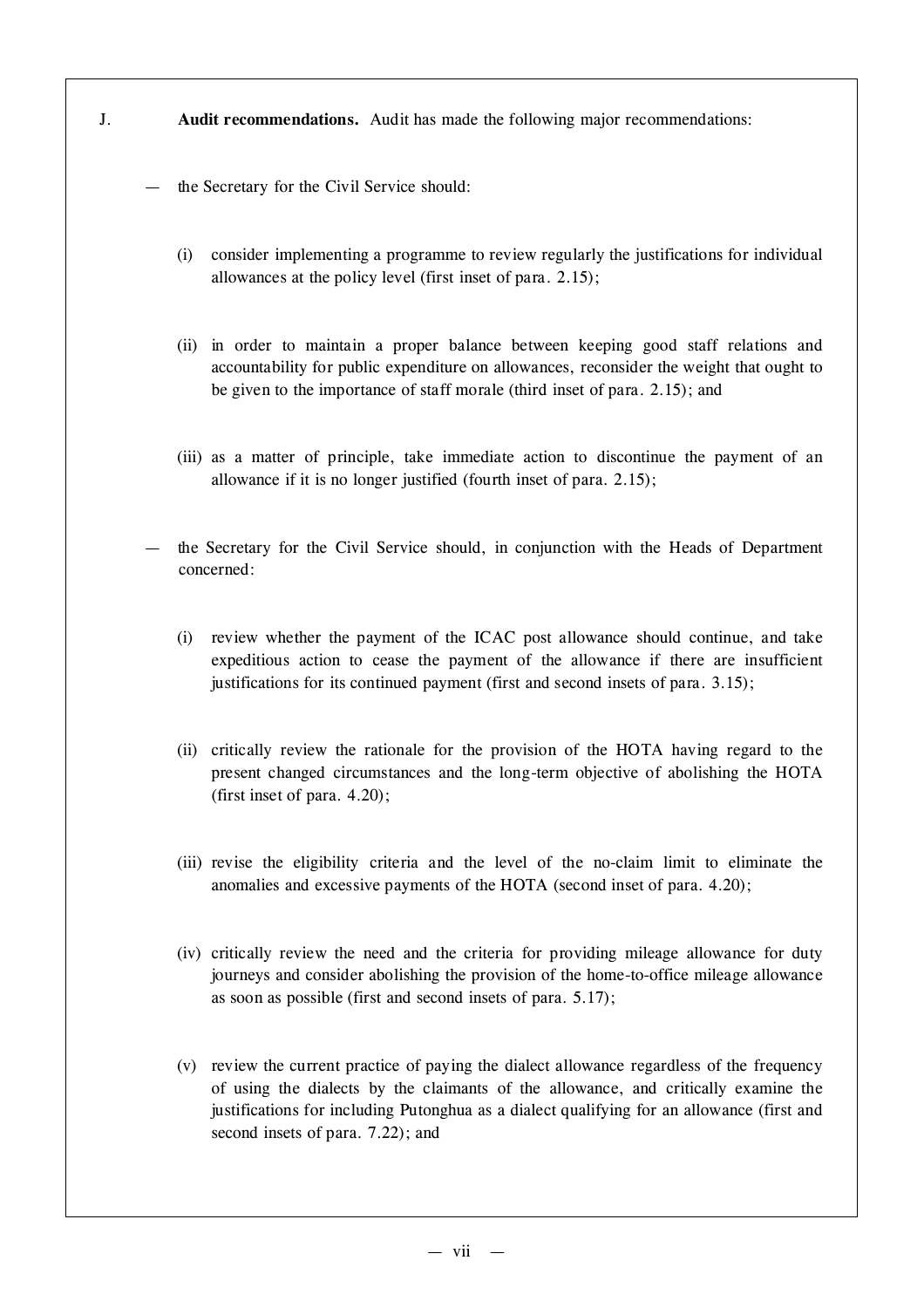- (vi) regularly monitor the payment of the OTA and the DSOA by departments and take positive action to reduce regular and excessive overtime payments (third inset of para. 8.22);
- the Secretary for the Civil Service and the Secretary for the Treasury should:
	- (i) review the formula for determining the rates of mileage allowance to remove the existing over-generous incentive elements and to reimburse only the direct costs incurred in the use of private cars for duty journeys (para. 5.18);
	- (ii) re-examine the justifications for allowing HPS beneficiaries to draw the FDAA, particularly for those who have already received their full entitlement under the scheme, and take prompt action to cease payment of the FDAA to HPS beneficiaries if it is decided that they should no longer be eligible for the allowance (first and second insets of para. 6.12); and
	- (iii) take urgent action to ensure that acting appointments are made only when there are genuine operational needs, and promulgate guidelines requiring Policy Secretaries and Heads of Department to exercise due care in making acting appointments (para. 9.18); and
- the Secretary for the Treasury should:
	- (i) through her participation in the COA, take an active role in the administration of allowances and exercise tight financial control over allowances (para. 2.16); and
	- (ii) consider tightening up the budgetary control over the acting allowance by limiting the provision of funds for short-term acting appointments (second inset of para. 9.18).

K. **Response from the Administration.** The Administration agrees with most of the audit recommendations. The Secretary for the Civil Service has said that the audit report is timely as he is now taking a critical look at various benefits and allowances payable to civil servants in the context of the Civil Service Reform. He agrees that there is a need to review the continued payment of all allowances.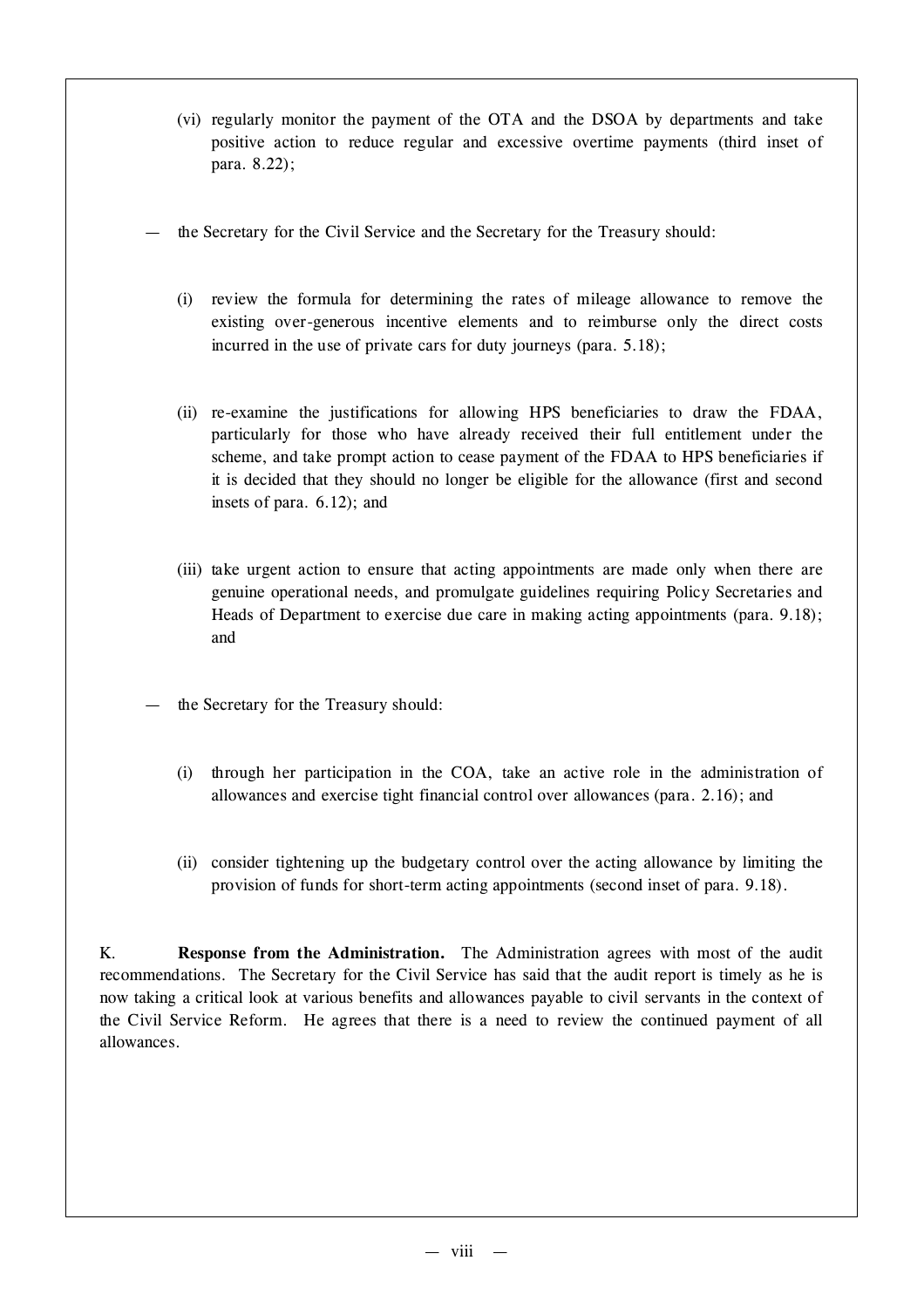## **PART 1: INTRODUCTION**

### **Background**

1.1 In addition to their salaries, civil servants are compensated by a number of allowances for different reasons including:

- the provision of fringe benefits;
- the performance of overtime and additional duties;
- special skills required at work;
- expenses incurred during duty; and
- the special nature of duties.

Over the years, different types of allowance have been introduced to take into account the specific nature and circumstances of officers in different ranks and grades of the civil service. There are currently six broad categories of allowances. The whole system of allowances is very complicated in terms of regulations, administrative arrangements and the nature of transactions. The administration of the system of allowances has become an important function of the Civil Service Bureau (CSB). In 1998-99, the total expenditure on allowances was \$7,584 million. An analysis of expenditure on allowances in 1998-99 is shown in Table 1 below.

## **Table 1**

#### **Analysis of expenditure on allowances in 1998-99**

| Category                                | <b>Expenditure</b> |  |
|-----------------------------------------|--------------------|--|
|                                         | (\$ million)       |  |
| Reimbursement of expenses               | 226                |  |
| Overtime and additional duties          | 1,595              |  |
| Job-related allowances                  | 905                |  |
| Housing and housing related benefits    | 3,618              |  |
| Education and passage allowances        | 680                |  |
| Allowances for the disciplined services | 560                |  |
| <b>Total</b>                            | 7.584              |  |

*Source: Treasury's records and Audit's analysis*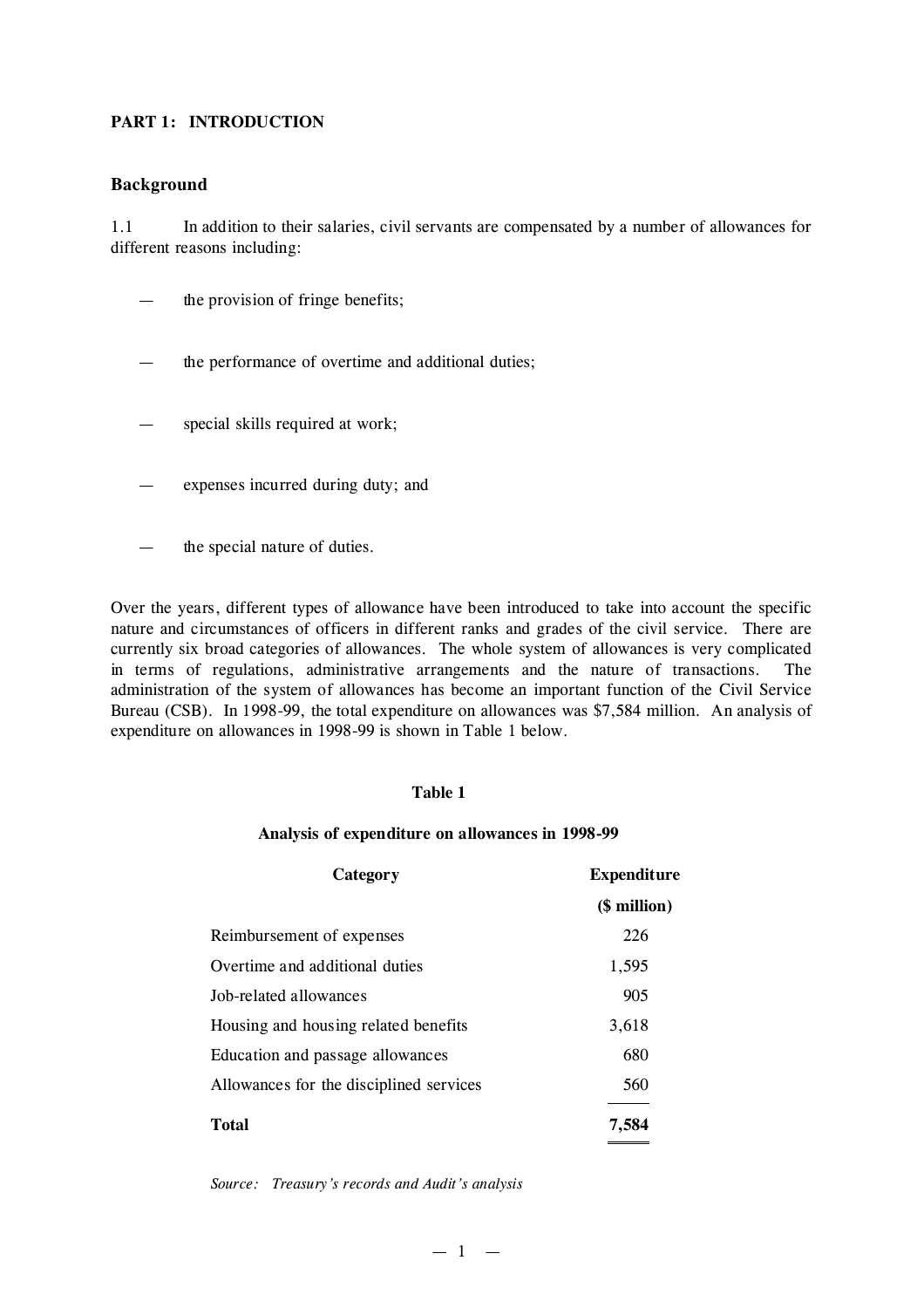According to the mechanism for the determination of their rates, job-related allowances (e.g. extraneous duties allowances and hardship allowances) can be classified as "standard" and "non-standard" allowances. The rates of standard job-related allowances are expressed as a percentage of Point 1 of the Master Pay Scale (MPS). Non-standard job-related allowances encompass all those allowances, the rates of which are otherwise determined.

1.2 The eligibility criteria and regulations for allowances are determined by the Secretary for the Civil Service in conjunction with the Secretary for the Treasury and Heads of Department concerned, and are laid down in the Civil Service Regulations (CSRs) and CSB circulars.

## **Audit objectives and scope**

1.3 Audit has recently conducted a review of the administration of allowances in the civil service. The review covers the framework for the administration of allowances and a number of selected allowances based on considerations of risk assessment, materiality and value for money. The audit review indicates that there is room for improvement in a number of areas. Allowances mentioned in recently issued audit reports (Note 1) have been excluded from this audit review.

**Note 1:** *Examples of allowances mentioned in recently issued audit reports are housing benefits (paragraphs 1.1 to 1.57 of the Director of Audit's Report No. 25, paragraphs 4.1 to 4.58 of the Director of Audit's Report No. 26 and Chapter 1 of the Director of Audit's Report No. 28) and passage allowances (Chapter 1 of the Director of Audit's Report No. 27).*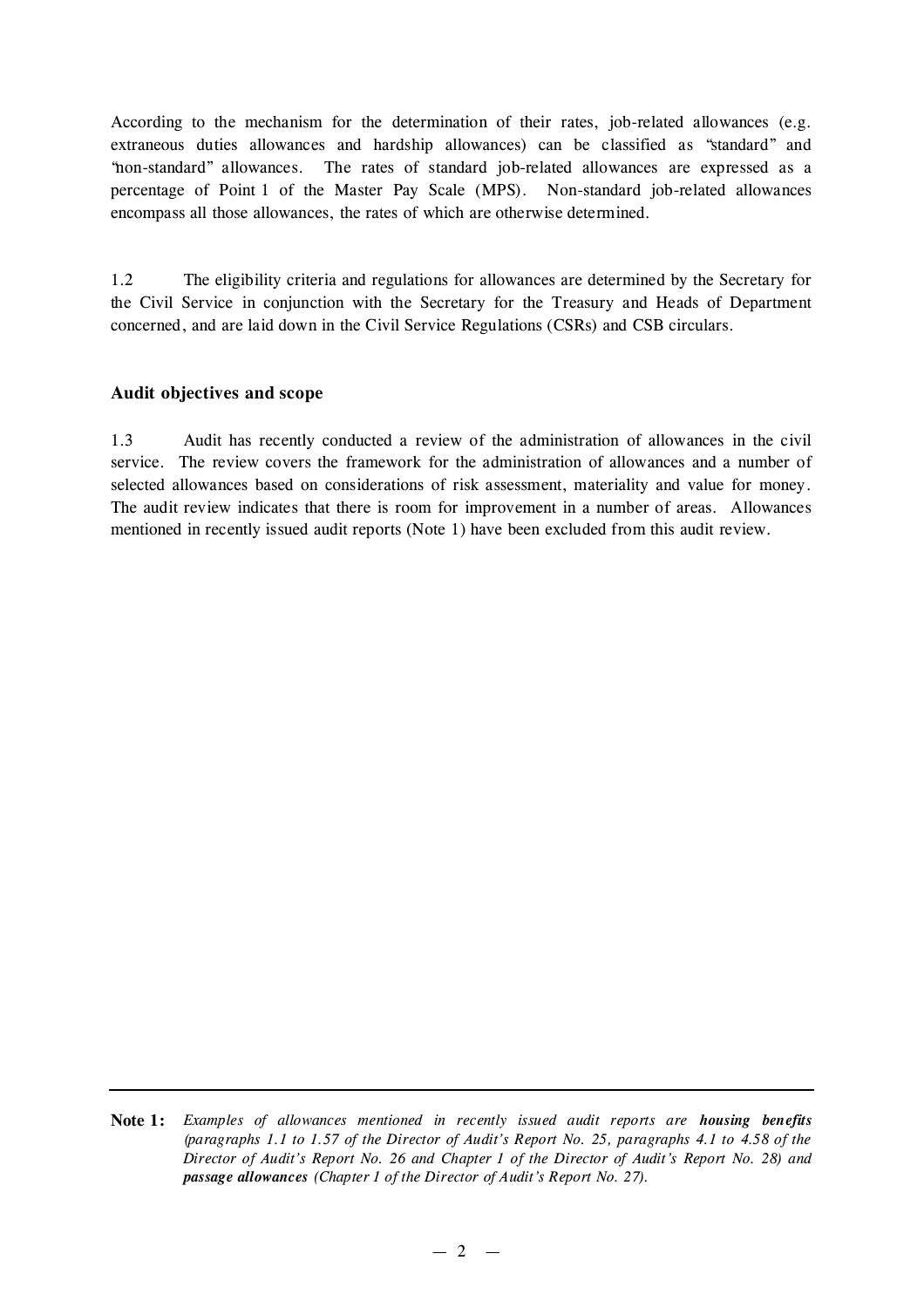## **PART 2: FRAMEWORK FOR THE ADMINISTRATION OF ALLOWANCES**

### **The roles of the CSB and Heads of Department**

2.1 The CSB is responsible for the overall administration of allowances. Heads of Department are responsible for approving the payment of job-related allowances to individual officers. Heads of Department are also required to carry out regular reviews, at intervals of not more than two years, to confirm that payment of the allowances is still justified.

## **The Committee on Allowances**

2.2 The Committee on Allowances (COA) was set up in August 1977 and took over the functions of the former Standing Committee on Allowances for Government Officers. The COA is chaired by the Secretary for the Civil Service and includes representatives of the CSB and the Finance Bureau (FB). It serves as a forum between the two bureaux to discuss matters related to allowances. Its main terms of reference, as stipulated in CSR 660, are "to keep under regular review the incidence and rates of the allowances covered by Chapter IV of CSRs and of such other allowances as may be referred to it by the Government Secretariat". Before 1980, the COA held regular meetings to review various allowances. In 1980, the COA decided that it should only consider questions of policy on allowances. Thereafter, the COA had not initiated any review of allowances. Regular formal meetings have been replaced by exchange of correspondence between the CSB and the FB.

## **The role of advisory bodies**

2.3 The Standing Commission on Civil Service Salaries and Conditions of Service (Standing Commission) advises the Chief Executive on matters related to the administration of allowances. Since 1981-82, the Standing Commission has conducted a fringe benefit survey on the private sector annually, and has also performed reviews on allowances from time to time. In particular, the Standing Commission performed two major reviews on the overall system of job-related allowances in 1986 and 1991. The Standing Committee on Disciplined Services Salaries and Conditions of Service (Standing Committee) advises the Chief Executive on matters related to the disciplined services staff. The Standing Committee also conducted a review on the job-related allowances for the disciplined services in 1991.

### **Arrangement for modifying the terms and conditions of service**

2.4 According to the agreement made in 1968 between the Government and the main staff associations, the Government undertakes not to make any "considerable change" to conditions of service which affects a substantial part of the civil service as a whole, or of the members of one or more of the main staff associations without prior consultation with the appropriate associations. Such consultation shall take place through the Senior Civil Service Council, which consists of members appointed by the Chief Secretary for Administration and the main staff associations. The main staff associations comprise the Hong Kong Chinese Civil Servants' Association, the Association of Expatriate Civil Servants of Hong Kong and the Senior Non-Expatriate Officers' Association.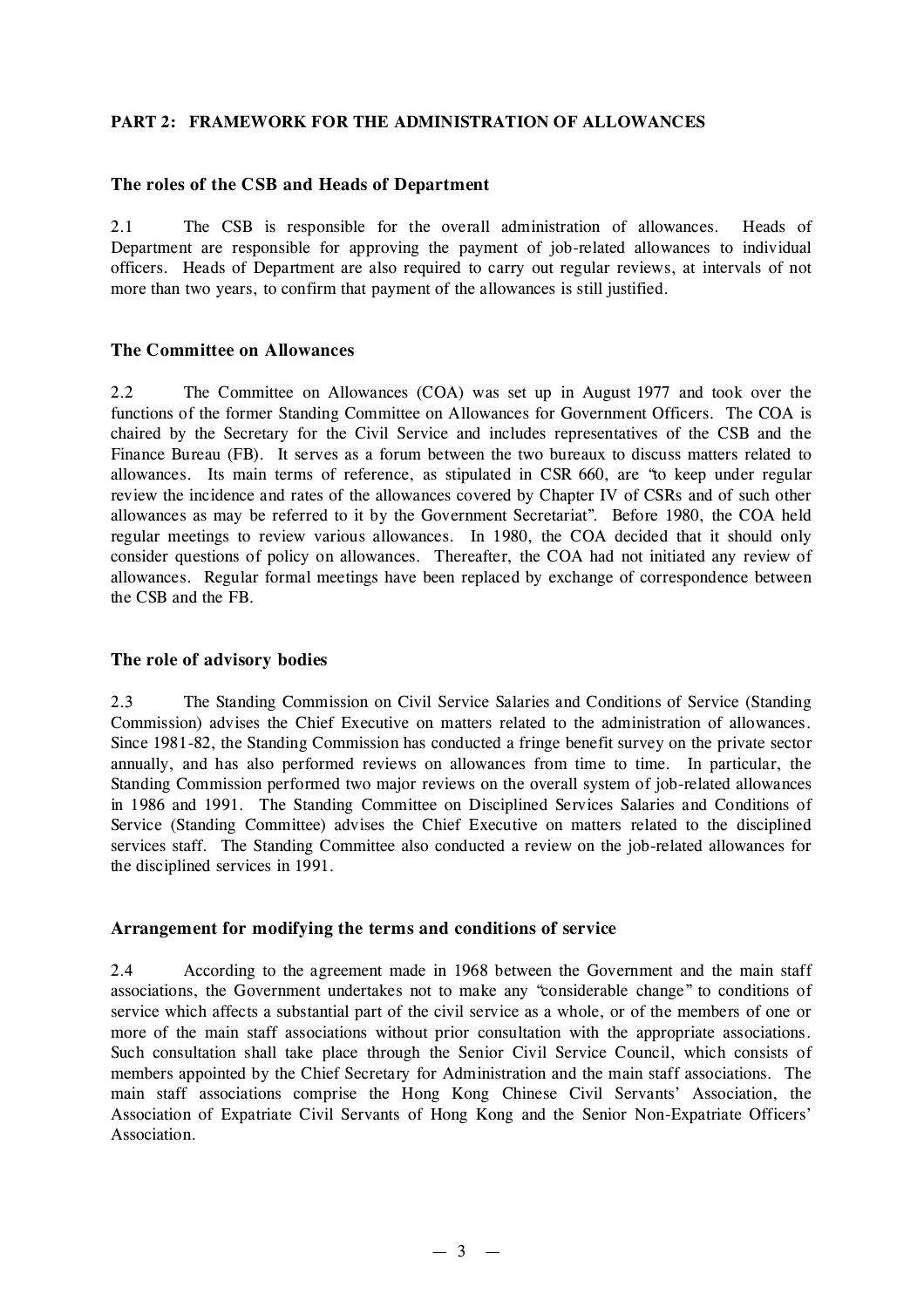2.5 The 1968 Agreement also provides for a mechanism for appointing an independent Committee of Inquiry under specified circumstances if there are no prospects of reaching an agreement after consultation.

## **Policy on the revision of allowances**

2.6 An allowance which constitutes a fringe benefit is regarded as part of the terms and conditions of employment laid down in the memorandum on conditions of service, which is issued with every letter of appointment. The memorandum states that the Government reserves the right to alter any of the officers' terms of appointment or conditions of service should the Government at any time consider it necessary. However, under the CSB's established practice of "non-deprivation of existing benefits", serving officers are allowed the options of retaining the existing benefits and of receiving new benefits. The Administration considers that this arrangement is important in helping to maintain the stability of the civil service. A recent example of the application of the "non-deprivation of existing benefits" is the cessation of the furniture and domestic appliances allowance (FDAA). The cessation is only applicable to new recruits to the civil service who were appointed on or after 1 May 1999 (see paragraph 6.8 below). Civil servants appointed before that date can continue to receive the allowance.

2.7 On the other hand, allowances paid to civil servants to compensate them for aspects of work which are not normally expected of their grades or ranks do not constitute a fringe benefit. The policy of the CSB is that such allowances should be discontinued when the requirement for the extra aspects of work no longer exists.

2.8 In its Report No. 34 dated January 1998, the Standing Commission expressed strong reservations about the practice of "non-deprivation of existing benefits" as it did not accord with the prevailing practice in the private sector, where existing arrangements were normally superseded by new ones. The Standing Commission noted that this was the main reason for the more generous fringe benefit packages provided to civil servants. The Standing Commission expressed its concern that the Administration's practice of "non-deprivation of existing benefits" would restrict the Standing Commission in giving its advice on the modernisation of civil service remuneration.

### **Audit observations**

2.9 Given the substantial expenditure involved, a sound framework is required to ensure that value for money is obtained in the administration of allowances. Many allowances were introduced a long time ago under circumstances which might have changed over time. The justifications and terms of payment of individual allowances should be subject to regular reviews. **In this regard, Audit notes that the CSB does not have a programme to review the various allowances on a regular basis so as to ensure that the continued existence of the allowances is still justified and that the eligibility criteria are appropriate.** The CSB only performs policy reviews of allowances on an ad hoc basis. There is no assurance that policy reviews of allowances are conducted on a timely basis and that all allowances are reviewed systematically over a period of time.

2.10 Although a system is in place for reviews to be undertaken at the operational level by Heads of Department, they are not in the best position to review whether an allowance is justified at the policy level. A case in point is the Independent Commission Against Corruption (ICAC) post allowance. Although its staffing position has greatly improved, the ICAC has not initiated action to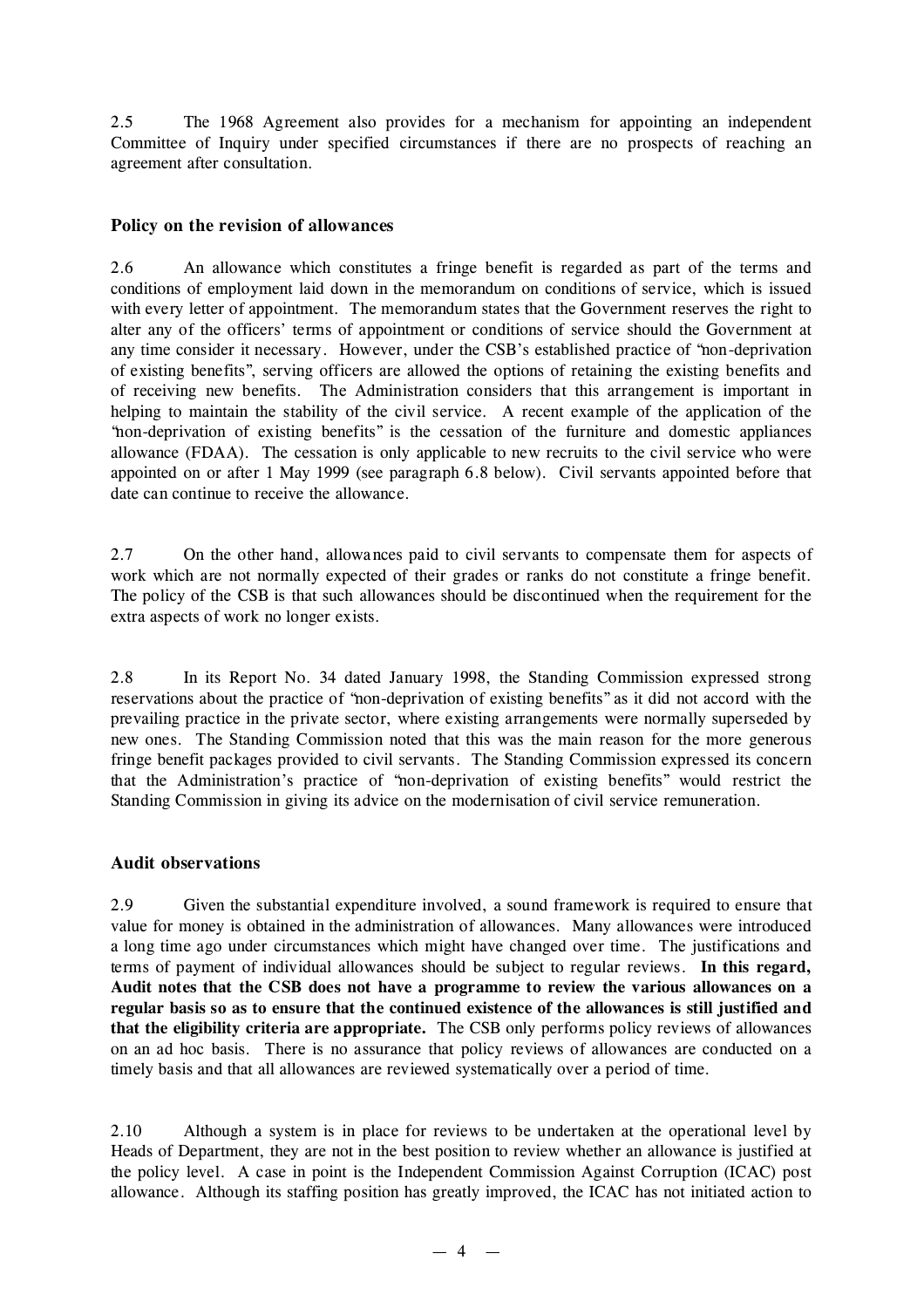examine whether the justifications for the ICAC post allowance are still valid (see paragraphs 3.7 to 3.11 below).

2.11 Staff objections or anticipation of staff objections have hindered the process of altering or withdrawing some allowances. For example, while the CSB noted that the ICAC post allowance was outdated, it decided to let the allowance "die a natural death", instead of withdrawing it immediately. As a result, the Government incurred substantial nugatory expenditure (see paragraphs 3.12 to 3.14 below).

2.12 The CSB does not define clearly how the Administration can modify the terms of payment of particular allowances or withdraw the payment of such allowances. For allowances regarded as part of the conditions of service, the CSB's practice was that any changes should not apply to serving officers on grounds of staff morale and stability. Audit appreciates that under the 1968 Agreement with the main staff associations, staff consultation is important before making any change to the conditions of service. However, Audit notes that it is stated in the memorandum on conditions of service that the Government has the right to modify the terms of appointment and conditions of service. Furthermore, the Standing Commission has reservations about the established practice of "non-deprivation of existing benefits" (see paragraph 2.8 above). Audit shares the views of the Standing Commission.

2.13 The COA could have provided an appropriate forum for the FB to monitor the administration of allowances jointly with the CSB. However, since 1980, the function of the COA in respect of reviews of allowances has been reduced and the role of the FB on monitoring the expenditure on allowances has also diminished.

2.14 In Audit's view, more in-depth reviews should be conducted at the policy level to ensure that the continued payment of allowances is justified. Audit considers that while staff morale is important, it should also be weighed against accountability for public money spent.

## **Audit recommendations**

2.15 **Audit has** *recommended* **that the Secretary for the Civil Service should:**

- **consider implementing a programme to review regularly the justifications for individual allowances at the policy level;**
- **consider defining the responsibilities and strengthening the role of the COA in reviewing allowances;**
- **in order to maintain a proper balance between keeping good staff relations and accountability for public expenditure on allowances, reconsider the weight that ought to be given to the importance of staff morale; and**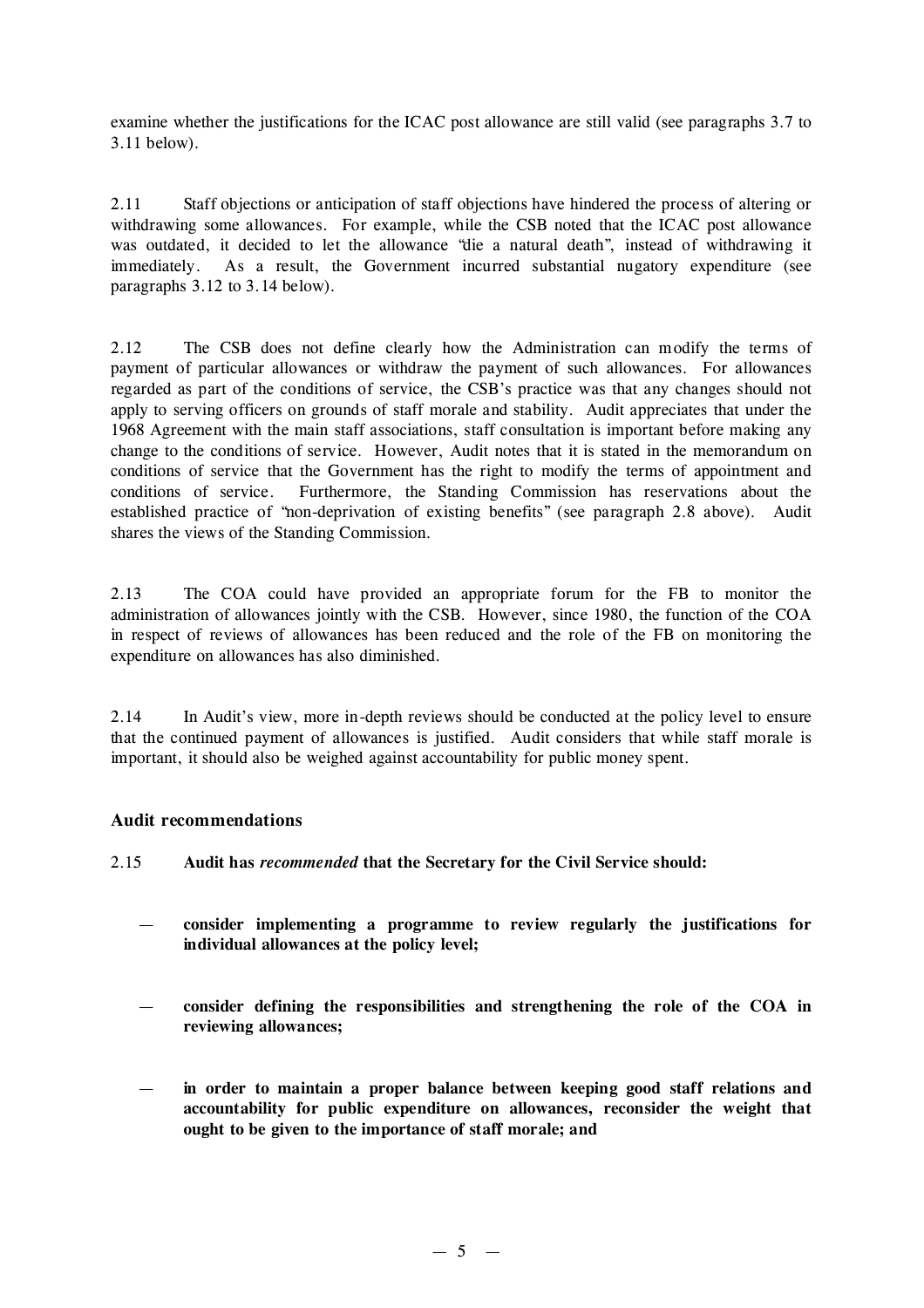— **as a matter of principle, take immediate action to discontinue the payment of an allowance if it is no longer justified.**

2.16 **Audit has also** *recommended* **that the Secretary for the Treasury should, through her participation in the COA, take an active role in the administration of allowances and exercise tight financial control over allowances.**

## **Response from the Administration**

- 2.17 The **Secretary for the Civil Service** has said that:
	- the audit report is timely as he is now taking a critical look at various benefits and allowances payable to civil servants in the context of the Civil Service Reform. He agrees that there is a need to review the continued payment of all allowances;
	- fringe benefits, though may be provided in the form of allowances, are offered to eligible officers as part of their terms of appointment. Other allowances are mostly payable to civil servants to compensate them for those extra aspects of work which are not normally expected of the particular grade or rank and which have not been reflected in the normal pay scales, or to compensate them for expenses incurred while on duty;
	- he notes the criticism of the policy that serving officers should not be affected when withdrawing benefits. Notwithstanding the legal constraints which he would face if he was to pursue such a course, he also feels strongly that, as a matter of principle, he should not act arbitrarily in his dealings with staff. Being a good employer, he does not think it appropriate to withdraw existing benefits from serving civil servants. However, he does want to assure Audit that it has always been the CSB's practice to update terms and conditions of service in line with changing circumstances. In doing so, the CSB continues to strive to maintain a balance between maintenance of staff morale and accountability for public expenditure;
	- he acknowledges that more action should be taken to review various allowances. As a first step, he has asked the Standing Commission and the Standing Committee to review the job-related allowances for non-disciplined services staff and disciplined services staff respectively. The reviews are expected to be completed in mid-2000; and
	- he agrees that there should be a system to monitor and review various allowances. This issue will be addressed in the reviews by the Standing Commission and Standing Committee. He also agrees that as a matter of principle, if an allowance is no longer justified, action should be taken to withdraw it provided that this can be achieved in a reasonable manner.

2.18 The **Secretary for the Treasury** has said that she welcomes this audit review which is most timely. The Financial Secretary, in his 1999 Budget Speech, said that the Government needed to critically examine the justifications for various allowances paid to civil servants against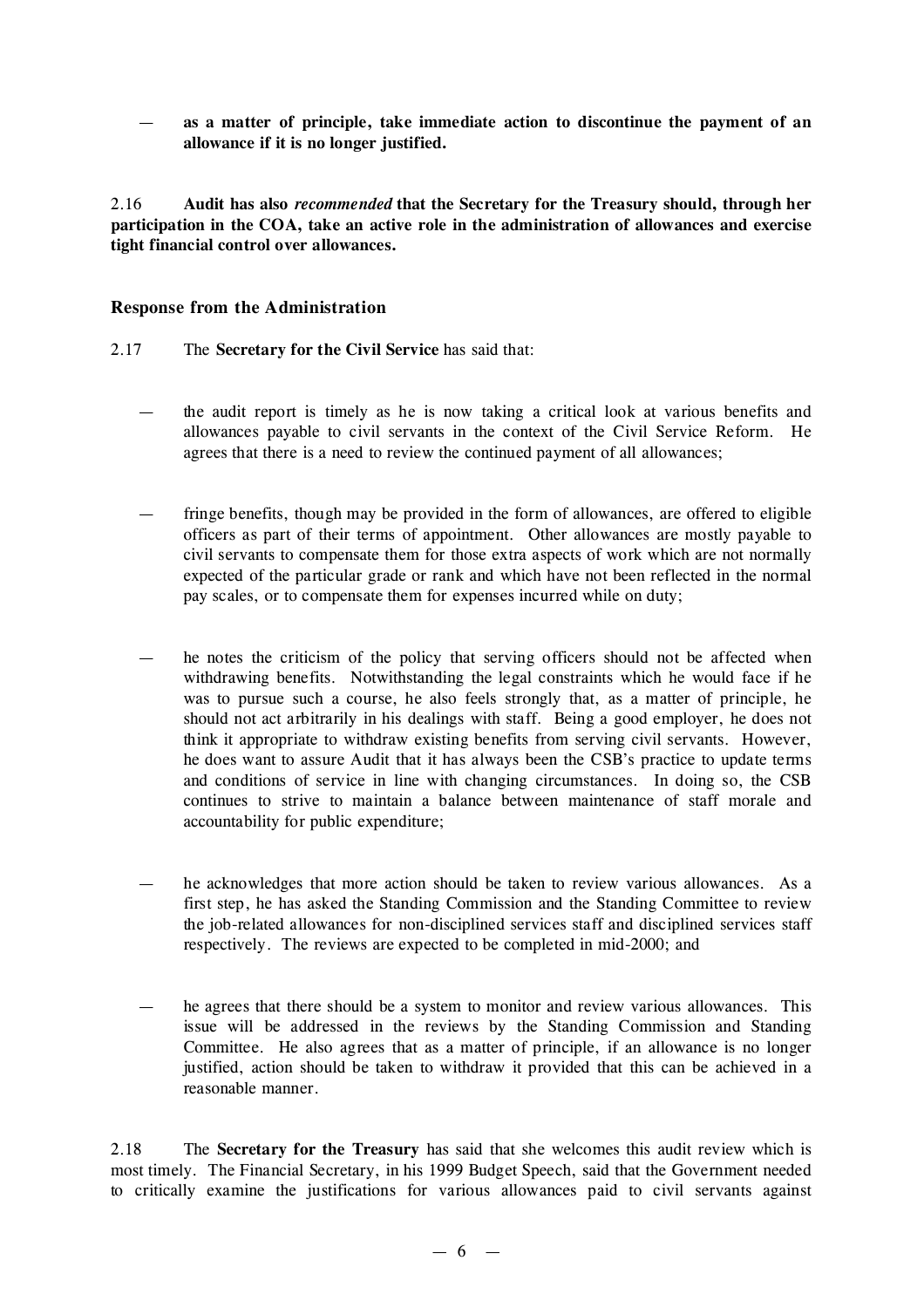present-day circumstances and practices in the private sector and elsewhere. She will support the Secretary for the Civil Service in taking forward the changes as needed. She has also said that:

- there has been no lack of a forum for the CSB and the FB to discuss the issues relating to allowances. There is a standing CSB/FB Liaison Group which meets regularly to discuss issues of mutual concern. The Liaison Group is co-chaired by the Secretary for the Civil Service and her and comprises senior officers from the two bureaux. Over the past few years, the Liaison Group has discussed and reviewed various allowances. She has no strong view on whether the regular review recommended in the audit report should take place in the COA or the existing forum. She can assure that the FB will continue to play an active role;
- to instil a greater sense of effective management and public accountability, she has over the years devolved resource management responsibility to Bureau Secretaries and Controlling Officers. As long as the provision sought by bureaux and departments is within the acceptable level and subsequently approved by the Legislative Council, she does not consider it appropriate for the FB to scrutinise provision for individual allowances proposed by departments. After all, the FB is too removed from the departmental operations to judge what is the appropriate level of expenditure on individual items within the overall budget of the department. Any budgetary control or tightening up by the FB in the Estimates process over individual items of expenditure would run the risk of being arbitrary; and
- she can see useful FB input in the following aspects:
	- (i) continue to monitor the overall expenditure on certain allowances across the civil service as a whole and draw the attention of the CSB and relevant bureaux to areas of concern;
	- (ii) assist the CSB in reviewing the justifications for the allowances, the eligibility criteria and the rates of payment as appropriate, to ensure optimum use of public resources;
	- (iii) remind Controlling Officers that they should only seek a level of financial provision under the subheads on allowances in the draft Estimates that is absolutely essential; and
	- (iv) create an enabling environment for Controlling Officers to effectively manage their expenditure on allowances, for example, by allowing for redeployment between subheads as necessary or for counting towards gains under the Enhanced Productivity Programme.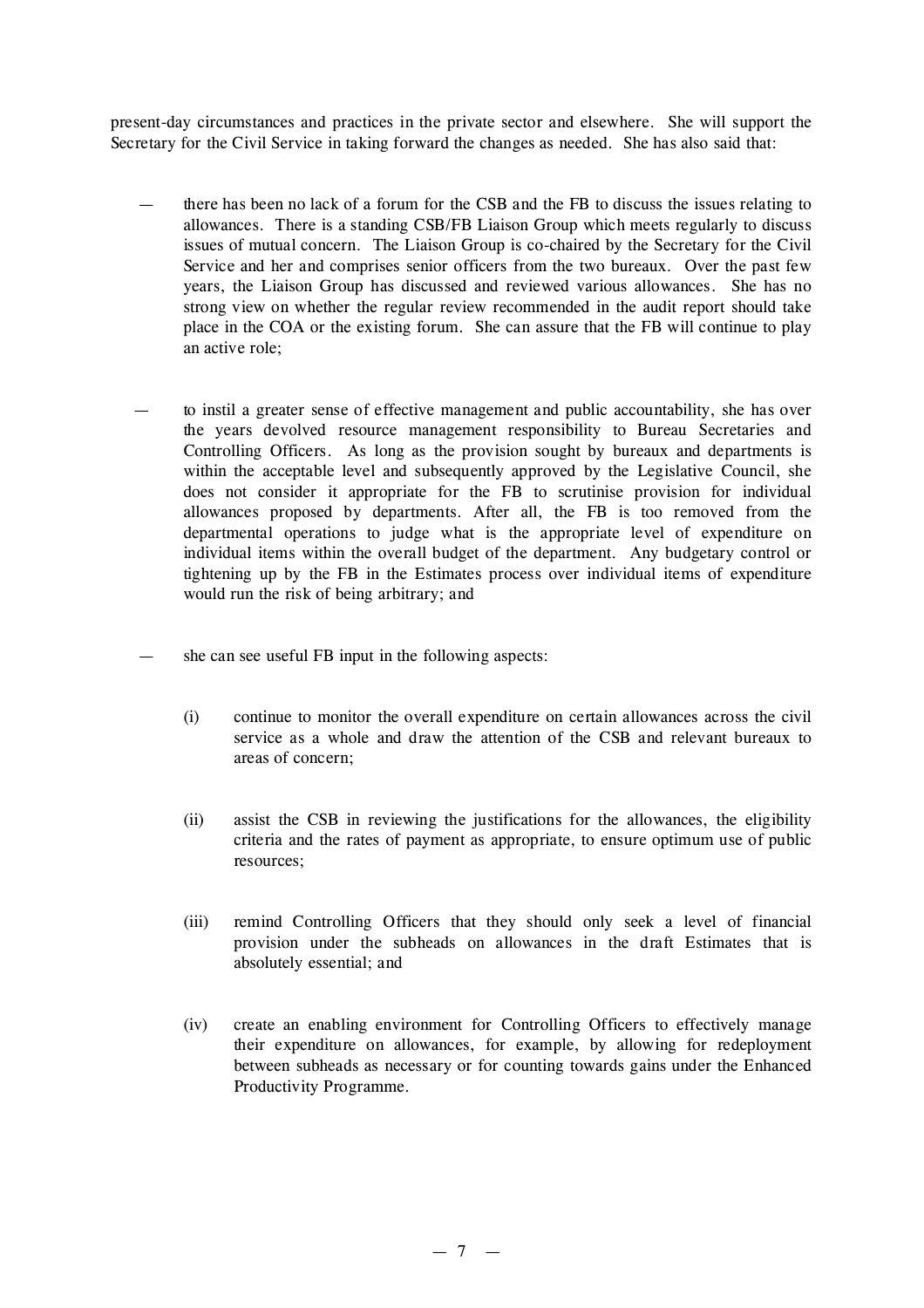## **PART 3: ICAC POST ALLOWANCE**

### **Background**

3.1 The ICAC post allowance is payable to officers working in the ICAC at the rates shown in Table 2 below.

#### **Table 2**

#### **Rates of ICAC post allowance**

| Officers on<br><b>ICAC Pay Scale</b> | <b>Officers on MPS</b>      | <b>Monthly allowance</b> |
|--------------------------------------|-----------------------------|--------------------------|
| (Point)                              | (Point)                     | \$)                      |
|                                      | $1 - 6$ (and Model Scale 1) | <b>200</b>               |
| $1 - 9$                              | $7 - 15$                    | 400                      |
| $10 - 37$                            | $16 - 44$                   | 700                      |
| $38 - 40$                            |                             | 1,000                    |
|                                      |                             |                          |

*Source: Treasury's records*

Senior officers on the Directorate Pay Scale or equivalent are not eligible for the ICAC post allowance.

3.2 Payment of the allowance is stipulated in the letters offering appointment to the ICAC. In 1998-99, the total expenditure on the ICAC post allowance was about \$8.7 million.

## **Origin and justification**

3.3 The ICAC post allowance was introduced when the ICAC was set up in 1974. It was intended to give an additional financial incentive to attract people to join the new, somewhat isolated, and developing ICAC where the work was unlikely to be popular and could at times be unpleasant and arduous. The Commissioner, Independent Commission Against Corruption considered that few people of the right calibre would volunteer their services for the ICAC unless an incentive by way of a post allowance was paid to attract and, more importantly, to retain them.

3.4 The ICAC post allowance attracted adverse comments from many civil servants, especially from the Hong Kong Police Force (Police Force). It was argued that since the allowance was paid on staff recruitment and retention grounds, it should be abolished when and if the ICAC no longer had recruitment and retention difficulties.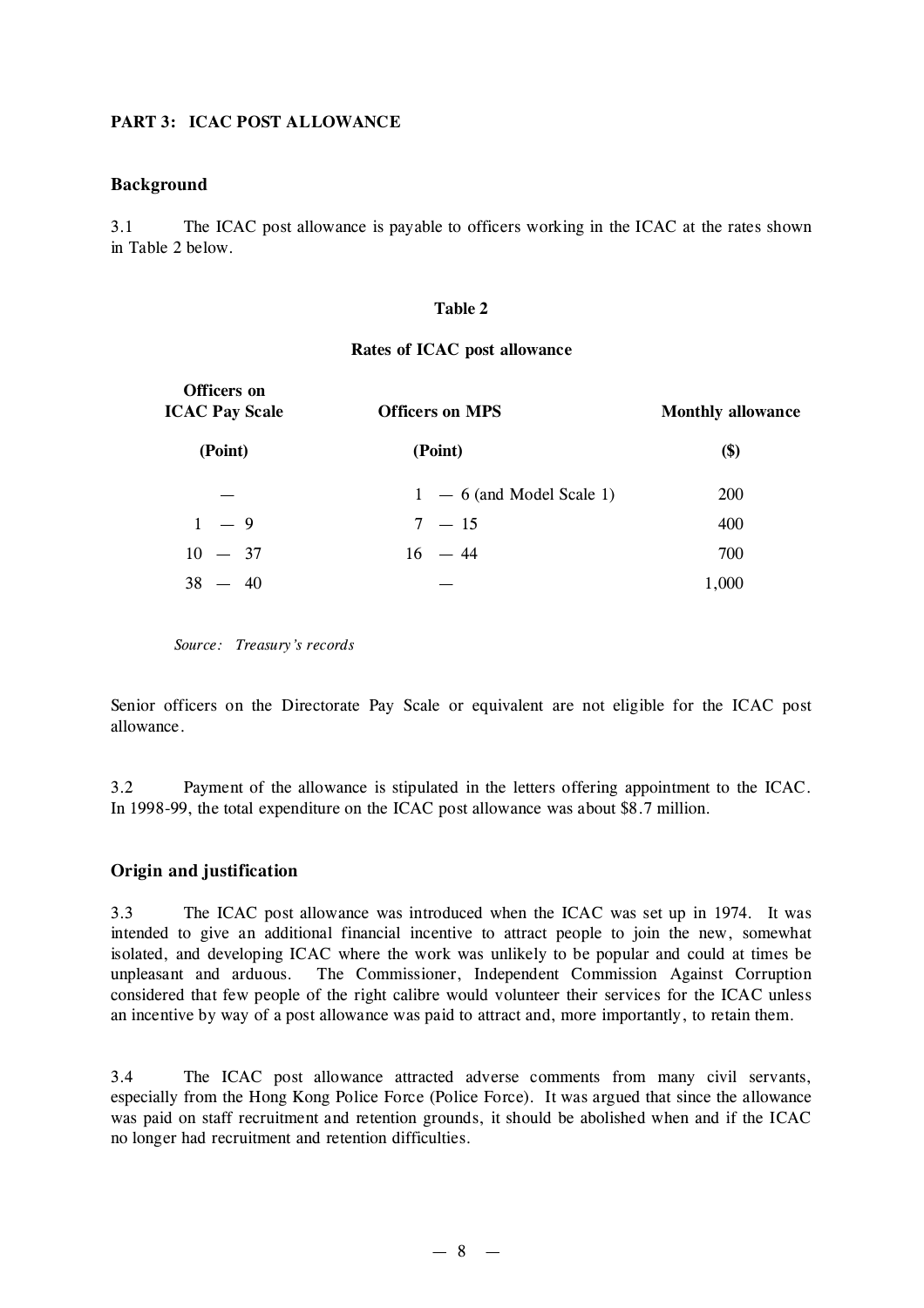## **Reviews of ICAC post allowance**

3.5 Since its introduction in 1974, three reviews have been conducted on the ICAC post allowance. In 1979, the Standing Commission was invited to review the pay and conditions of service of ICAC officers. In its Report No. 3 published in June 1980, the Standing Commission concluded that:

- there was still a need to retain the ICAC post allowance as an additional financial incentive to attract and retain staff; and
- the then prevailing level of allowance was considered adequate for the purpose.

3.6 In 1989, the Administration examined the ICAC post allowance in the context of the review of the pay scale of the ICAC relative to comparable ranks in the Police Force, and concluded that the ICAC post allowance should remain unchanged.

3.7 **In November 1992, a CSB internal review identified the ICAC post allowance as an "outdated civil service benefit" that should be reviewed and rationalised.** The CSB's review found that, for the period 1989-90 to 1991-92, the ICAC had no recruitment and retention difficulties. Therefore, the justification for retaining the allowance was not strong. However, the CSB decided not to withdraw the ICAC post allowance on the following grounds:

- as the allowance had been granted since the ICAC was set up, the staff considered it as part of their take-home pay. It would be very difficult to convince the staff that it was not justifiable to continue paying them the allowance;
- the feeling and opposition of the staff would be very strong. Very good reasons had to be shown for withdrawing the allowance; and
- over the years, the value of the allowance had declined. The impact of the allowance on government resources was diminishing.

3.8 The CSB considered that withdrawing the allowance would damage staff relation considerably and might also entail legal challenge. It was likely that the staff and management of the ICAC would put up a fight against the proposal. It was concluded that though the Administration had a good reason to cease payment of this allowance, whether it was acceptable to the staff was a separate matter for serious consideration. It was therefore decided to continue paying the allowance with its real value eroded and let it "die a natural death". However, there were no indications that the CSB had consulted the staff or the management of the ICAC during the review.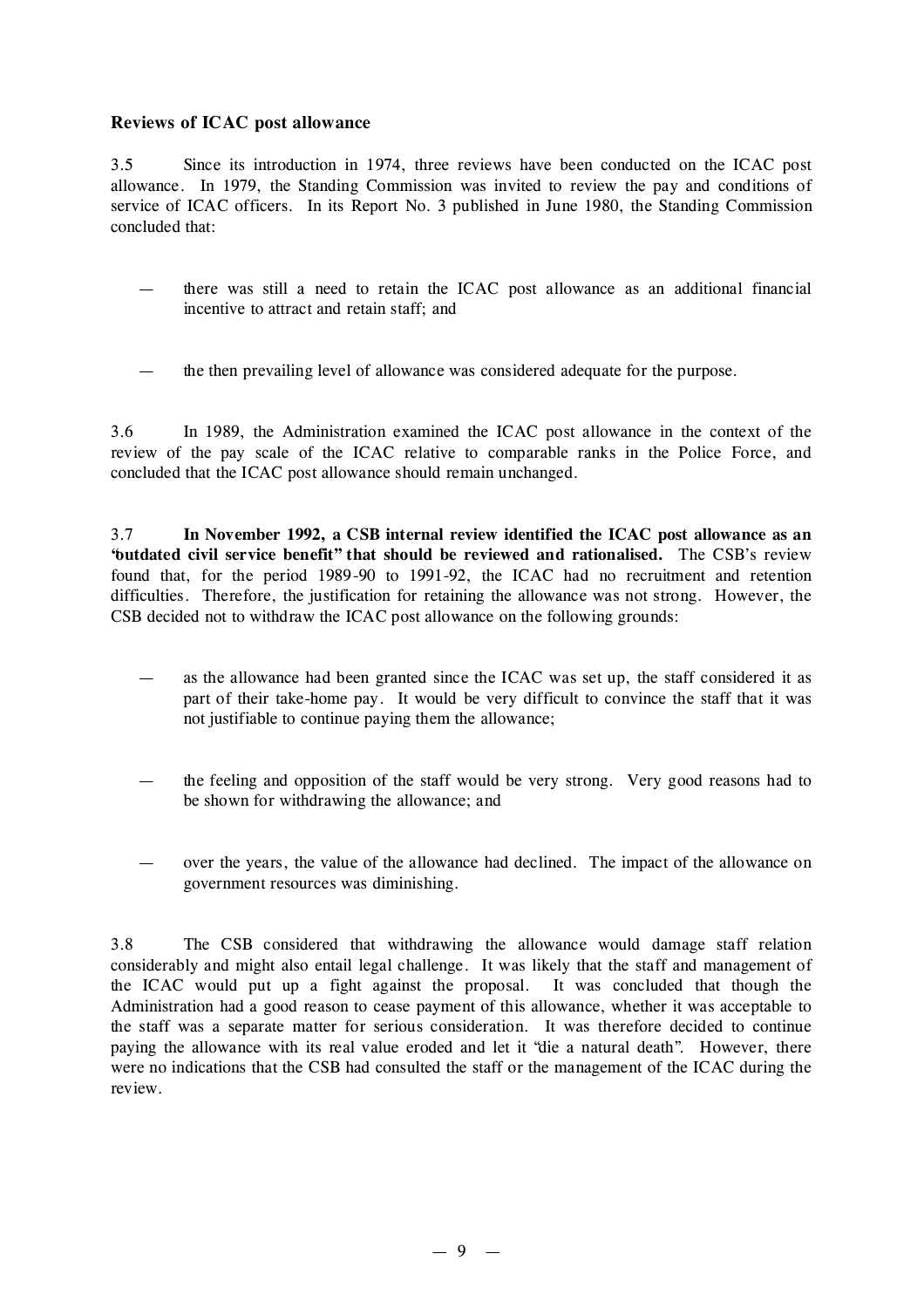3.9 Since 1992, no review has been conducted on the justification for or the rates of the ICAC post allowance. There were also no indications or representations from the CSB or the ICAC that there were recruitment and retention difficulties in the ICAC. **The current rates of the ICAC post allowance are the same as those of 1974 when the allowance was first introduced (see paragraph 3.1 above).**

#### **Audit observations**

3.10 Audit found that, for the years from 1993 to 1998, the vacancy rate and wastage rate of the ICAC were consistently below 5% and 7% respectively. In recent years, ICAC's recruitment exercises had received good response. In 1996, the ICAC recruited 76 Assistant Investigators from over 1,800 applicants. In 1997, 66 Assistant Investigators were selected from over 2,100 applicants. Appendix A shows that the wastage rate of ICAC officers steadily improved from 11% in 1989 to 5.1% in 1998.

3.11 Based on the findings of the CSB's review (see paragraph 3.7 above) and Audit's review mentioned above, since 1989-90 the ICAC has not experienced recruitment and retention difficulties. Therefore, it is questionable whether the continued payment of the ICAC post allowance is justified.

3.12 Audit notes that the rates of the ICAC post allowance have not been revised for nearly 25 years. However, the salary scales were revised upwards during the same period. As a result, the real value of the ICAC post allowance has been eroded considerably. A comparison of the rates of the ICAC post allowance with the eligible officers'salaries is shown in Table 3 below.

#### **Table 3**

## **ICAC post allowance expressed as a percentage of the mid-point salary of an eligible ICAC officer**

| <b>Amount of allowance</b> | 1973-74 | 1998-99 |
|----------------------------|---------|---------|
| \$)                        | $(\%)$  | $(\%)$  |
| <b>200</b>                 | 30.8%   | 2.0%    |
| 400                        | 30.4%   | 2.2%    |
| 700                        | 21.1%   | 1.5%    |
| 1,000                      | 14.9%   | 1.1%    |

#### *Source: Audit's computations*

As can be seen from Table 3 above, in 1998-99, the value of the allowance is very small relative to an ICAC officer's basic salary. **Therefore, it is doubtful whether the allowance still serves its original purpose as a financial incentive.**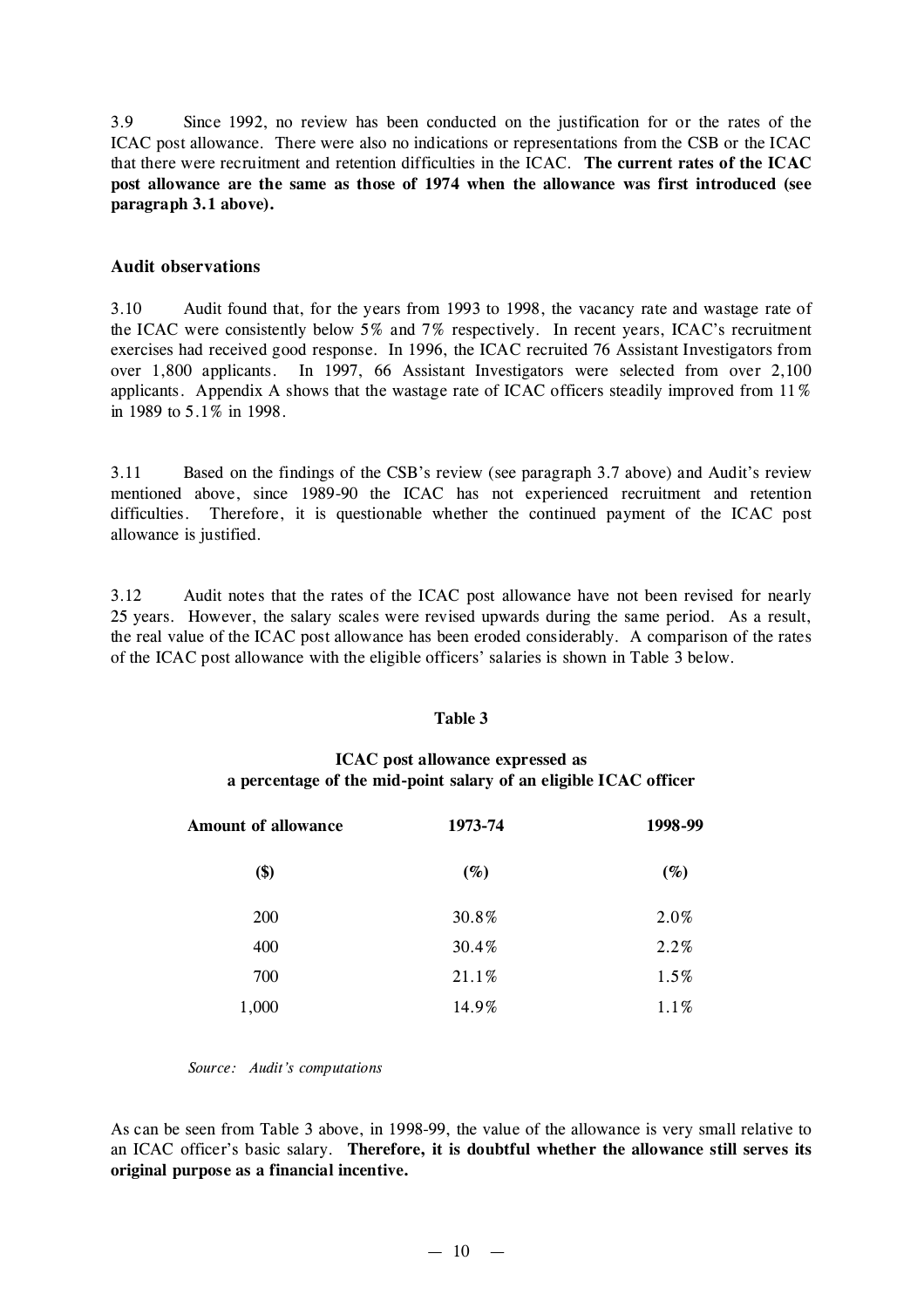3.13 On the other hand, the total amount of the ICAC post allowance paid is not insignificant. The annual expenditure on the allowance from 1993-94 to 1998-99 is shown in Table 4 below.

#### **Table 4**

### **Expenditure on ICAC post allowance 1993-94 to 1998-99**

| Year         | <b>Annual expenditure</b> |
|--------------|---------------------------|
|              | (\$ million)              |
| 1993-94      | 7.4                       |
| 1994-95      | 7.7                       |
| 1995-96      | 7.8                       |
| 1996-97      | 8.2                       |
| 1997-98      | 8.3                       |
| 1998-99      | 8.7                       |
| <b>Total</b> | 48.1                      |

*Source: Treasury's records*

3.14 **In Audit's view, had immediate action been taken after the CSB's review in 1992 to discontinue the payment of the ICAC post allowance from 1993-94 onwards, up to 1998-99, a total saving of about \$48 million would have been achieved.**

#### **Audit recommendations**

3.15 **Audit has** *recommended* **that the Secretary for the Civil Service should:**

- **in consultation with the Commissioner, Independent Commission Against Corruption, review whether the payment of the ICAC post allowance should continue, having regard to its original objective of attracting and retaining staff and the present staffing position of the ICAC; and**
- **take expeditious action to cease the payment of the ICAC post allowance if there are insufficient justifications for its continued payment.**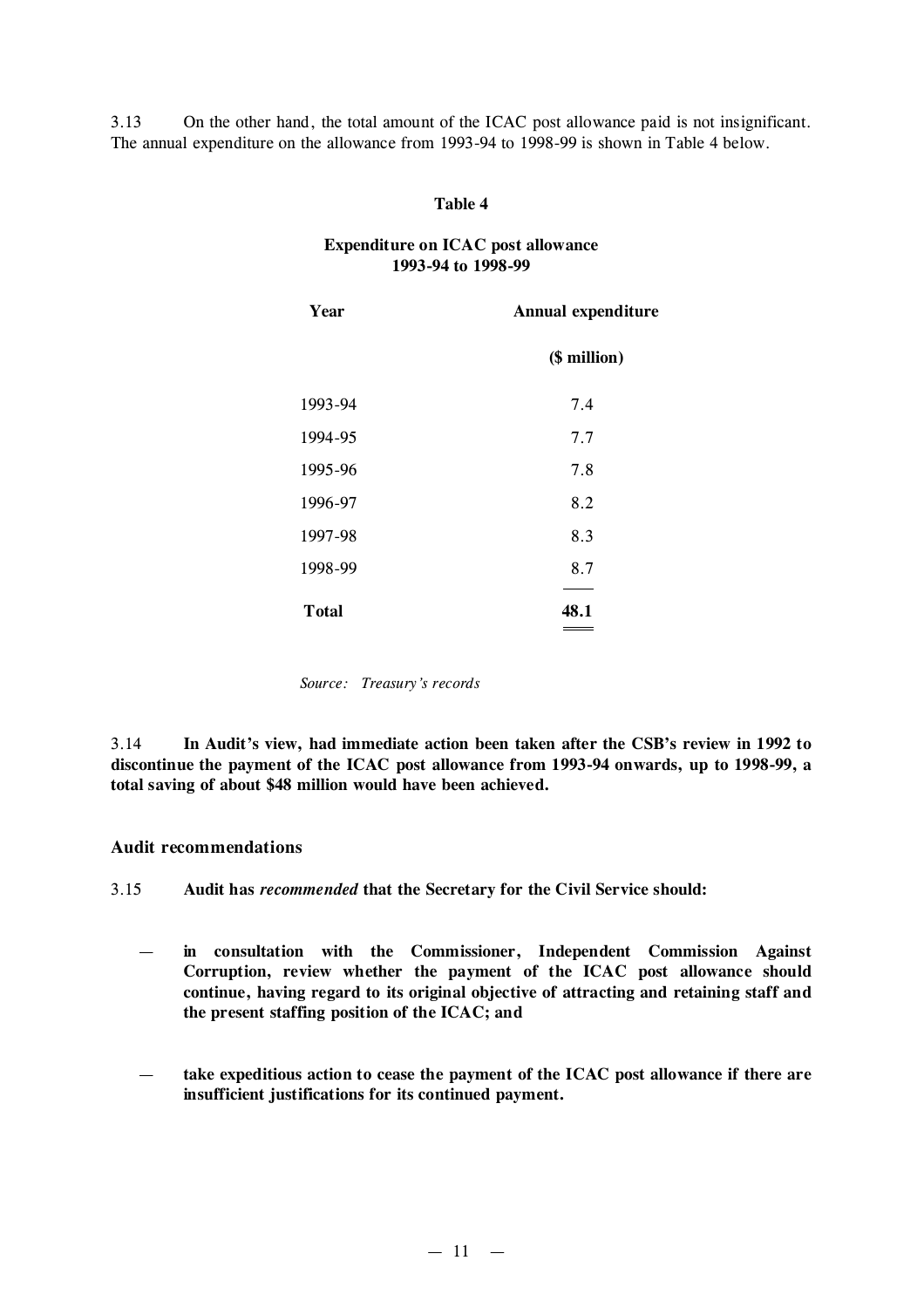## **Response from the Administration**

3.16 The **Secretary for the Civil Service** has said that he has invited the Standing Committee to conduct a review on job-related allowances for disciplined services staff. The review will cover the ICAC post allowance.

## 3.17 The **Commissioner, Independent Commission Against Corruption** has said that:

- the considerations for the introduction of the ICAC post allowance in 1974 are still relevant today. While there is now public acceptance of the ICAC, its work nature is unlikely to be popular and is at times unpleasant and arduous. ICAC officers often find themselves unsociable and kept at arm's length by officers in various government departments as well as by people in the private sector. As officers employed under agreement terms, they have less job security than civil servants who are employed under pensionable terms. In addition, ICAC officers are subject to very stringent discipline and control;
- while its real value has been eroded over the years, the allowance is still a financial incentive for junior staff. Having been paid since the establishment of the ICAC, the allowance has assumed a symbolic significance. It is a recognition by the Government of the unique contribution of ICAC officers in eradicating corruption in Hong Kong;
- any attempt to abolish the ICAC post allowance would damage staff morale. There are already staff concerns over the reduction of contract gratuity payment to cover the employer's contribution under the Mandatory Provident Fund Scheme when their contracts are renewed. At this uncertain time when the Government is introducing a series of civil service reform measures, it is anticipated that there will be strong staff resistance if the allowance were abolished; and
- some staff may also see the proposed abolition of the ICAC post allowance as an erosion of their conditions of service, and this could be subject to legal challenge.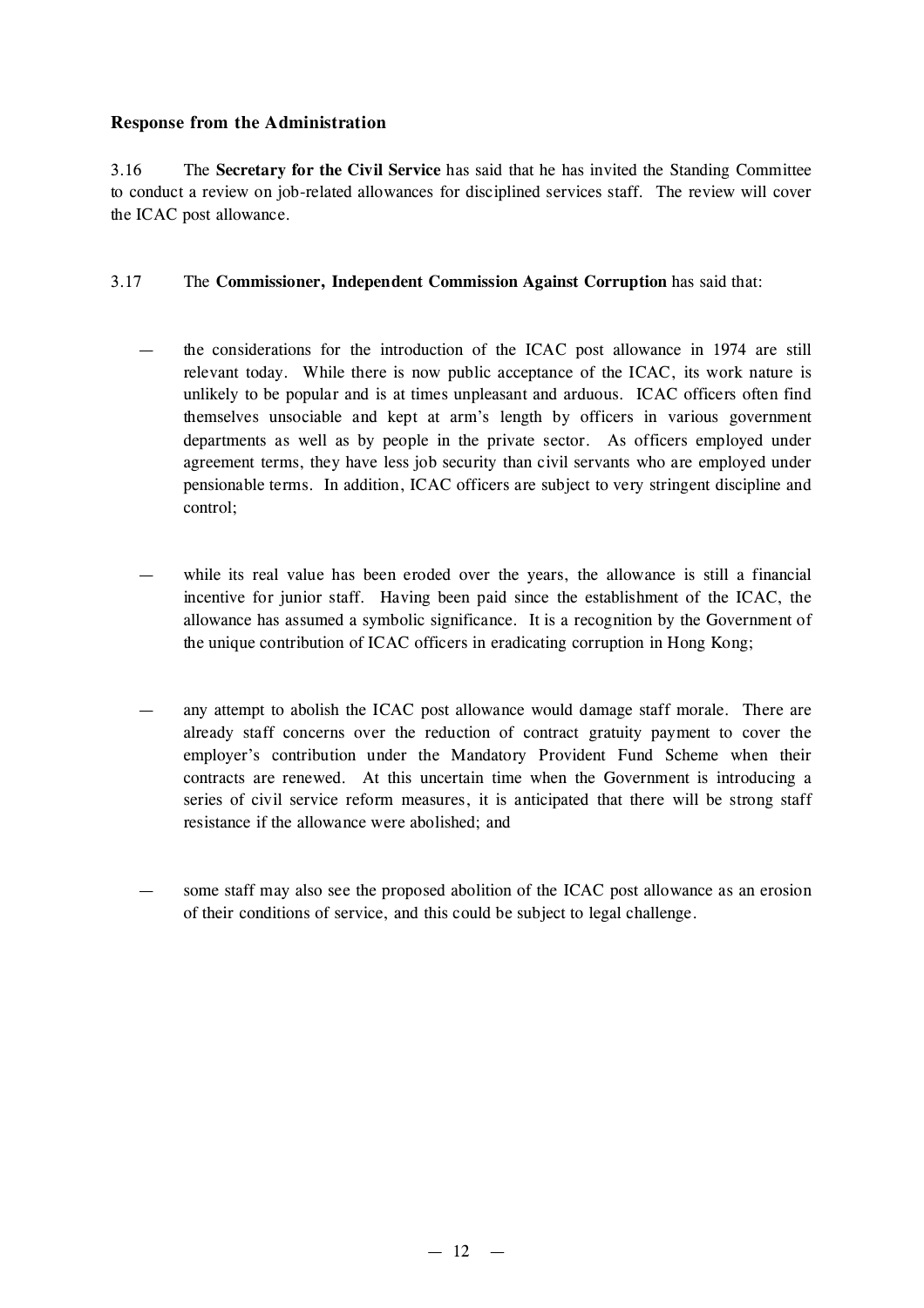## **PART 4: HOME-TO-OFFICE TRAVELLING ALLOWANCE**

## **Origin and eligibility criteria**

4.1 Under the CSRs, an officer may claim a home-to-office travelling allowance (HOTA) to partially reimburse his travelling expenses if his place of work is outside the urban area (i.e. in the New Territories). The amount of reimbursement is limited to those travelling expenses of the cheapest route in excess of a no-claim limit. The limit is regularly revised having regard to the prevailing gazetted fares of the franchised bus companies in the territory. It was set at \$10.8 for a return journey and \$5.4 for a single journey for the period 1 July 1998 to 30 June 1999. On 1 July 1999, the no-claim limit was revised to \$11.4 for a return journey and \$5.7 for a single journey. In 1998-99, the Government's expenditure on the HOTA was \$67 million.

4.2 The HOTA was first introduced in 1959 when the New Territories was a remote area. At that time, travelling to and within the New Territories was not easy and many places were inaccessible by public transport. Postings to the New Territories were unpopular to officers due to the long distance and inconvenience. The HOTA was, therefore, introduced to compensate officers working in the New Territories for the inconvenience of going to work in remote and far away areas, and for the additional travelling expenses.

## **Reviews of the HOTA**

4.3 Since its introduction, the HOTA had been reviewed several times by the Administration in view of the changing circumstances.

### **The 1975 review**

4.4 In May 1975, the Administration carried out the first review of the HOTA. A working party was formed to recommend measures to economise on the payment of the HOTA. With the rapid expansion of public transport in the New Territories, the working party considered that the distinction between the urban area and the New Territories was becoming less realistic. A proposal to abolish the HOTA was put forward. However, the working party recognised that the officers concerned were naturally likely to oppose the abolition of the allowance which they had long enjoyed and treated as part of their regular monthly income. The staff associations and government departments concerned were unlikely to support such a move.

4.5 In its report of October 1975, the working party concluded that on balance it could not recommend the abolition of the HOTA at that stage. However, it recommended that the long-term objective should be to abolish the allowance. **In December 1975, the then Standing Committee on Allowances for Government Officers endorsed the long-term objective of abolishing the HOTA.**

### **The 1979 to 1985 review**

4.6 In 1979, another working party was formed to examine the HOTA and to recommend changes where appropriate. The working party completed the review in August 1983 and submitted its report to the CSB. In May 1984, the CSB concluded that: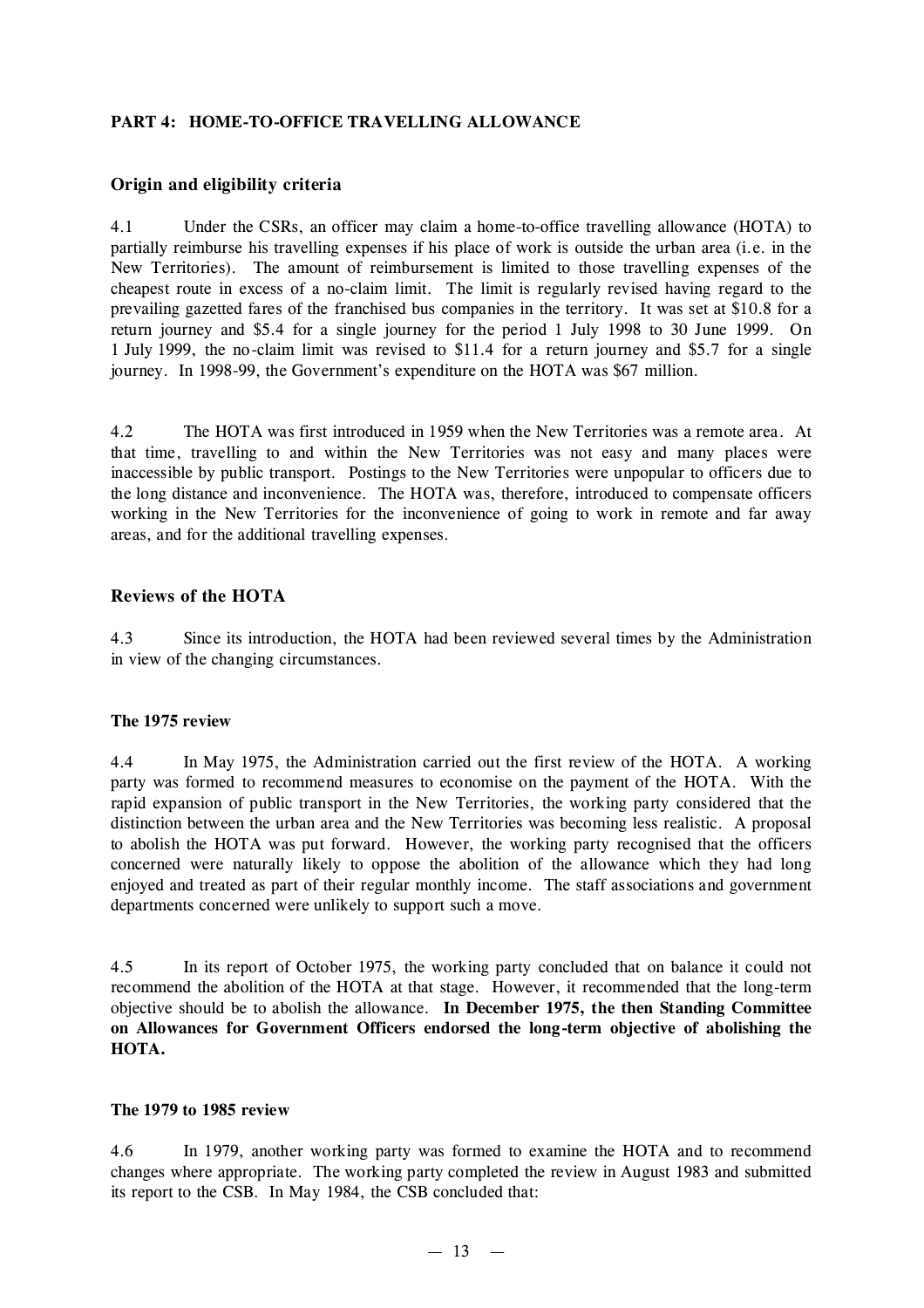- there remained a case for compensating the staff who had to travel to work in the New Territories;
- the criteria needed to be tightened, principally to restrict payment of the HOTA to those officers working in the "outer"New Territories; and
- on the basis that working in the urban area was the norm, there was no case for subsidising travel costs from the New Territories to the urban area unless staff were required to live in the New Territories.

4.7 The CSB considered that it would be unrealistic to abolish the HOTA immediately. As a first step to move towards the long-term objective of abolishing the allowance, the no-claim limit should be raised to a more realistic level. In September 1984, the CSB proposed to peg the no-claim limit to the average of all bus fares in the urban area, and to revise the boundary applicable to the allowance such that officers who worked in Tsuen Wan, Kwai Chung and Sha Tin would not be eligible to claim the HOTA. However, there was adverse reaction from the staff side on the revision of the boundary. The proposal was withdrawn in November 1984, although the staff side accepted that the no-claim limit should be subject to regular reviews taking into account the prevailing bus fares. In January 1985, the CSB concluded that the scheme of the HOTA and its eligibility criteria would be retained.

## **The 1992 review**

4.8 In January 1992, the CSB reviewed the HOTA and explored the possibility of changing the reimbursement criteria. Information on the expenditure pattern and the likely staff reaction was collected from six departments (i.e. the Fire Services Department, the Regional Services Department, the Department of Health, the Agriculture and Fisheries Department, the Hospital Services Department and the Police Force). The proposal to redefine areas for claiming reimbursement (i.e. excluding Tsuen Wan, Kwai Chung and Sha Tin from the eligibility boundary of the allowance) was put forward again. However, in anticipation of strong staff reaction, in August 1992, the CSB decided that this proposal should be shelved and put in reserve as a bargain for future improvement in civil service benefits which the staff side might request.

## **Audit observations**

### **Changes in circumstances giving rise to the HOTA**

4.9 Audit notes that the eligibility criteria of the HOTA have remained unchanged since its introduction in 1959 but significant developments have taken place. There are rapid developments in the transport infrastructure through the construction of tunnels, highways and modernised mass transit rail systems. Most parts of the territory are now linked by a well-developed transport network. The improvement of the transport system has facilitated the development of New Towns in the New Territories and the shifting of the population from the urban area to the New Territories. By 1998, nearly half of the population was residing in the New Territories. The shift in geographical distribution of the population from 1966 to 1998 is shown in Figure 1 below.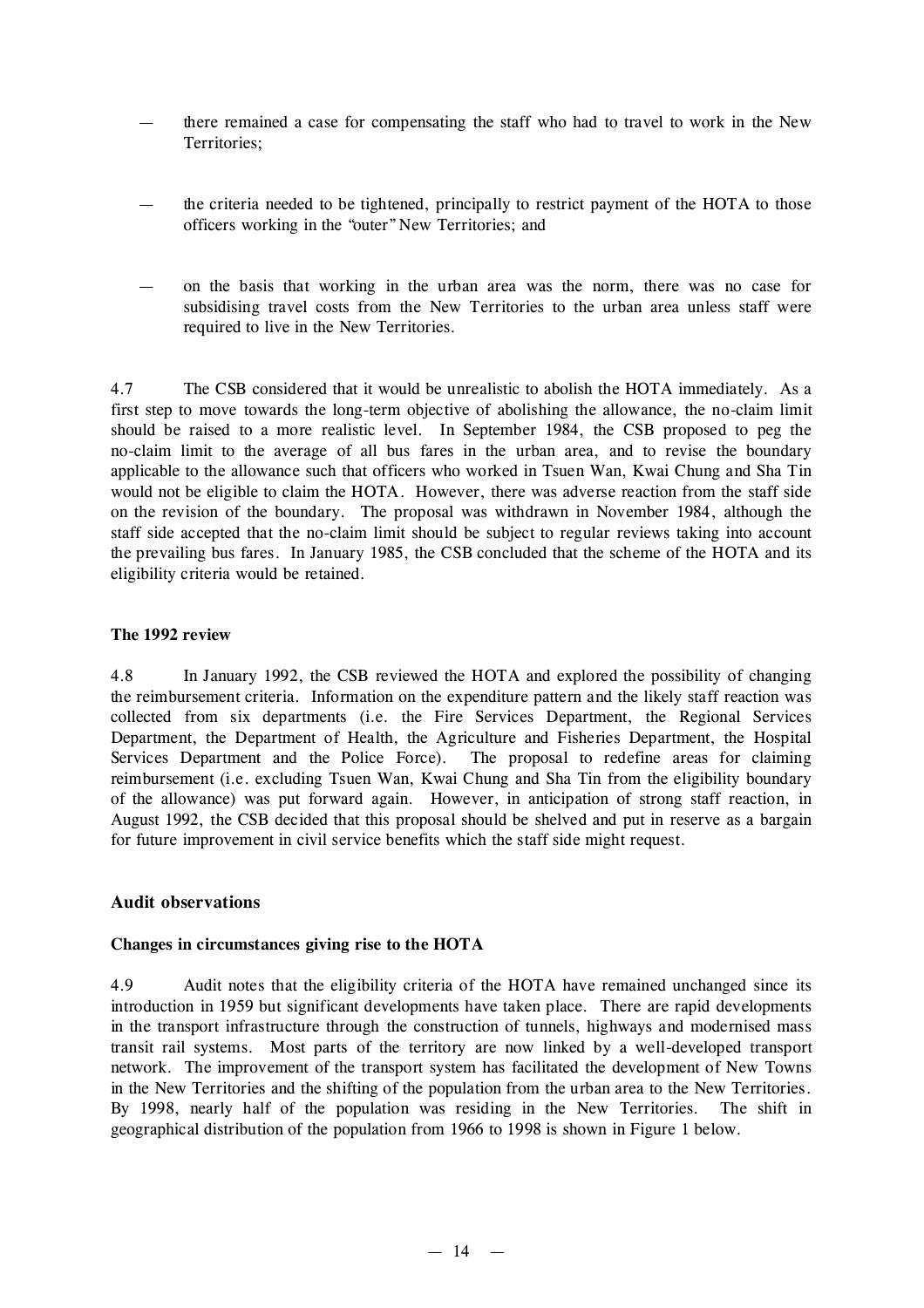#### **Figure 1**



### **Geographical distribution of the population 1966 to 1998**

*Source: Census and Statistics Department's records*

4.10 **The urbanisation of the New Territories and improvement of the transport infrastructure have integrated the urban area with many parts of the New Territories. Nowadays travelling to and within many parts of the New Territories is as convenient, in terms of time and cost, as travelling in the urban area. It is, therefore, no longer appropriate to adopt a broadbrush approach in which the entire New Territories is regarded as outside the urban area. Many parts of the New Territories (e.g. Tsuen Wan, Kwai Chung and Sha Tin) should be excluded for the purpose of claiming the HOTA.**

4.11 **In Audit's view, the HOTA has become outdated. Anomalies may also arise in that the payment of the HOTA is only allowed for officers travelling to work in the New Territories. For example, an officer who lives in Wan Chai and works in Sha Tin is eligible for the HOTA, whereas another officer who lives in Sha Tin and works in Wan Chai is not. Yet both of them incur the same amount of daily travelling expenses. Another anomaly is that, if an officer living in Sheung Shui takes the Kowloon-Canton Railway for commuting to his office in Sha Tin, he may claim the HOTA. However, if his office is in Mong Kok, he cannot claim the HOTA despite the additional travelling time and expenses.**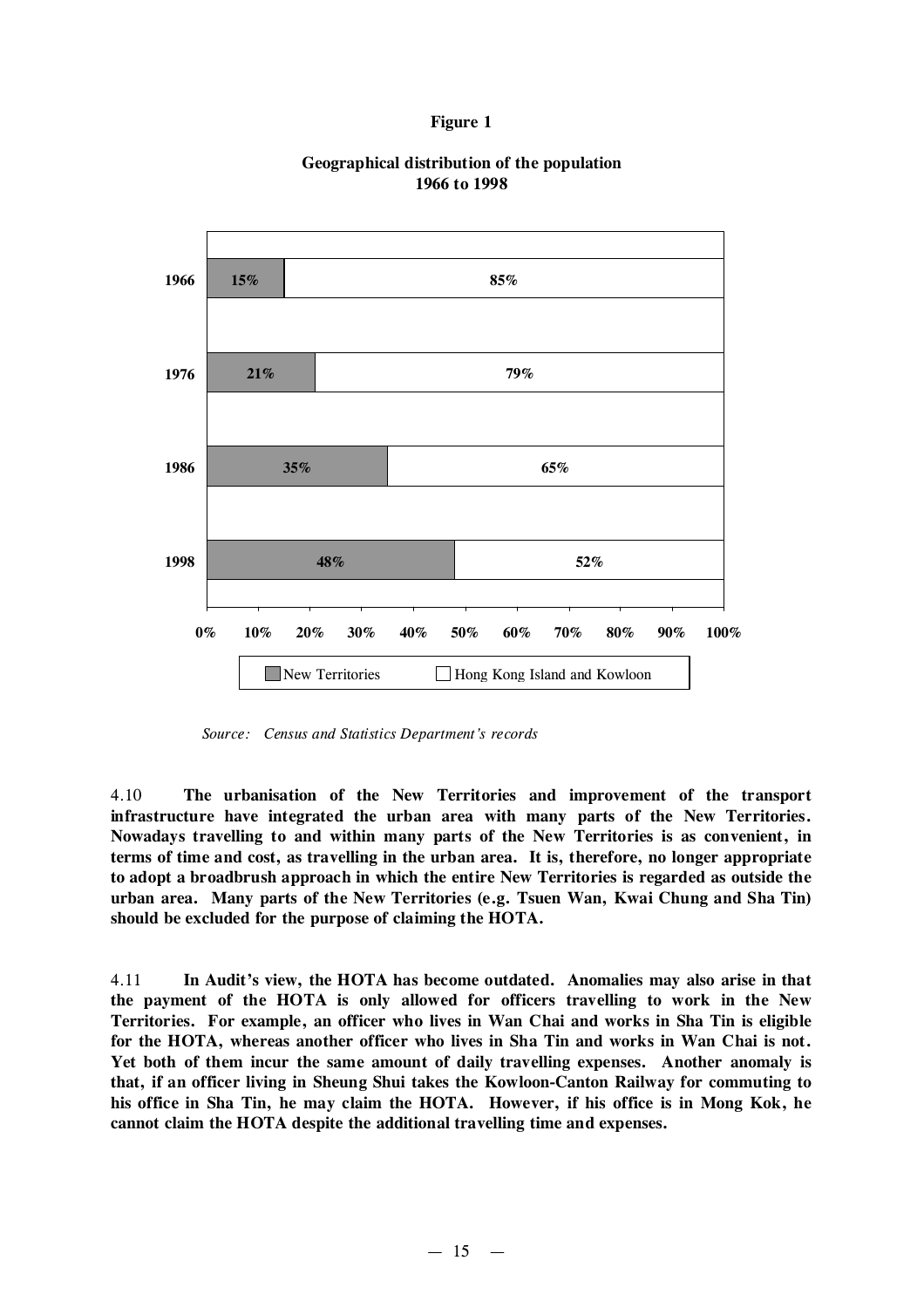## **Audit examination of the claims for the HOTA**

4.12 An audit examination of a random sample of 100 claims for the HOTA in June 1999 revealed that about 40% of the HOTA was paid to officers whose places of work were in areas well served by public transport. Some typical examples are:

- New Towns along the mass transit railway lines such as Kwai Chung, Tsuen Wan, Sheung Shui, Sha Tin and Tai Po; and
- New Towns well served by the highways such as Tseung Kwan O and Ma On Shan.

4.13 Audit considers that the payment of the HOTA is no longer justified for many of the home-to-office journeys to the above locations. Audit estimates that the Government's annual expenditure on the HOTA would be reduced by about \$27 million (i.e. 40% of \$67 million in 1998-99) if these journeys were excluded for the purpose of claiming the HOTA.

## **Determination of the no-claim limit**

4.14 At present, the no-claim limit is determined by averaging the gazetted bus fares of 182 urban routes and 29 cross-harbour routes. The no-claim limit thus determined is in fact the average travelling expenses within the urban area.

4.15 In Audit's view, it is not appropriate to use the average travelling expenses for setting the no-claim limit. The reason for providing the HOTA is to reimburse an officer that part of his travelling expenses which is considered excessive and unreasonable for the officer to bear. It follows that the no-claim limit should be set at a level above which travelling expenses are considered excessive and unreasonable, rather than at a level representing the average bus fare. The no-claim limit set under the present method tends to be too low, resulting in higher HOTA payments. For example, in deriving the no-claim limit of \$10.8 for a return journey applicable for the period 1 July 1998 to 30 June 1999, the bus fares used ranged from \$4.6 to \$22. It seems that the no-claim limit of \$10.8 was too low as many working people had to pay more than that amount for their daily home-to-office journeys.

4.16 Furthermore, many working people travel across the harbour to go to work by the Mass Transit Railway (MTR) or by bus. It costs \$18 to \$26 per day for two MTR journeys across the harbour, and \$14.6 to \$21.2 per day for two journeys by cross-harbour buses. For those people living in the New Territories and travelling to work in the Hong Kong Island, they will incur even higher travelling expenses. The working population will not find daily travelling expenses in the range of \$20 to \$30 unreasonably high as many people are in fact paying at or above this level. They would regard this as an acceptable level of travelling expenses.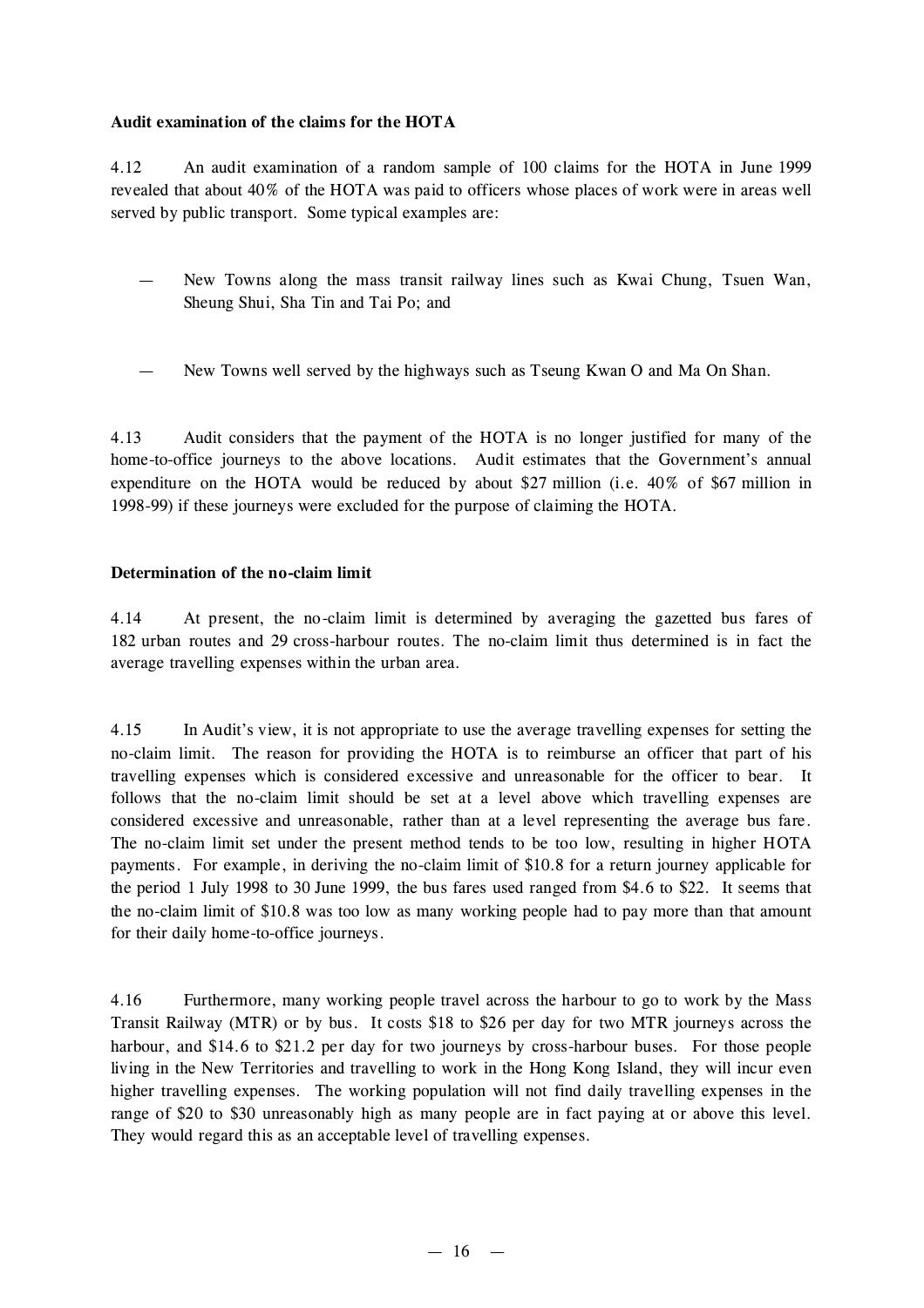4.17 In Audit's view, it would not be unreasonable to set a higher no-claim limit, say \$25 (average of \$20 and \$30) instead of \$10.8 per return journey. Had this been done, Audit estimated that the HOTA would have been reduced by \$41 million for 1998-99 alone. Details of Audit's computations are at Appendix B.

## **Reviews of the HOTA**

4.18 The Administration was aware of the need to review the HOTA as early as 1975 and had set the long-term objective of moving towards its abolition. Reaction of the staff side was the major obstacle to revising the terms of the HOTA. The Administration has tolerated the anomalies of the HOTA and has not been able to convince the staff side of the need for revamping the HOTA.

4.19 Audit noted that, in December 1997, the CSB commenced a new round of review of the HOTA. In January 1998, questionnaires were sent to various government departments to survey the home-to-office travelling expenses incurred by staff. In August 1999, the CSB issued a consultation document on the proposed changes to the HOTA. Audit considers that there is a need to expedite action on the review and rectify the anomalies of the HOTA in order to eliminate unnecessary payments at an early date.

## **Audit recommendations**

- 4.20 **Audit has** *recommended* **that the Secretary for the Civil Service should:**
	- **critically review the rationale for the provision of the HOTA having regard to the present changed circumstances and the long-term objective of abolishing the HOTA;**
	- **revise the eligibility criteria and the level of the no-claim limit to eliminate the anomalies and excessive payments of the HOTA; and**
	- **finalise the review of the HOTA at an early date, taking into account the audit observations.**

### **Response from the Administration**

- 4.21 The **Secretary for the Civil Service** has said that:
	- he notes the examples of anomalies on the HOTA highlighted in the audit report. It is apparent that improvements in transport networks within and to the New Territories are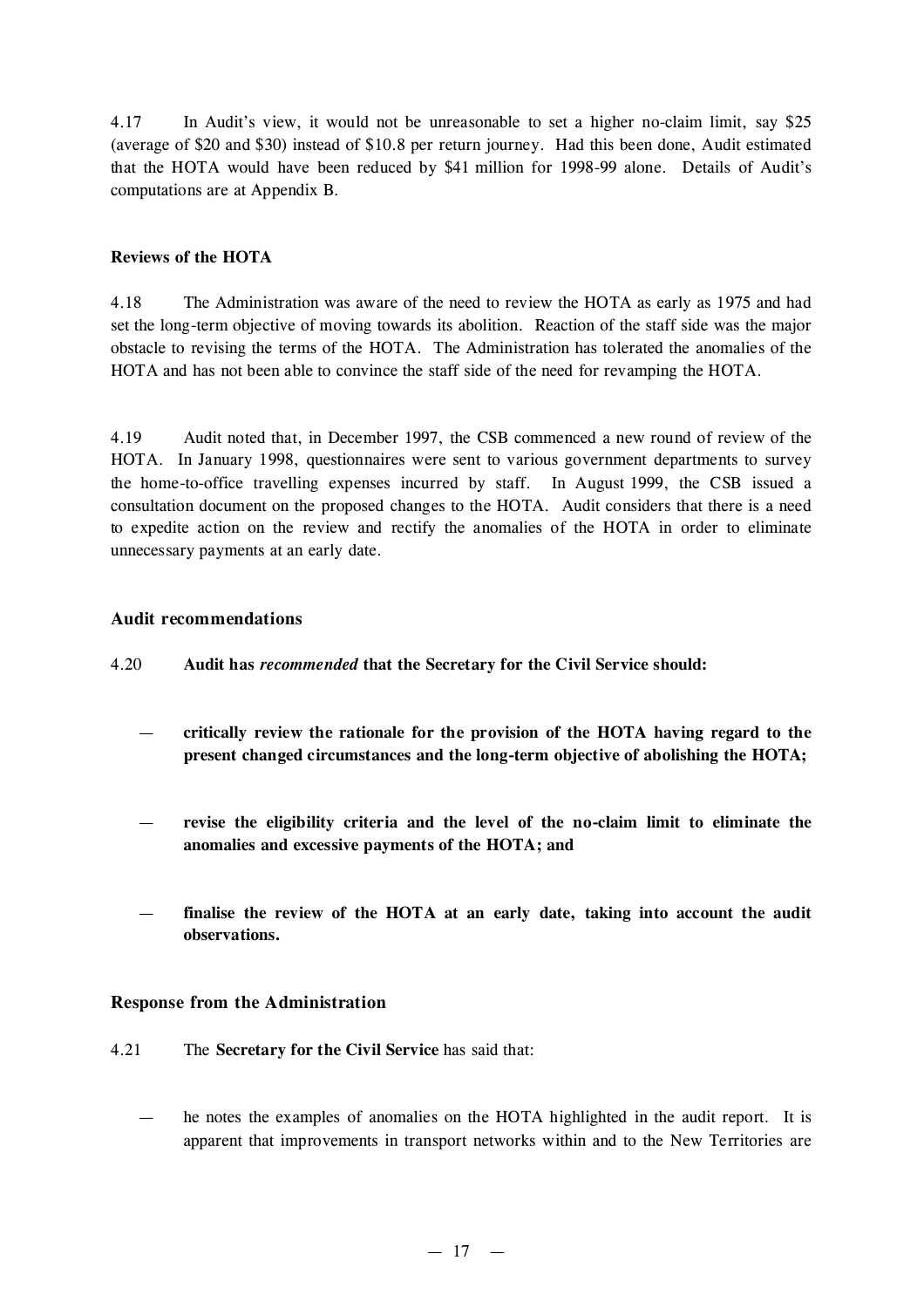sufficient reason to change the present system. This is precisely what he intends to do as a result of his current review of the HOTA;

- Audit's sample of 100 claims represents only 0.56% of the 18,000 claims processed monthly and therefore cannot be taken to be indicative of the overall journey patterns. The total reimbursement of \$67 million annually includes a significant element of travels in the small hours at a much higher cost than daytime journeys to and from duty places at town centres in the New Territories. The opening of the new airport in July 1998 which was followed by a significant increase in HOTA claims makes any major reduction in the total expenditure unlikely (Note 2). In any case he is finalising his review of the HOTA, which should result in substantial savings;
- he acknowledges that, had the no-claim limit been raised to a higher level, savings in HOTA payments would have been achieved. Whilst he has not been successful in raising the limit to a higher level, he has kept to the principle that only the cheapest public transport routes are allowed for reimbursement. This has helped in containing the amount of expenditure; and
- he agrees that the existing rationale for the provision of the HOTA should be reviewed and he has obtained detailed information on the home-to-office travel patterns for this purpose. He is consulting staff and the necessary advisory bodies with a view to introducing at an early date a new system which will meet the operational requirements of departments and the needs of staff.

Note 2: Audit notes that there are many government offices located in the New Towns (e.g. Sha Tin and *Tsuen Wan) and many officers working in these offices are claiming the HOTA. The audit sample, though involving only a small portion of the claims for the HOTA, serves to illustrate that the modification of the existing arrangements could result in substantial savings. The audit results, which took into account the need for reimbursing travelling expenses incurred in the small hours, revealed that about 40% of the HOTA payments were in respect of journeys in places and at times well served by public transport (see paragraph 4.12 above).*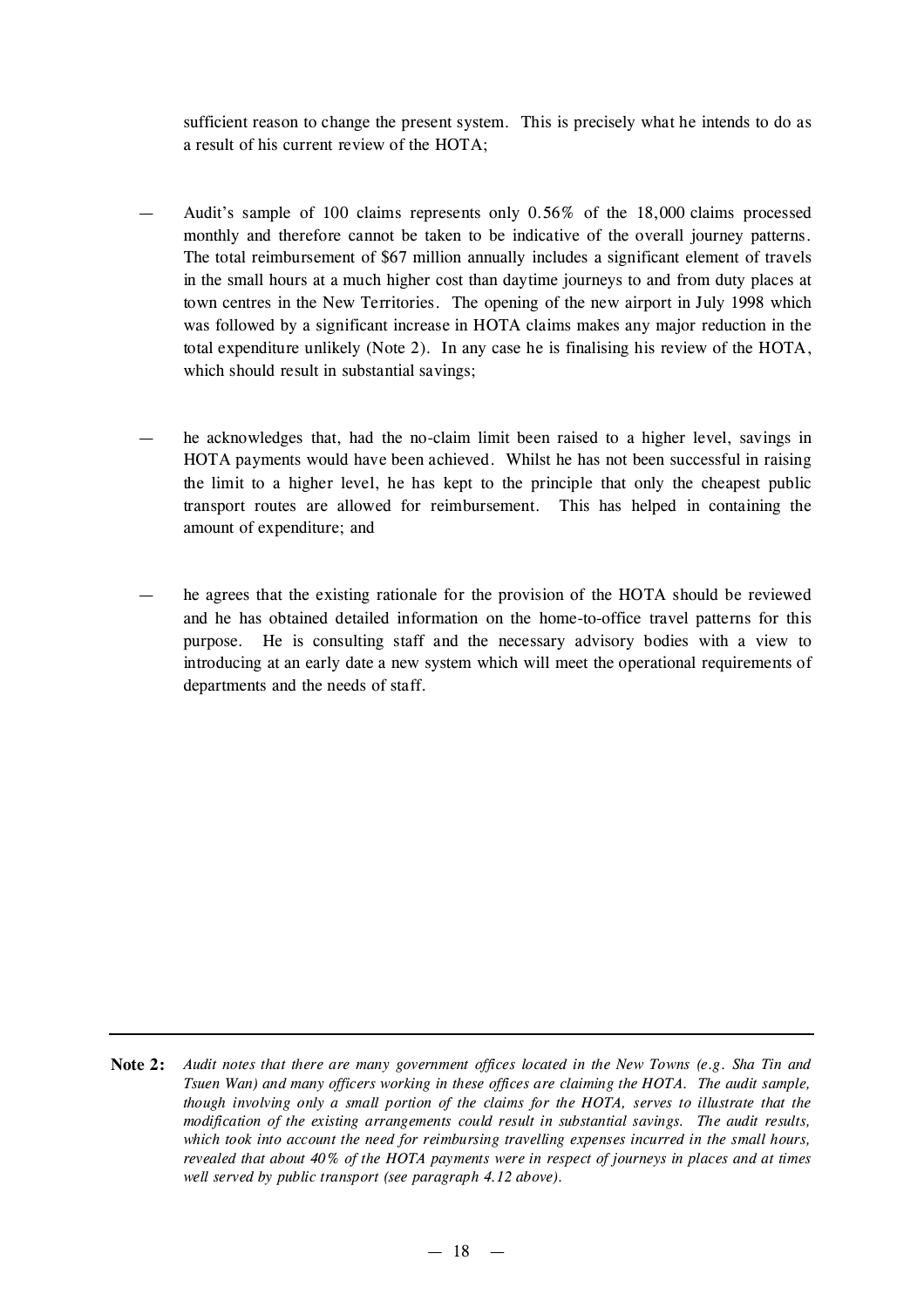## **PART 5: MILEAGE ALLOWANCE**

## **Origin and rationale**

5.1 According to the CSRs, officers are eligible, under stipulated conditions, to claim mileage allowance for the use of their private motor vehicles for duty journeys and home-to-office journeys. The duty mileage allowance was introduced in the 1940s, based on the principle that an officer should be reimbursed the actual expenditure incurred in using his private motor vehicle for duty journeys. When the HOTA was introduced in 1959 (see paragraph 4.2 above), officers working in the New Territories were allowed, as a concession, to claim the home-to-office mileage allowance instead of the HOTA, on the condition that they used their private motor vehicles for official duty after arrival at the office.

5.2 For duty journeys, the CSRs stipulate that the order of priority of the modes of transport should be:

- public transport (except taxis);
- private motor vehicles (Note 3);
- departmental transport;
- pool transport provided by the Government Land Transport Agency; and
- taxis.

5.3 In normal circumstances, an officer should travel by public transport (except taxis) for duty journeys. The use of private car is allowed when the officer has been authorised by his Head of Department to use his car on duty. In order of priority, the use of private car follows the use of public transport (except taxis) because it is considered that paying the duty mileage allowance is more economical to the Government than using departmental transport, pool transport or taxis. Indeed, to reduce the pressure on departmental transport and pool transport, incentive elements have been added to the mileage allowance in the CSRs to attract officers to use private cars for duty journeys.

5.4 One of the incentives is to allow an officer working in the New Territories to claim the home-to-office mileage allowance instead of the HOTA, provided that **"the officer uses his car for duty journeys on the same day".** Where an officer has used his car for official duty on more than 13 days in a calendar month, he may claim the home-to-office mileage allowance for all working days in that month.

**Note 3:** *Motor vehicles include both motor cars and motor cycles. The rates of mileage allowance for motor cars and motor cycles are different. However, motor cycles are rarely used in claiming mileage allowance and have been excluded from this review.*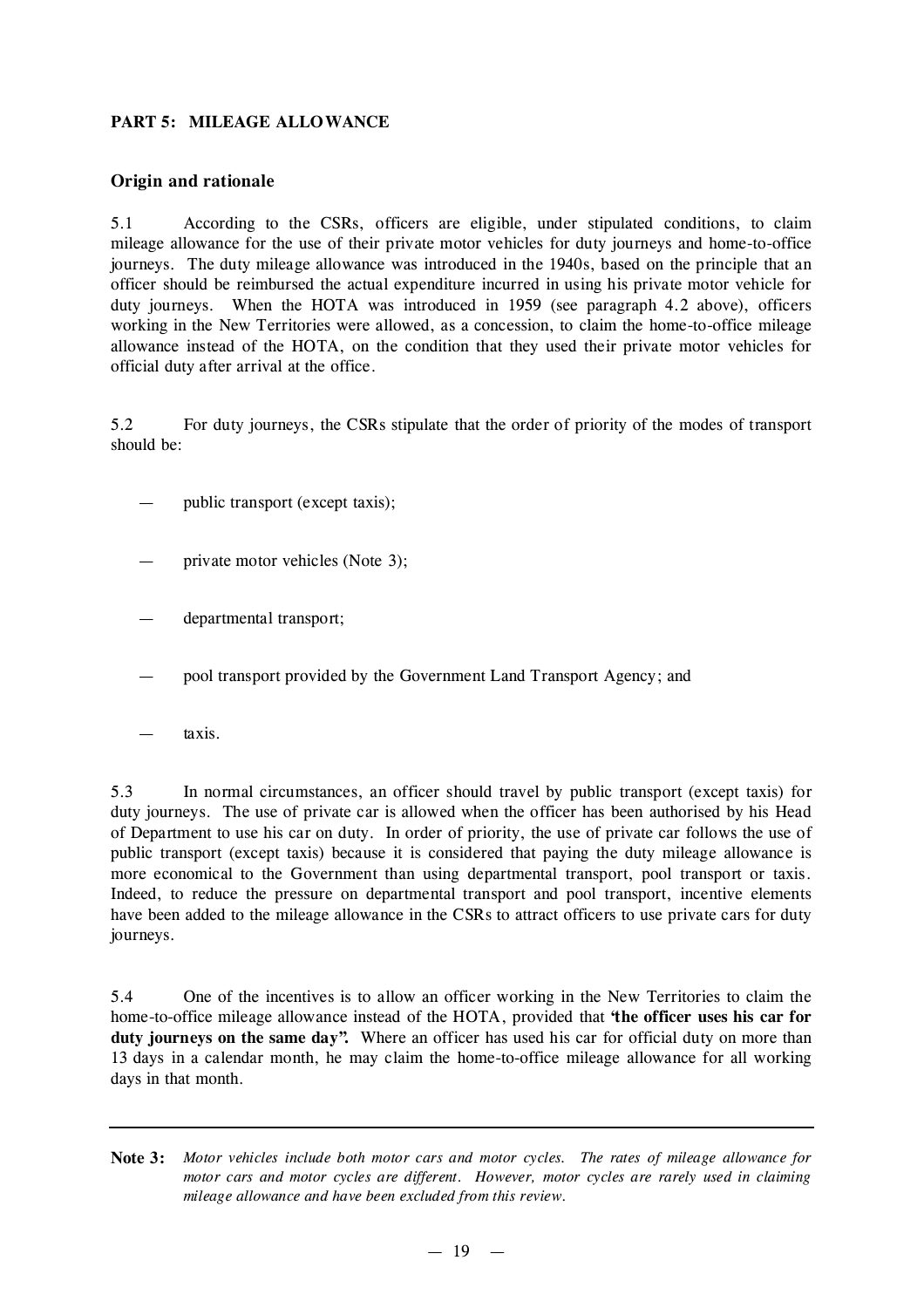5.5 In order to encourage officers to use private cars for duty journeys, another incentive is incorporated into the formula for determining the rates of mileage allowance to ensure that the rates are set at an attractive level (i.e. officers are allowed to claim more than the direct running costs incurred by them in using their private cars for duty journeys). Details are given in paragraphs 5.6 and 5.7 below.

#### **Determination of the rates of mileage allowance**

5.6 The formula for determining the rates of mileage allowance was set in the 1960s and had been revised over the years. The present formula, determined in July 1990, includes a set of cost components for both the running costs and fixed costs of a vehicle. The rates of mileage allowance are revised regularly in line with fluctuations in the prices of the cost components. The current rates of mileage allowance are \$3.44 per kilometre for duty journey and \$2.44 per kilometre for home-to-office journey. Table 5 below shows the composition of the cost components of mileage allowance.

#### **Table 5**

#### **Cost components of mileage allowance**

| <b>Cost components</b>     | <b>Duty</b>          | Home-to-office<br>(\$/kilometre) |  |
|----------------------------|----------------------|----------------------------------|--|
|                            | (\$/kilometre)       |                                  |  |
| <b>Fixed costs</b>         |                      |                                  |  |
| Depreciation               | 0.69                 | 0.53                             |  |
| Licence fee                | 0.18                 |                                  |  |
| Insurance premium          | 0.66                 |                                  |  |
| <b>Total fixed costs</b>   | 1.53                 | 0.53                             |  |
| <b>Running costs</b>       |                      |                                  |  |
| Fuel                       | 0.96                 | 0.96                             |  |
| Maintenance items (Note 1) | 0.95                 | 0.95                             |  |
| <b>Total running costs</b> | 1.91                 | 1.91                             |  |
| Rates of mileage allowance | <b>3.44</b> (Note 2) | 2.44                             |  |

*Source: CSB's records and Audit's computations*

- *Note 1: Maintenance items comprise repairs and maintenance (82%), tyres (11%), greasing (4%) and lubricating oil (3%).*
- *Note 2: The basic rate of duty mileage is applicable for claims of mileage allowance on the first 4,800 kilometres in a financial year. For claims beyond the first 4,800 kilometres, a reduced rate at 80% of the basic rate will apply.*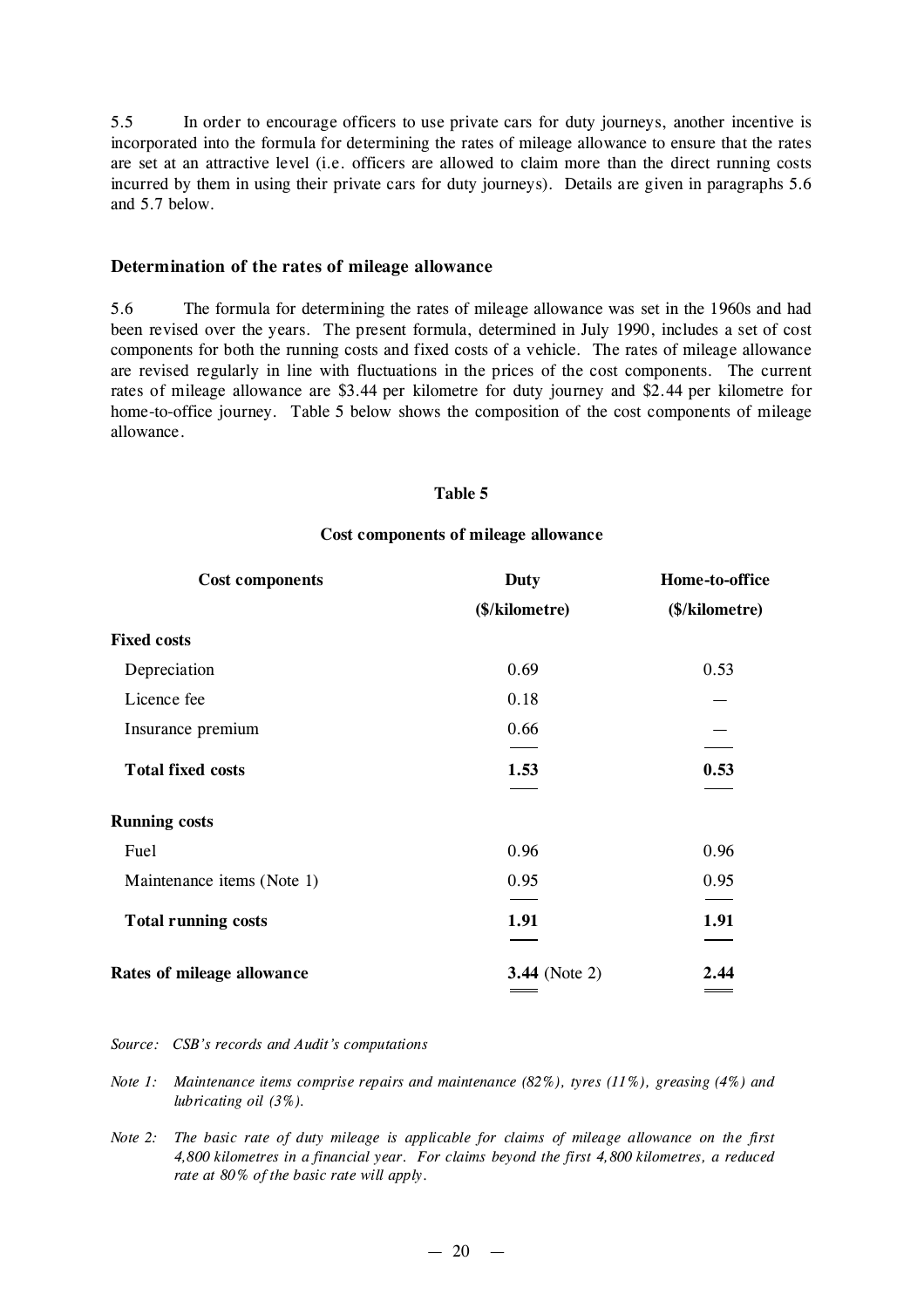5.7 For both duty and home-to-office journeys, bridge and tunnel tolls are reimbursable provided that the most direct and economical route is used. Parking fees incurred on duty journeys are also reimbursable.

### **Analysis of expenditure on mileage allowance**

5.8 In 1998-99, the Government spent \$62.36 million on mileage allowance. For duty mileage, \$47.46 million was paid to 4,971 officers with an average payment of \$9,547. For home-to-office mileage, \$14.9 million was paid to 1,568 officers with an average payment of \$9,503. Appendix C gives a breakdown of the expenditure on mileage allowance by department in 1998-99.

#### **Audit observations**

#### **Need to economise on travelling expenses**

5.9 Table 6 below is a detailed analysis of the Government's expenditure on travelling expenses in 1998-99.

#### **Table 6**

#### **Analysis of the Government**'**s expenditure on travelling expenses for duty and home-to-office journeys in 1998-99**

| Mileage allowance |                            | Reimbursement of travelling expenses |                                    |                                 |              |
|-------------------|----------------------------|--------------------------------------|------------------------------------|---------------------------------|--------------|
| Duty<br>journeys  | Home-to-office<br>journeys | journeys<br>(i.e. HOTA)              | public transport<br>(except taxis) | Duty<br>journeys<br>by taxis    | <b>Total</b> |
| (\$ million)      | (\$ million)               | (\$ million)                         | (\$ million)                       | (\$ million)                    | (\$ million) |
| 47.46             | 14.90                      |                                      |                                    |                                 | 62.36        |
|                   |                            | 67.01                                | 8.20                               | 1.79                            | 77.00        |
| 47.46             | 14.90                      | 67.01                                | 8.20                               | 1.79                            | 139.36       |
|                   |                            |                                      |                                    |                                 |              |
| 47.46             |                            |                                      | 8.20                               | 1.79                            | 57.45        |
|                   | 14.90                      | 67.01                                |                                    |                                 | 81.91        |
| 4,971             | 1,568                      | 31,699                               | N.A.                               | N.A.                            | N.A.         |
| \$9,547           | \$9,503                    | \$2,114                              | N.A.                               | N.A.                            | N.A.         |
|                   |                            |                                      |                                    | Home-to-office Duty journeys by |              |

*Source: Treasury's records and Audit's computations*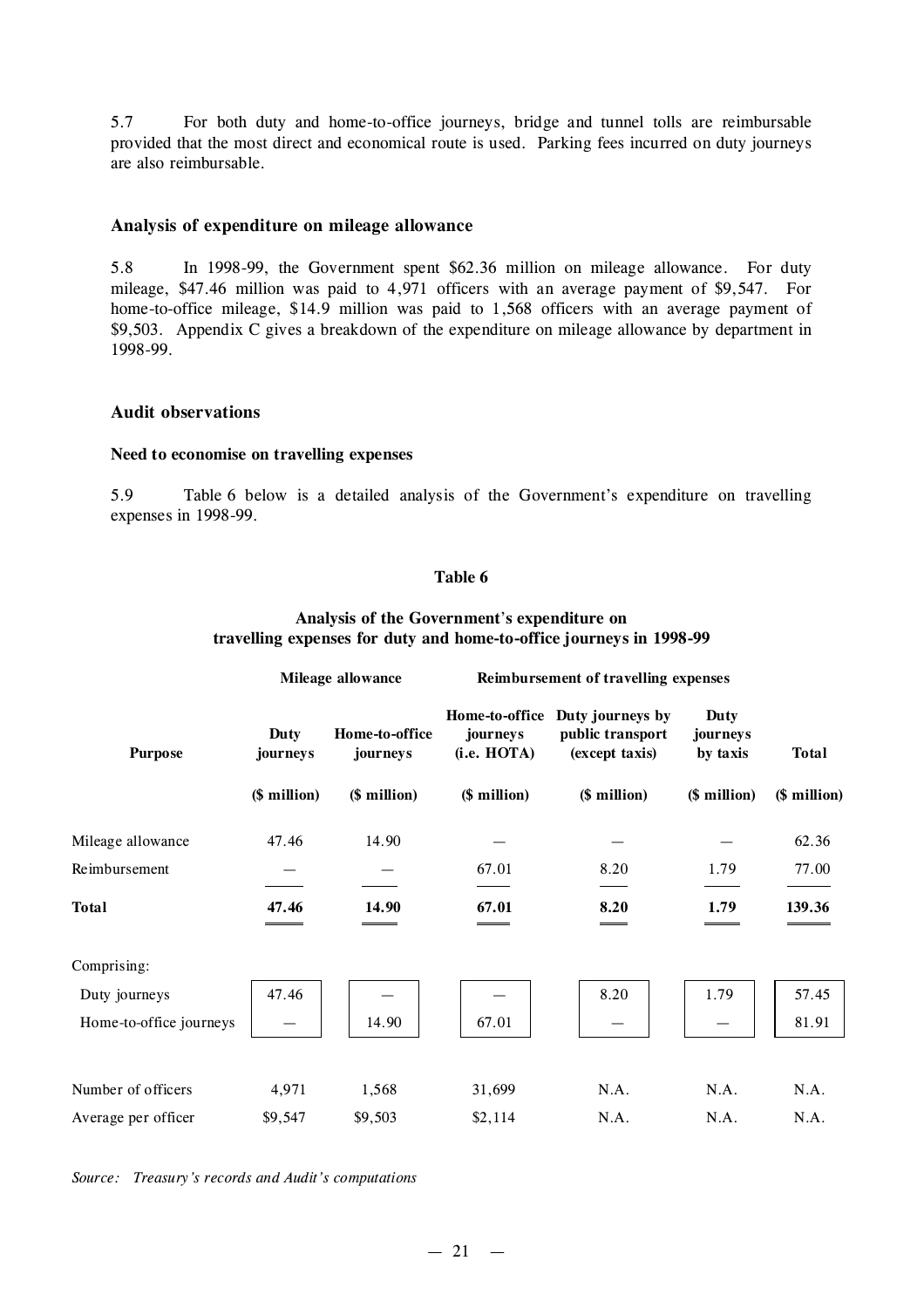5.10 In 1998-99, the Government spent \$139.36 million on travelling expenses for duty and home-to-office journeys. For duty journeys, \$47.46 million out of \$57.45 million (or 83%) was incurred on duty mileage allowance involving the use of private cars. Only \$9.99 million (or 17%) was spent on duty journeys using public transport. In Audit's view, there is a need to make more use of public transport for duty journeys.

## **Need to use private cars for duty journeys**

5.11 Although it is stipulated in the CSRs that mass public transport should be given top priority as the method of conveyance for duty journeys, Heads of Department have been given the discretion to approve officers to use private cars for duty journeys. The conditions of using private cars instead of public transport are not clearly spelt out in the CSRs and the Secretary for the Civil Service does not provide detailed guidelines in this respect. **Audit considers that private cars should only be used for duty journeys when mass public transport is not available or its use is not feasible, and that detailed guidelines should be issued to ensure that the use of private cars for duty journeys is due to necessity rather than for convenience.**

5.12 Audit scrutinised a number of claim forms for duty mileage allowance and found that many duty journeys involved trips to areas that were well served by public transport. For trips to remote areas, Audit noted that the journeys could have been made by taking mass public transport (e.g. the MTR and the Kowloon-Canton Railway) to the nearest transport interchange and then taking taxis to the destination. This would have been more economical than paying the duty mileage allowance for the whole trip. Audit has reservations about the argument, which has been put up to justify the payment of duty mileage allowance (see paragraph 5.3 above), that the use of private cars is more economical than using departmental transport, pool transport or taxis. **In Audit's view, the option of using more frequently public transport and/or taxis has not been given due consideration.**

### **The Government's traffic management policy**

5.13 It is part of the Government's overall traffic management policy to restrain the growth in the number or use of private cars. Moreover, the public transport network in Hong Kong has achieved significant development in the last two decades and now extends to nearly all areas in the territory. As such, Audit considers that the use of private cars for duty journeys in many instances is for convenience rather than by necessity. The use of private cars for duty journeys is therefore uneconomical and inconsistent with the Government's traffic management policy. There is a need for the Government to restrict the use of private cars by officers for duty journeys to only those cases in which travelling by public transport is not possible.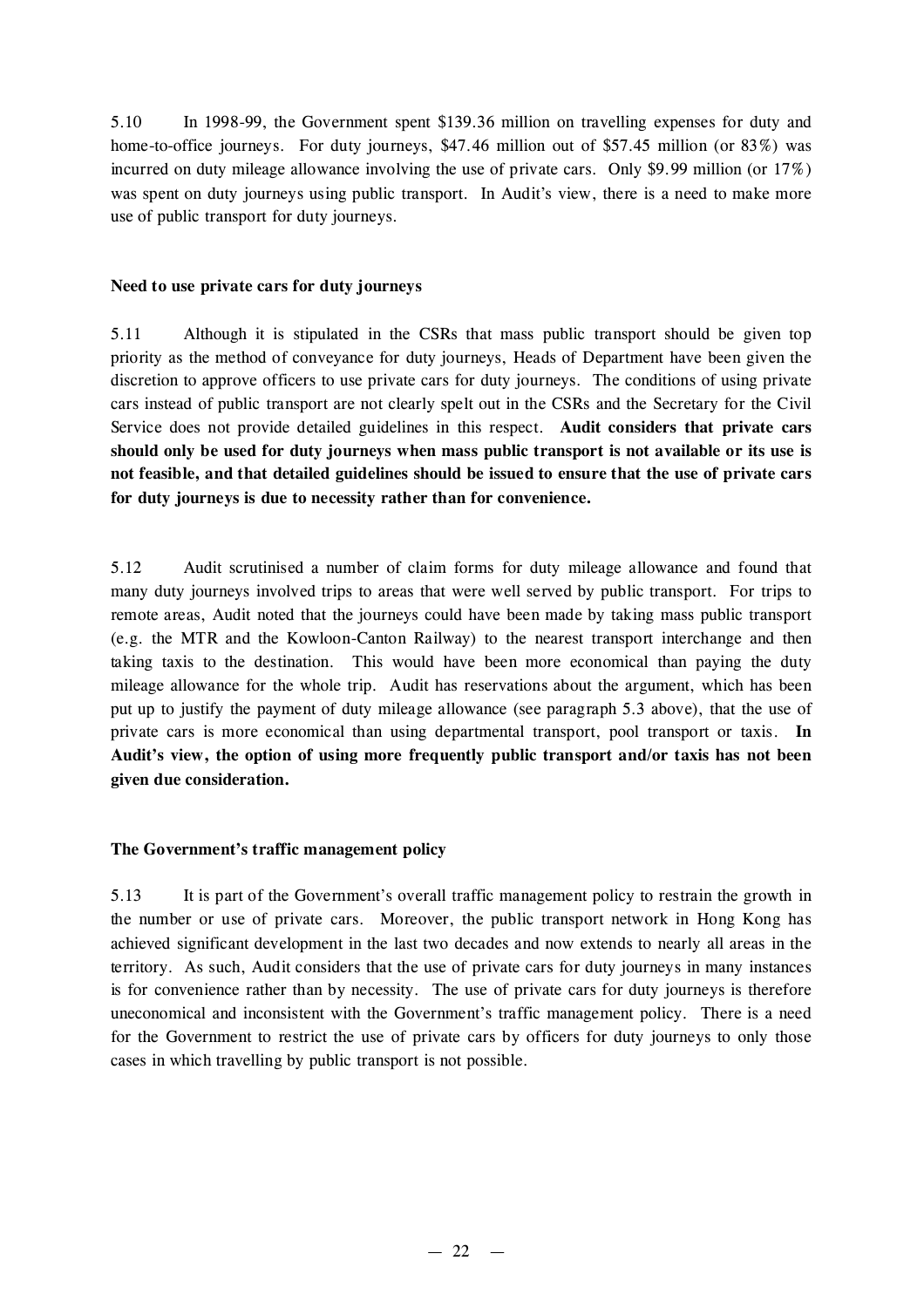## **Need to provide home-to-office mileage allowance**

5.14 The mileage allowance for home-to-office journeys is given as an incentive for officers working in the New Territories to use private cars for duty journeys. In 1998-99, the expenditure for this incentive was \$14.9 million for 1,568 officers, with an average payment of \$9,503 (this was about the same as the amount of average duty mileage allowance of \$9,547 per officer— see Table 6 above). **As a result, the Government had in fact paid mileage allowance for both the duty journeys and home -to-office journeys for the 1,568 officers working in the New Territories. In Audit's view, it is not necessary nowadays to provide an incentive to officers to use private cars for duty journeys because public transport is both available and convenient in many parts of the New Territories.**

## **Determination of the rates of mileage allowance**

5.15 As shown in Table 5 above, the cost components for determining the rates of mileage allowance include both running costs and fixed costs. In Audit's view, the direct cost incurred by an officer in using his car for duty journeys is the fuel cost. Costs on maintenance items are indirect running costs which are not wholly and exclusively related to the duty journeys. Moreover, to a car owner, all the items of fixed cost (i.e. depreciation of the capital cost of the car, licence fee and insurance premium) are unavoidable. **Audit considers that the Government is over-generous in reimbursing an officer more than the direct cost incurred by him in using his private car for duty journeys. In effect, the Government is indirectly subsidising car ownership of the officers concerned.**

5.16 Audit considers that the rates of mileage allowance should be reduced to remove the incentive element and to reimburse only the direct cost incurred by an officer. Audit estimated that, if the rates of mileage allowance were reduced by excluding all the elements of fixed cost, the annual savings would be \$23.08 million. If the rates were further reduced by excluding all running costs except the fuel cost, the estimated annual savings would be \$42.61 million. Details are shown in Table 7 below.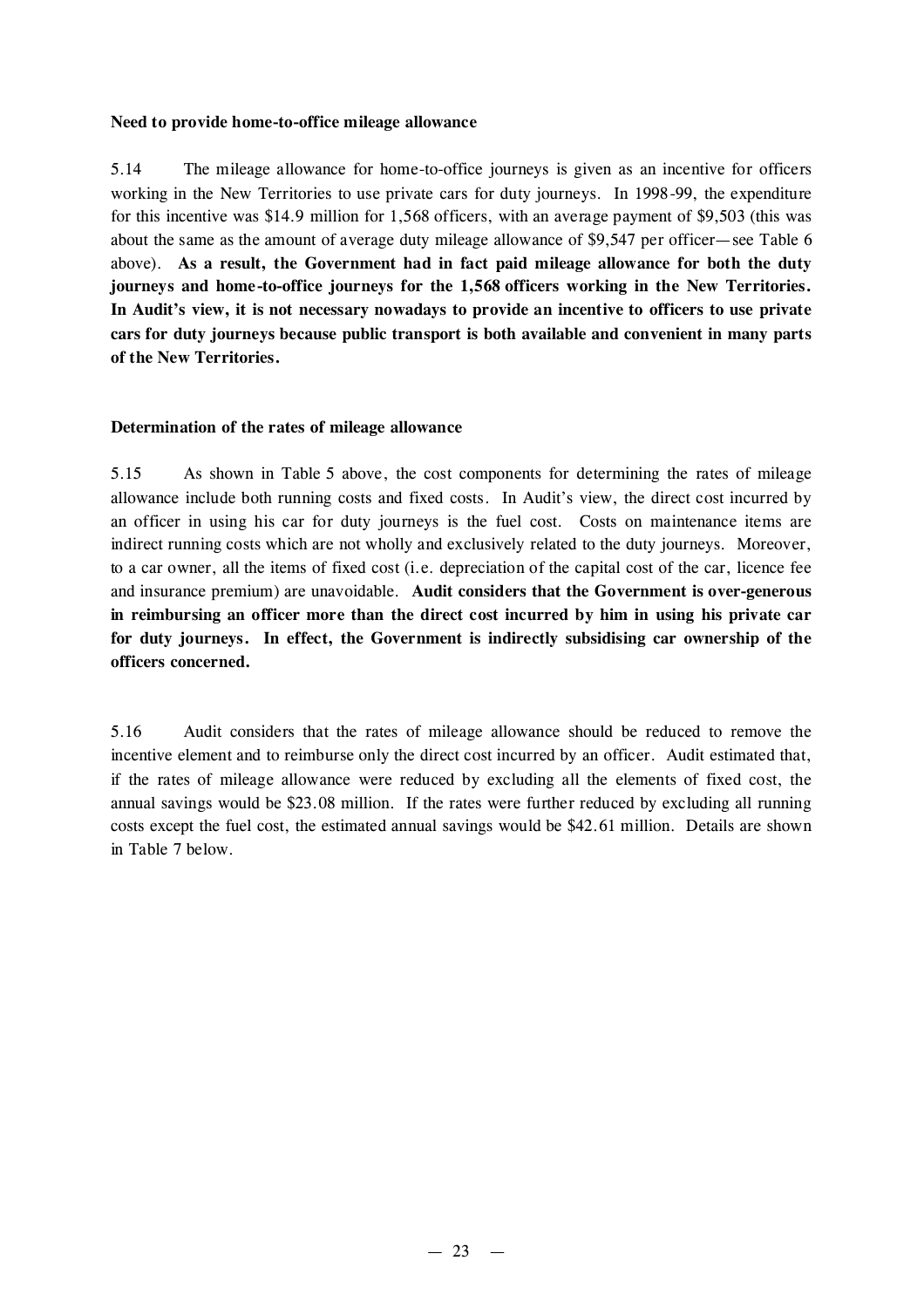## **Table 7**

## **Calculation of the estimated savings from the reduction of the existing mileage rate**

|                                                                                      |                | Duty mileage       |                | Home-to-office mileage |              |
|--------------------------------------------------------------------------------------|----------------|--------------------|----------------|------------------------|--------------|
|                                                                                      | Rate           | <b>Expenditure</b> | Rate           | <b>Expenditure</b>     |              |
|                                                                                      | (\$/kilometre) | (\$ million)       | (\$/kilometre) | (\$ million)           | (\$ million) |
| (A) Actual expenditure under<br>existing rates                                       | 3.44           | 47.46              | 2.44           | 14.89                  |              |
| Estimated expenditure using<br>a reduced rate which only<br>reimburses running costs | 1.91           | 27.61              | 1.91           | 11.66                  |              |
| <b>Estimated saving</b>                                                              |                | 19.85 (Note)       |                | 3.23                   | 23.08        |
| (B) Actual expenditure under<br>existing rates                                       | 3.44           | 47.46              | 2.44           | 14.89                  |              |
| Estimated expenditure using<br>a reduced rate which only<br>reimburses fuel cost     | 0.96           | 13.88              | 0.96           | 5.86                   |              |
| <b>Estimated saving</b>                                                              |                | 33.58 (Note)       |                | 9.03                   | 42.61        |

*Source: Treasury's records and Audit's computations*

Note: The calculation of the estimated saving for duty mileage has taken into account the reduced rate, at 80% of *\$3.44 per kilometre, for claims beyond the first 4,800 kilometres in a financial year.*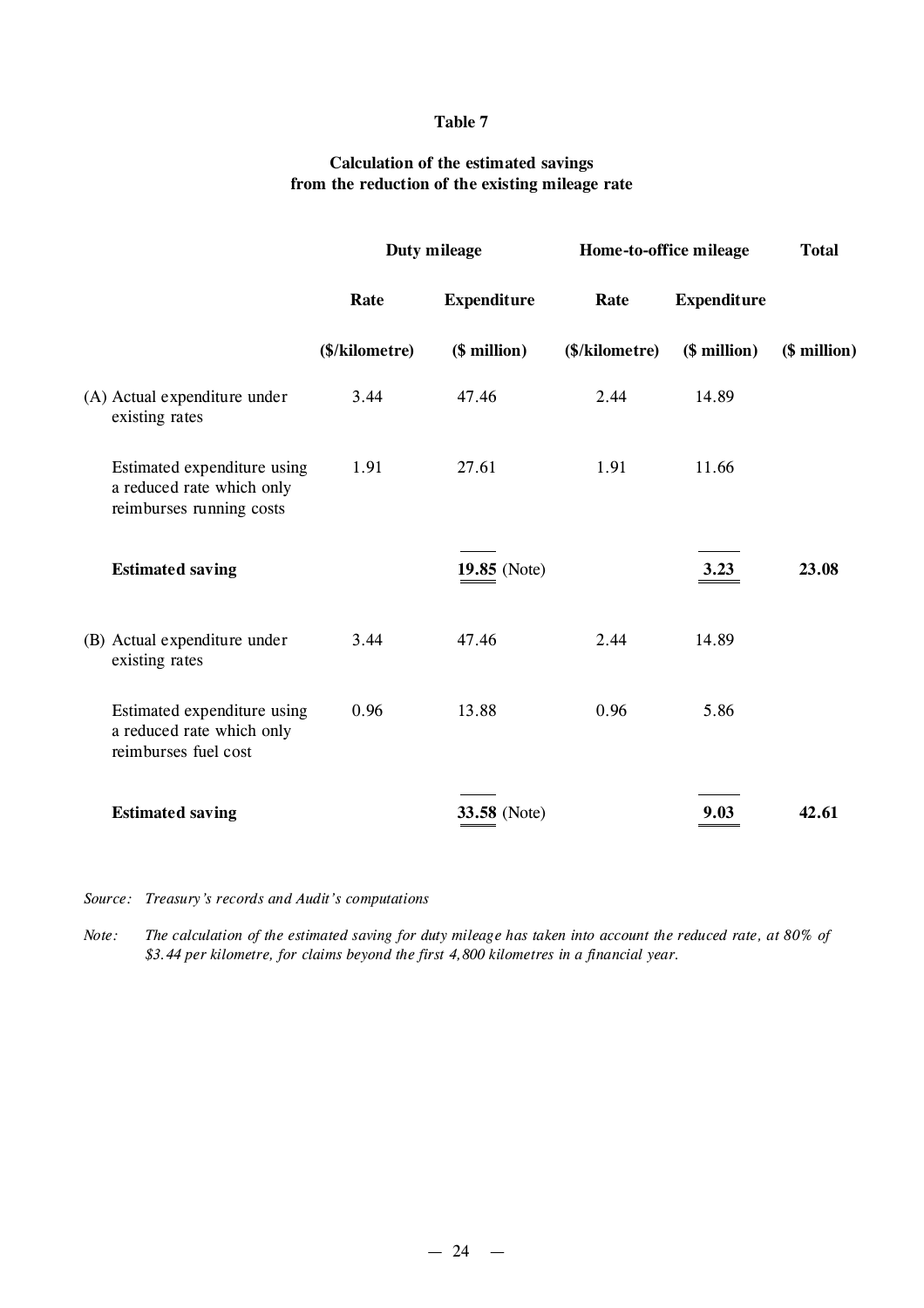## **Audit recommendations**

- 5.17 **Audit has** *recommended* **that the Secretary for the Civil Service should:**
	- **critically review the need and the criteria for providing mileage allowance for duty journeys having regard to the availability of public transport and the Government's traffic management policy;**
	- **consider abolishing the provision of the home-to-office mileage allowance as soon as possible; and**
	- **issue guidelines, including the criteria for approval, to ensure that the mileage allowance is only provided for duty journeys where the use of public transport is not possible.**

5.18 **Audit has also** *recommended* **that the Secretary for the Civil Service and the Secretary for the Treasury should review the formula for determining the rates of mileage allowance to remove the existing over-generous incentive elements and to reimburse only the direct costs incurred in the use of private cars for duty journeys.**

### **Response from the Administration**

- 5.19 The **Secretary for the Civil Service** has said that:
	- (a) it has never been the Government's policy intention to deliberately provide incentives to encourage the use of private cars for duty journeys. The only objective is to provide fair recompense for officers who are required to use their private cars for duty purposes. Departments are required to satisfy themselves that the claims are justified and that alternative modes of transport are not feasible. Where duty journeys are required, the use of the officer's private car does help contain public expenditure on government vehicles and drivers. This is a significant factor;
	- (b) there are genuine operational reasons to use private cars for duty purposes (e.g. crime investigation and site inspection at remote locations). The use of public transport may not be a suitable substitute;
	- (c) he notes Audit's view that more consideration should be given to using a combination of mass public transport and taxis. However, under the existing CSRs, it has been clearly stated that Controlling Officers should ensure that their staff use the most appropriate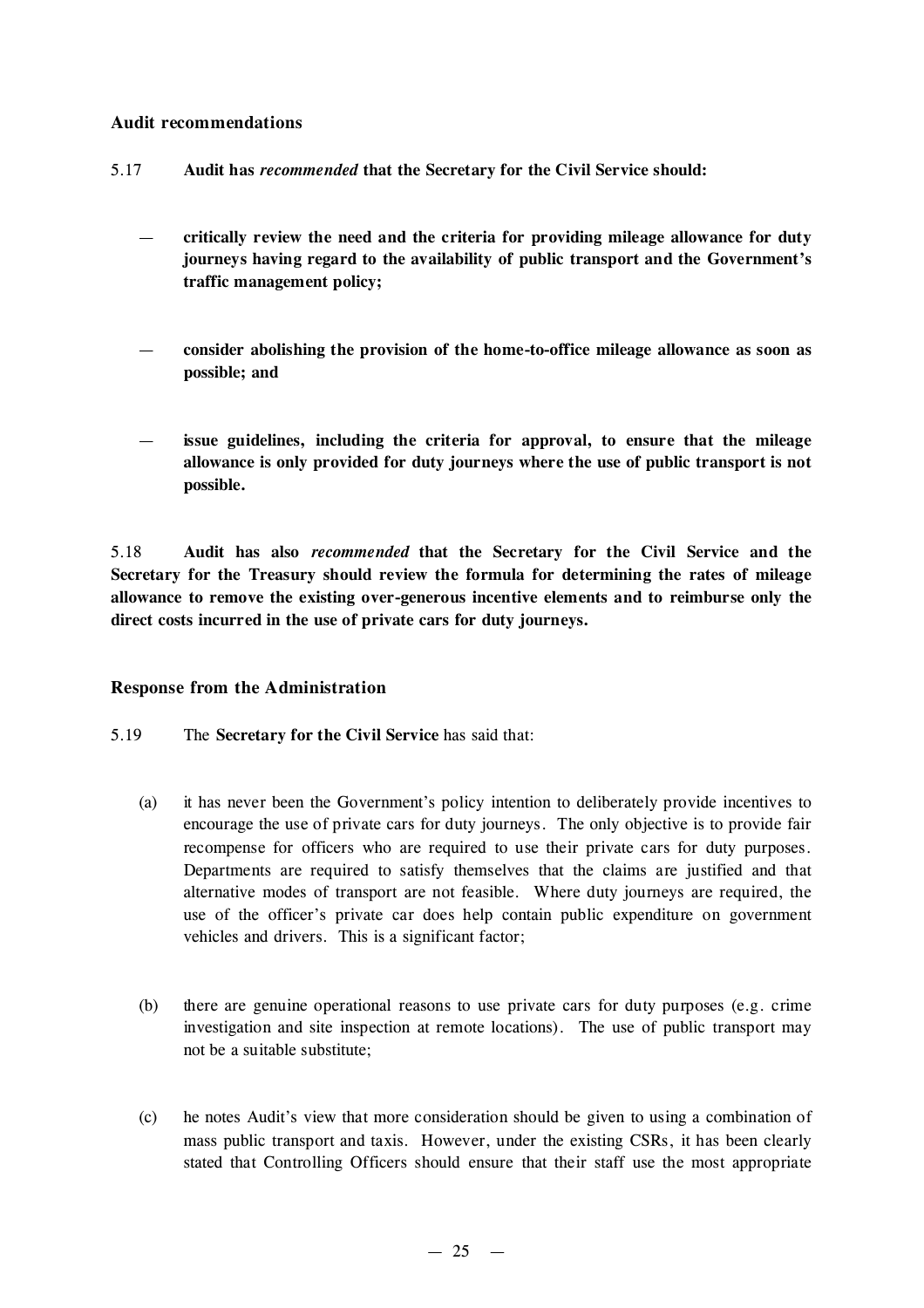method of conveyance for duty journeys having regard to the efficient and economical conduct of business;

- (d) the existing CSRs stipulate the priority use of public transport for duty journeys whenever suitable. He will remind Controlling Officers to exercise better control over the use of private cars for duty journeys;
- (e) the fixed cost components are included only to provide an equitable level of subsidy to cover the use of private cars for duty purposes. The depreciation factor is to reflect wear and tear with increased utilisation and the insurance factor for probability of accidents with the additional journeys made; and
- (f) he agrees that the provision of duty mileage and the formula for determining the rates of allowance should be reviewed. The review will be carried out as soon as possible. He will also consider whether the provision of home-to-office mileage allowance should be abolished. He will include this in his review of home-to-office travelling expenses referred to in the fourth inset of paragraph 4.21 above.

5.20 The **Government Land Transport Administrator** has said that, in addition to the availability of public transport, operational efficiency and availability of existing departmental transport are relevant considerations when the Secretary for the Civil Service issues guidelines and criteria for approval of duty mileage allowance.

5.21 The **Secretary for the Treasury** has said that she will support the Secretary for the Civil Service in taking forward the changes as needed (see also paragraph 2.18 above).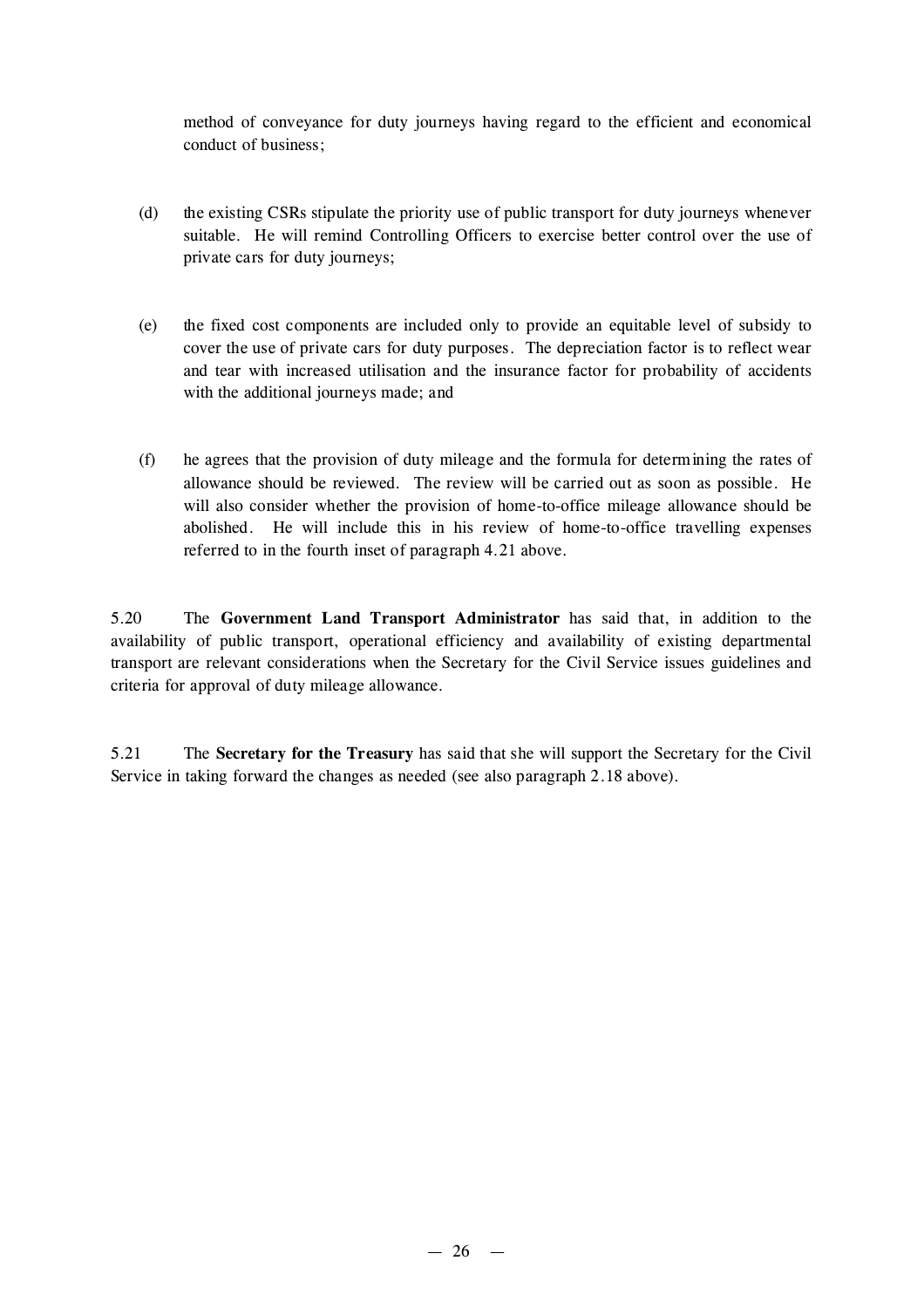## **PART 6: FURNITURE AND DOMESTIC APPLIANCES ALLOWANCE**

## **Background**

6.1 The Government provides a range of housing benefits to eligible officers, including quarters and allowances for acquisition of accommodation. For those cases where officers have to pay rent to the Government in respect of the housing benefits provided to them (e.g. private tenancy allowance (PTA), non-departmental quarters or departmental quarters), the CSRs state that the Government is obliged to provide the officers concerned with a set of furniture and domestic appliances. If no furniture and domestic appliances are supplied, these officers will be granted an FDAA in lieu. As at 31 December 1998, 10,343 officers were receiving the FDAA. In 1998-99, payments of the FDAA amounted to \$14.7 million.

## **Origin of the FDAA**

6.2 The origin of the FDAA dated back to the 1950s. In 1955, the Government determined that the rent paid by officers for their quarters included charges for the quarters, and the furniture and refrigerators inside it. Therefore, officers who were provided with quarters were also entitled to the provision of furniture and domestic appliances by the Government. In those days, if an officer chose not to draw any furniture item, his monthly rent would be reduced by \$25. If no refrigerator was supplied, his monthly rent would be reduced by another \$5. In 1960, the rent reduction was transformed into an allowance of \$30 a month (i.e. \$25 for furniture and \$5 for domestic appliances). The rates of the allowance were subsequently revised to \$100 (\$80 for furniture and \$20 for domestic appliances) in 1981 and \$150 (\$100 for furniture and \$50 for domestic appliances) in 1987. Based on its origin, the FDAA is essentially a refund of rent from the Government to the staff for not providing them with furniture and domestic appliances.

### **Regulations for the payment of FDAA before October 1990**

6.3 The eligibility criteria for the FDAA are set out in the CSRs. Before October 1990, in accordance with the then CSRs, the Government provided:

furniture and domestic appliances, or the FDAA in lieu, to all overseas officers, and to all local officers on the old MPS (Note 4) Point 48 and above, whether or not they were occupying quarters and were paying rent to the Government;

Note 4: As a result of the 1989 Salary Structure Review by the Standing Commission, a new MPS was *introduced on 1 October 1989. For the purpose of this report, the pay scale prior to 1 October* 1989 is referred to as "the old MPS" and "MPS" refers to the pay scale introduced since 1 October *1989.*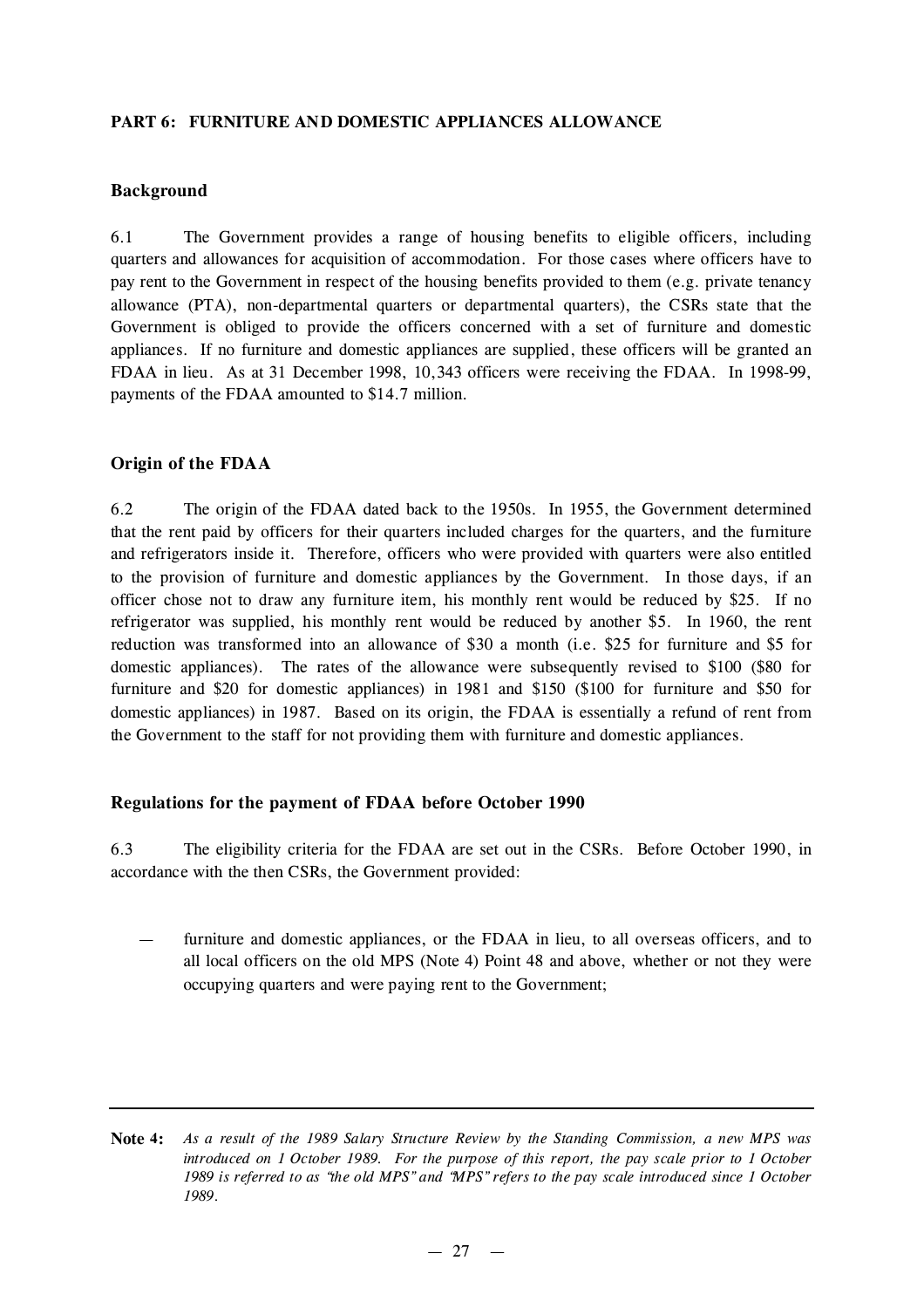- the FDAA to all local officers on the old MPS Points 38-47, whether or not they were occupying quarters and were paying rent to the Government; and
- the FDAA to local officers on the old MPS Points 21-37 provided that they were occupying quarters and paying rent to the Government.

# **Extension of FDAA to officers under the Home Purchase Scheme**

6.4 In November 1981, the Government introduced the Home Purchase Scheme (HPS) with the objectives of encouraging home ownership among civil servants and reducing the Government's long-term commitment for providing heavily subsidised housing for senior staff. The HPS provides for the payment of a monthly Home Purchase Allowance (HPA), geared to different salary points and for a maximum period of ten years, to assist officers with the repayment of mortgage loans from financial institutions for the purchase of residential property. **According to the terms and conditions of the HPS, officers receiving assistance under the HPS were not required to pay rent to the Government. However, provided that such officers were on the old MPS Point 38 (or equivalent) and above, they would be eligible for the FDAA.**

6.5 Since 1982, the FB had queried the CSB whether HPS beneficiaries should be eligible for the FDAA. The FB's view was that the FDAA was in effect a refund of rent and hence HPS beneficiaries, who were housed in their own accommodation and did not pay any rent, should not be eligible for the FDAA. However, the CSB held the view that:

- the FDAA was part of the conditions of service which could not be withdrawn from the serving officers unless they were willing to forego such benefits; and
- an overseas officer, or a local officer on the old MPS Point 38 or above, was eligible for the PTA or the House Allowance as a condition of service. In both cases, the officer was also eligible for the FDAA. It followed that what determined an officer's entitlement to the FDAA was not whether he was paying rent, but rather whether he had reached the eligibility point for the PTA or the House Allowance.
- 6.6 The FB maintained the view that:
	- as officers drawing the HPA were not occupying quarters nor paying any rent to the Government, they were not eligible to draw items of furniture and domestic appliances. As such, these officers should not be entitled to the FDAA; and
	- the FDAA was a compensation to officers who paid rent to the Government for their accommodation, either in the form of quarters or private tenancies. Since the rent paid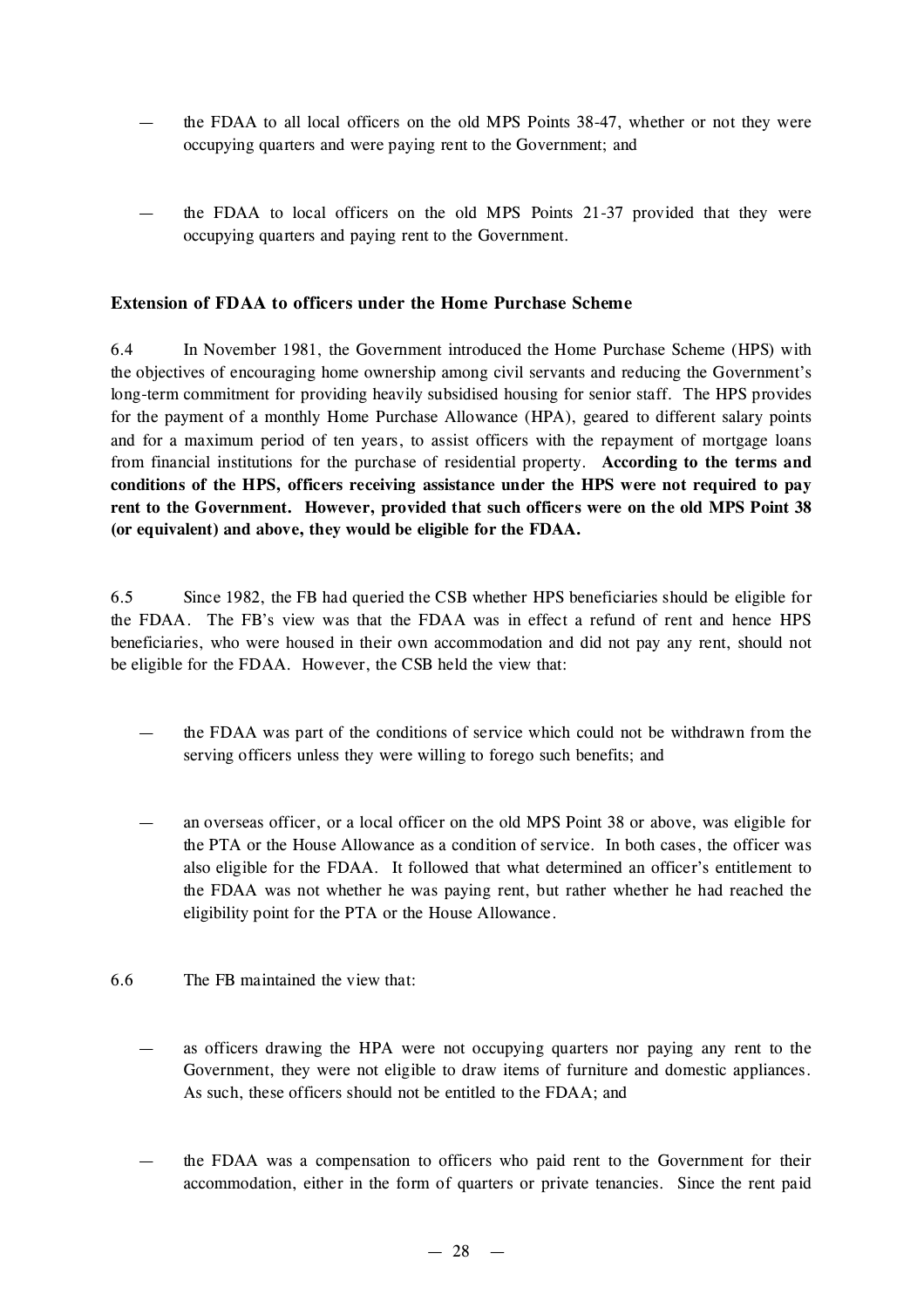by officers included an element of furniture and domestic appliances, such an allowance should only be paid to the officer if he did not draw any items of furniture and domestic appliances from the Government.

#### **Amendments to the CSRs**

6.7 In February 1988, the CSB finally agreed to FB's proposal to abolish the FDAA for future HPS beneficiaries. In September 1990, the CSB announced via a circular that officers who commenced to receive the HPA on or after 1 October 1990 were not eligible for the FDAA. However, officers who had been receiving the HPA before 1 October 1990 would continue to receive the FDAA until they left the service, irrespective of whether they were receiving concurrently the HPA (which is only payable for a maximum period of ten years).

### **Recent development**

6.8 In April 1999, the CSB Circular Memorandum No. 11/99 announced that the FDAA should cease to be payable to new recruits appointed on or after 1 May 1999. In that circular memorandum, the CSB also stated that the provision of the FDAA was largely out of step with present-day circumstances and that the original reasons for the provision of the FDAA were no longer valid.

### **Audit observations**

6.9 Audit considers that, given its background, the FDAA is in essence a partial refund of rent from the Government to officers for not providing them with furniture and domestic appliances. However, Audit noted that for a long period since the introduction of the FDAA in the 1950s to September 1990, the allowance had been paid to overseas officers and local officers on and above the old MPS Point 38, irrespective of whether or not they had paid rent to the Government. **Bearing in mind that the original objective of paying the FDAA was to refund part of the rent paid for not supplying an officer with government furniture and domestic appliances, the CSB's practice was questionable and could result in payment of the FDAA which was at variance with the original intention**. **Before the introduction of the HPS in November 1981, all officers who received housing benefits (e.g. quarters and PTA) had to pay rent. At that time, anomalous payment of the FDAA would only occur in rare cases in which the officers concerned did not occupy quarters or draw PTA.**

6.10 With the implementation of the HPS from November 1981, which enabled officers to acquire their own homes, Audit considers that the CSB should have taken action to ensure that the FDAA was not paid to HPS beneficiaries because they were not required to pay rent. Unfortunately, it took more than eight years before the CSB effected changes to the CSRs to withdraw the FDAA from HPS beneficiaries. Moreover, the withdrawal of FDAA applies only to officers joining the HPS on or after 1 October 1990. **Officers joining the HPS before that date are allowed to continue to draw the FDAA until they leave the service, even after they have received their full entitlements of the HPA for ten years. In effect, they are paid the FDAA**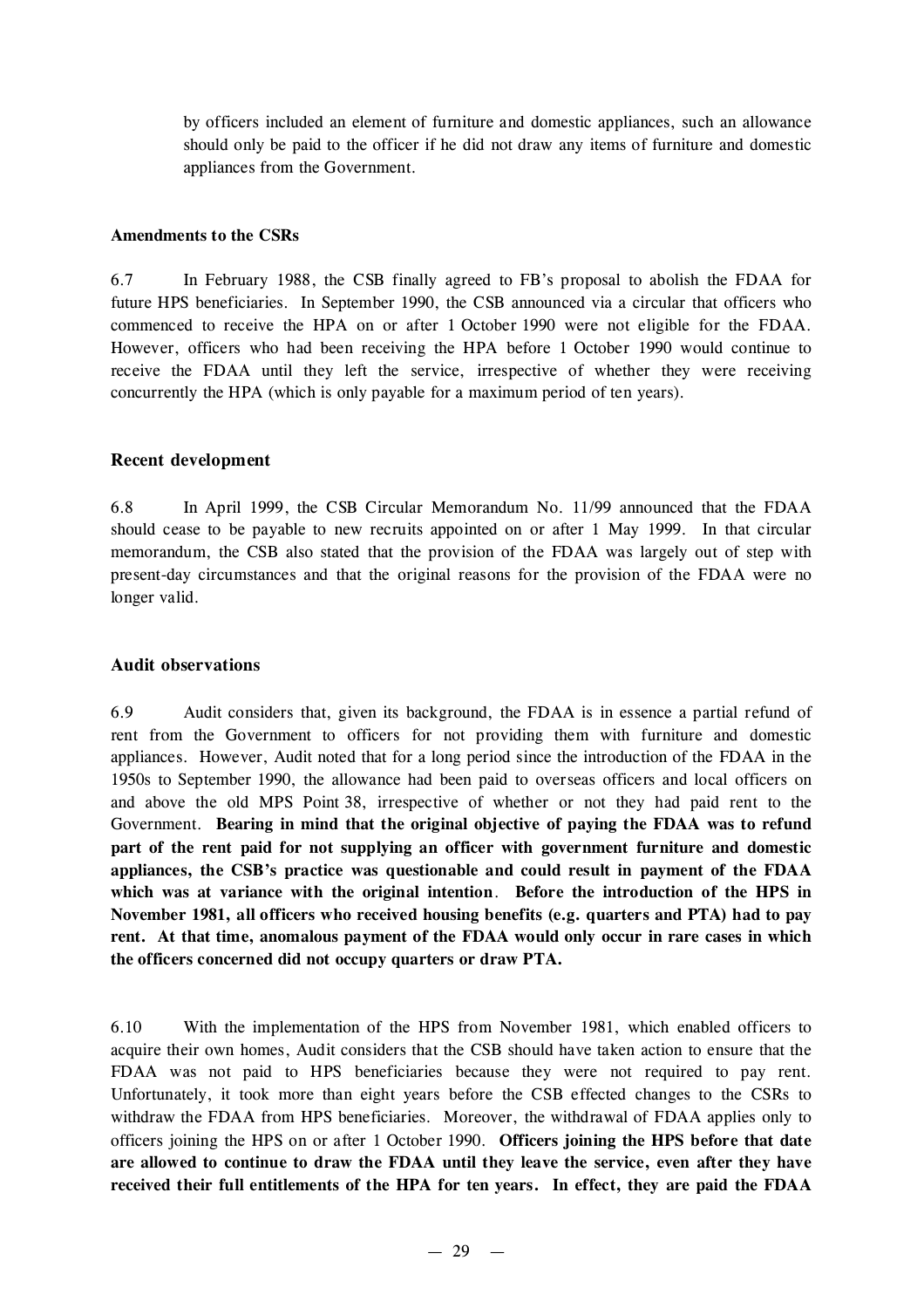**even when they have ceased to receive any housing benefits.** Audit noted that, as at 31 December 1998, there were 2,347 HPS beneficiaries drawing the FDAA, of whom 2,052 had already received their full entitlement under the HPS.

6.11 **In Audit's view, it is important that officers should not continue to obtain benefits which are at variance with the original intention. In this connection, Audit estimates that, had the HPS beneficiaries been disallowed to draw the FDAA, over \$68 million of the FDAA payment for the period from the commencement of the HPS in November 1981 to 31 March 1999 would have been avoided. Audit estimated that the annual expenditure on the FDAA, based on 2,347 HPS beneficiaries as at 31 December 1998, was \$4.2 million a year. There is an urgent need for the CSB to take necessary action to stop further payments.**

# **Audit recommendations**

6.12 **Audit has** *recommended* **that the Secretary for the Civil Service and the Secretary for the Treasury should:**

- **re-examine the justifications for allowing HPS beneficiaries to draw the FDAA, particularly for those who have already received their full entitlement under the HPS; and**
- **take prompt action to cease payment of the FDAA to HPS beneficiaries if it is decided that they should no longer be eligible for the allowance.**

# **Response from the Administration**

- 6.13 The **Secretary for the Civil Service** has said that:
	- in the late 1980s, based on the then legal advice, there was concern that withdrawal of the eligibility of serving officers for the FDAA would pose problems on the contractual rights in their terms of employment. Hence, it was decided that restriction of the FDAA should only be imposed on those who joined the HPS on or after 1 October 1990; and
	- he agrees that the justifications for allowing HPS beneficiaries to draw the FDAA should be re-examined. He intends to phase out or limit the provision of the FDAA to serving officers and he is considering a number of options, including ceasing payment of the allowance to HPS beneficiaries.

6.14 The **Secretary for the Treasury** has said that she will support the Secretary for the Civil Service in taking forward the changes as needed (see also paragraph 2.18 above).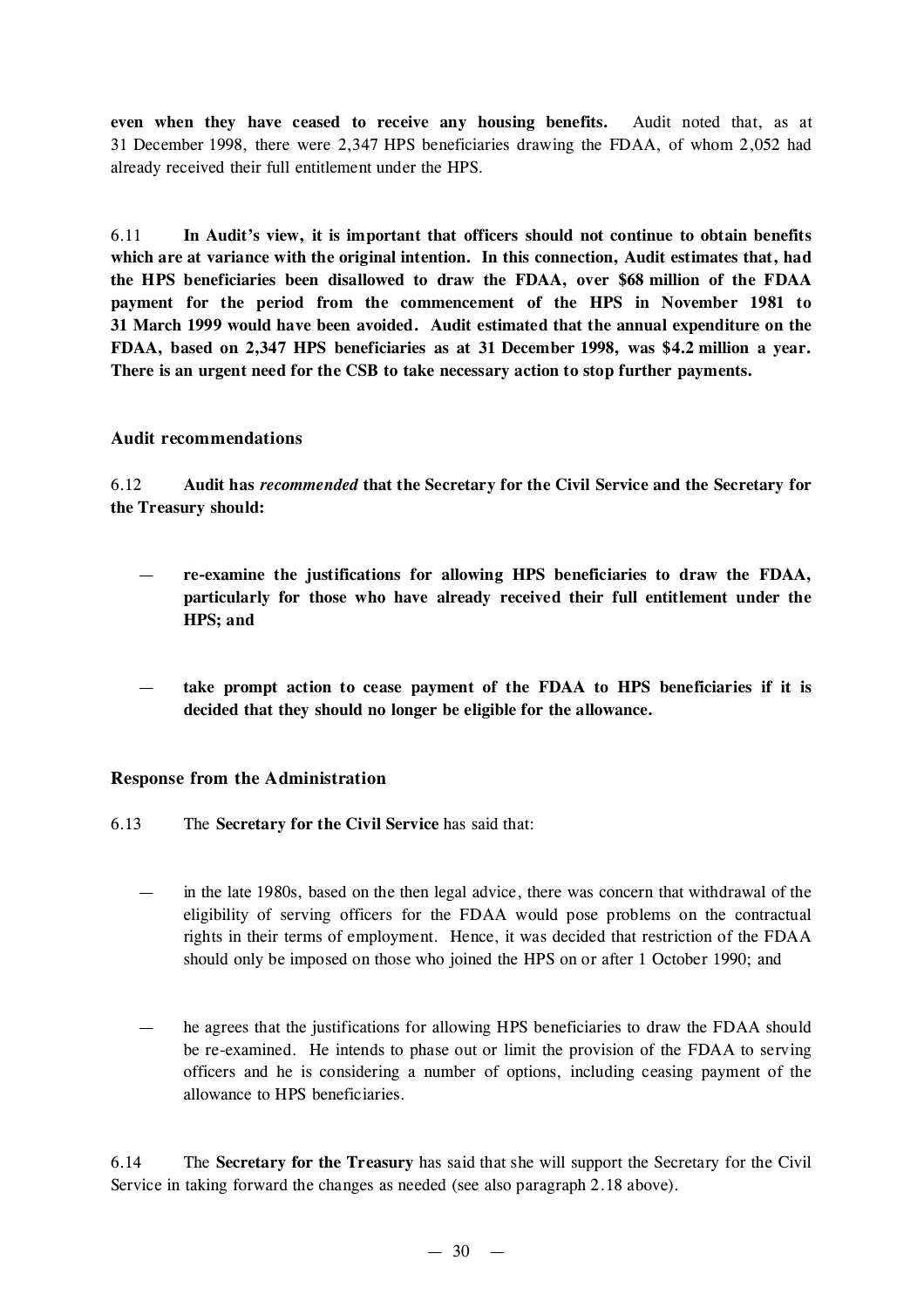### **PART 7: DIALECT ALLOWANCE**

### **Background**

7.1 The dialect allowance is a job-related allowance. CSR 705 states that a monthly allowance will be paid to officers in the grades of Chinese Language Officers (CLOs), Police Translators (PTRs –formerly Police Interpreters) and Court Interpreters (CIs):

- for knowledge of an approved Chinese dialect (excluding Cantonese) after they have passed an examination for this purpose; and
- provided that they are engaged **wholly or partly** in interpretation duties.

The approved dialects, as listed in CSR 706(1), are Amoy, Chiu Chow, Foo Chow, Hakka, Hainan, Hoklo, Putonghua, Shanghai and Toishan.

7.2 In June 1999, the number of claimants of the dialect allowance for each of the dialects is shown in Table 8 below.

#### **Table 8**

#### **Number of claimants of dialect allowance in June 1999**

#### **Number of claimants**

| <b>Dialect</b> | <b>CLO</b>     | <b>PTR</b>     | CI             | <b>Total</b> | Percentage |
|----------------|----------------|----------------|----------------|--------------|------------|
| Amoy           | 6              | 3              | 6              | 15           | $3\%$      |
| Chiu Chow      | 16             | 21             | 24             | 61           | 12%        |
| Foo Chow       | $\mathbf{1}$   | 1              | 3              | 5            | $1\%$      |
| Hainan         | $\overline{2}$ | $\overline{2}$ | $\overline{2}$ | 6            | $1\%$      |
| Hakka          | $\overline{7}$ | 16             | 8              | 31           | 6%         |
| Hoklo          |                | 1              | $\overline{4}$ | 5            | $1\%$      |
| Putonghua      | 57             | 171            | 121            | 349          | 68%        |
| Shanghai       | 6              | 9              | 8              | 23           | 4%         |
| Toishan        | 8              | 7              | 4              | 19           | 4%         |
| <b>Total</b>   | 103            | 231            | 180            | 514          | 100%       |

#### *Source: Records of the Official Languages Agency, the Police Force and the Judiciary*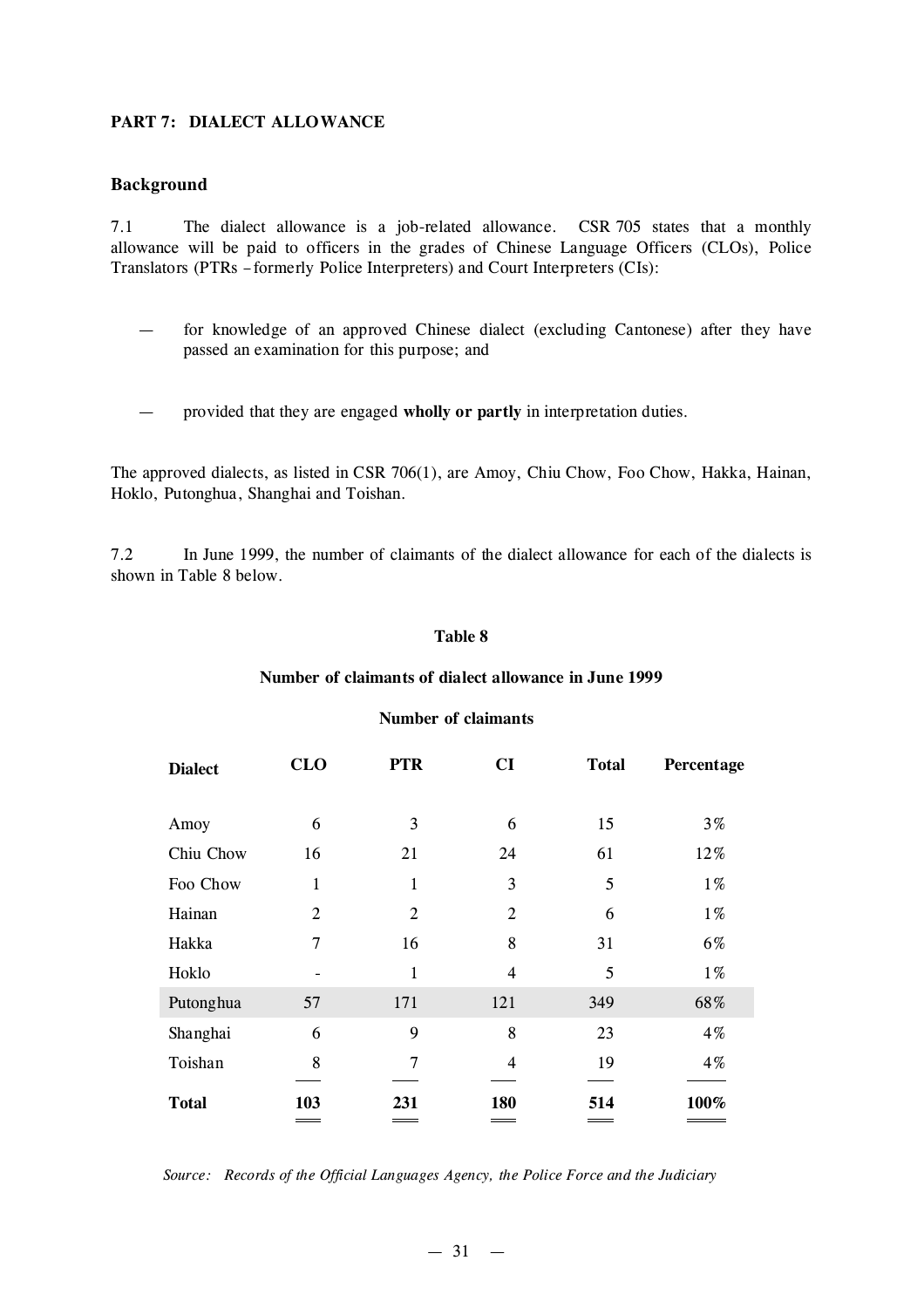The rate of the allowance, fixed at 10.5% of MPS Point 1 per dialect per month, is \$906. In 1998-99, the annual expenditure on dialect allowance was \$5.7 million.

7.3 For the three grades eligible for the dialect allowance (i.e. CLO, PTR and CI), knowledge of these dialects is not an appointment requirement. For individual officers, possession of dialect skills is either through family ties or language training. In either case, acquisition of the dialect skill is voluntary. Interpretation duties using dialects are performed incidentally.

7.4 Although CSR 705 requires that the recipients of dialect allowance be engaged wholly or partly in interpretation duties, there is no specific requirement governing the frequency or duration that the dialect must be used within a given period. **Hence, the dialect allowance is paid monthly regardless of the frequency of using the dialect in interpretation duties.**

### **Reviews of the dialect allowance**

### **1981 CSB review**

7.5 In a Finance Committee (FC) paper dated 25 March 1981, the Administration stated that eligibility for the dialect allowance should be restricted to officers "actively engaged" in interpretation work. In this connection, in April 1981, the FB requested the CSB to conduct a survey on various government departments to ascertain whether the dialect allowance was being rightly paid to officers "actively engaged" in interpretation work. The results of the survey indicated that 37% of the responding departments were unable to confirm whether the officers were actively engaged in interpretation work or not because they had doubts on the meaning of the term "actively engaged". The CSB concluded that the additional criterion of "actively engaged" was difficult to apply and therefore decided not to change the eligibility criteria for the dialect allowance.

### **Standing Commission's review of all job-related allowances**

7.6 In 1983 to 1986, the Standing Commission conducted a comprehensive study of all job-related allowances. In its Report No. 15 issued in February 1986, the Standing Commission recommended a number of general principles on job-related allowances. The following two principles were relevant to the dialect allowance:

- job-related allowances should not be paid unless extra duties took up a substantial part of an officer's time; and
- job-related allowances should not be paid simply for acquisition or possession of skills. There was a need to consider how often an officer was called upon to use the skill.

### **1985 CSB special review**

7.7 In 1985, as a special exercise, the CSB conducted a review on the dialect allowance to ensure that it had been properly applied. The review found that 69% of the claimants did not perform any interpretation work using the dialect for which an allowance was paid. Table 9 below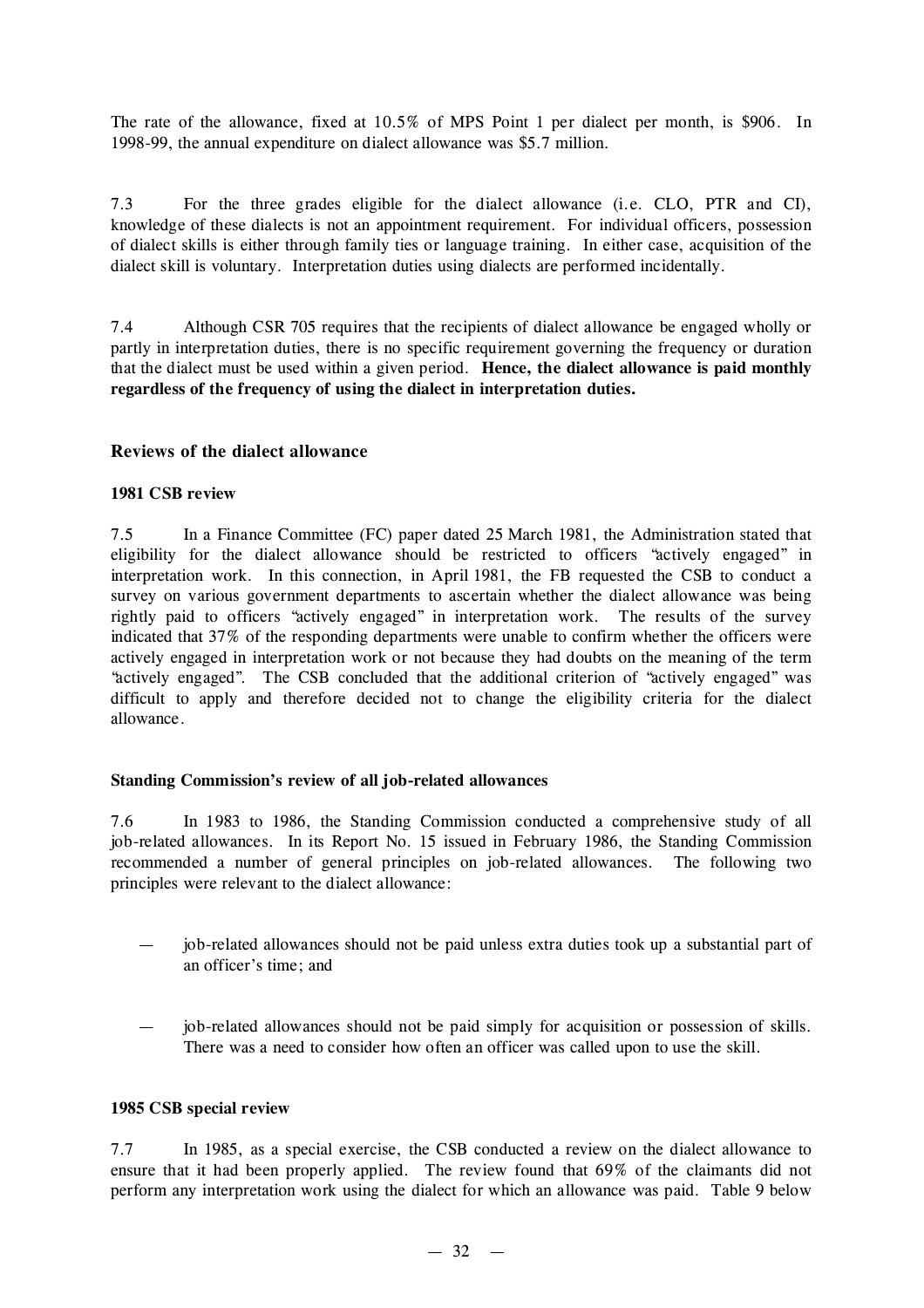summarises the information collected by the CSB on the use of dialects in interpretation work in February 1985.

#### **Table 9**

**Frequency of claimants using dialects in interpretation work in February 1985**

|              | <b>Claimants</b><br>not using dialects |        | <b>Claimants</b><br>using dialects<br>for less than 5 hours |        | <b>Claimants</b><br>using dialects<br>for 5 hours or more |        | <b>Total</b> |        |
|--------------|----------------------------------------|--------|-------------------------------------------------------------|--------|-----------------------------------------------------------|--------|--------------|--------|
|              | (number)                               | $(\%)$ | (number)                                                    | $(\%)$ | (number)                                                  | $(\%)$ | (number)     | $(\%)$ |
| <b>CLO</b>   | 125                                    | 75%    | 29                                                          | 18%    | 12                                                        | $7\%$  | 166          | 100%   |
| <b>PTR</b>   | 91                                     | 84%    | 17                                                          | 16%    |                                                           |        | 108          | 100%   |
| CI           | 69                                     | 49%    | 39                                                          | 27%    | 34                                                        | 24%    | 142          | 100%   |
| <b>Total</b> | 285                                    | 69%    | 85                                                          | 20%    | 46                                                        | 11%    | 416          | 100%   |

*Source: CSB's records*

Based on the above results, the CSB considered that there was a need to rationalise the ambit of the dialect allowance. The CSB came up with the following preliminary views:

- the dialect allowance should not be paid unless the dialect concerned was actually used and the actual usage should be evidenced by either a qualifying period or certification by a Head of Department; and
- there should be a system of periodic re-testing of dialect skills to ensure that the claimants of the dialect allowance were at all times competent in the dialect.

7.8 Views were sought on the above from the Bureau Secretaries/Heads of Department managing the three grades. While the Bureau Secretaries/Heads of Department expressed different opinions on the re-testing issue, all of them had reservations about the qualifying period of actual usage. The CSB subsequently proposed to replace the dialect allowance with a bonus scheme. Officers who had passed a dialect examination would each be paid a lump sum, provided that they were committed to providing interpretation services. However, due to unfavourable response, the bonus scheme was not implemented.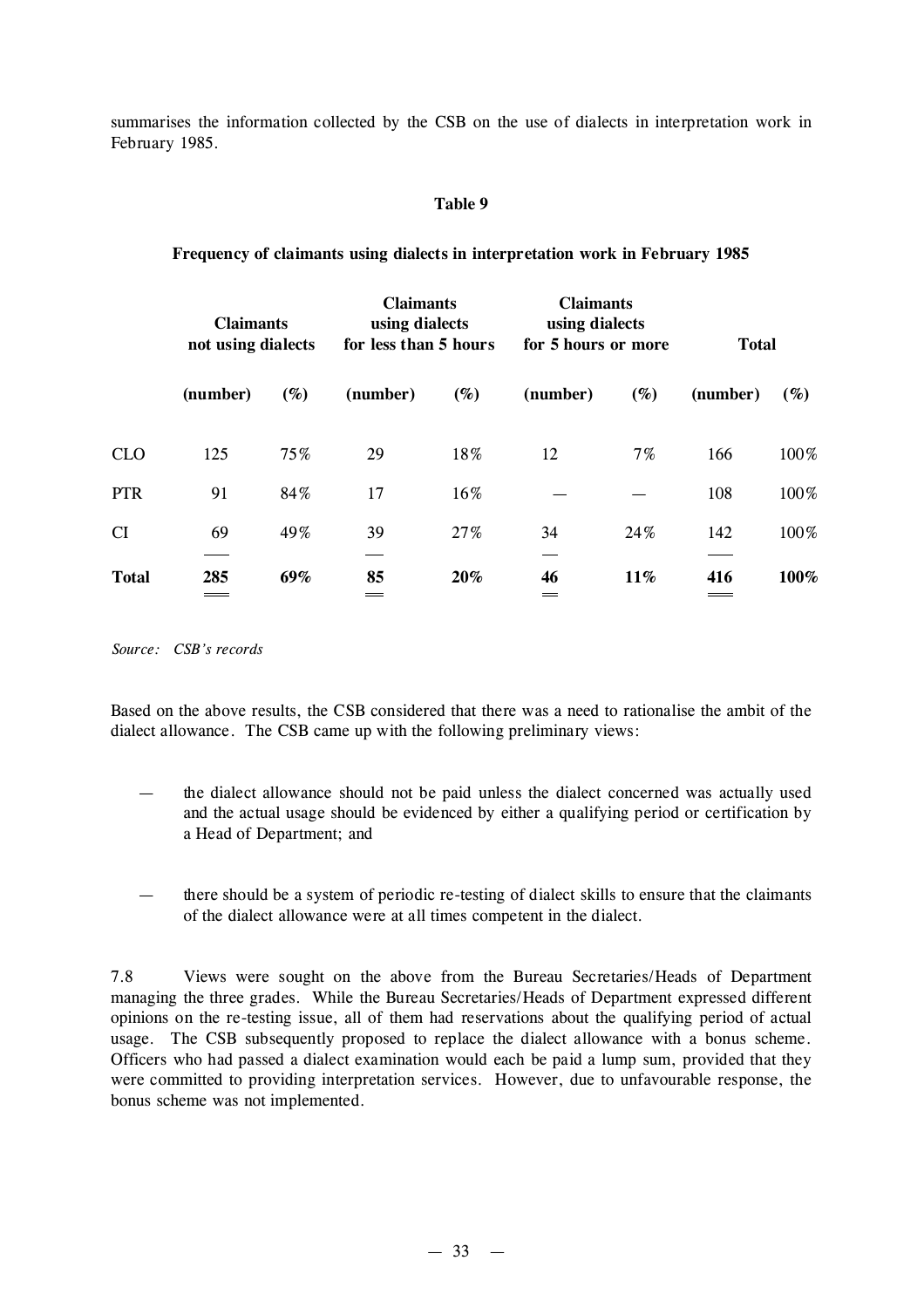#### **1991 Standing Commission follow-up review**

7.9 In 1991, the Standing Commission conducted a follow-up review on job-related allowances. The general principles established in its Report No. 15 issued in 1986, as mentioned in paragraph 7.6 above, were re-affirmed.

### **Interpretation duties**

### **Chinese Language Officers**

7.10 The Official Languages Agency (OLA) manages the CLOs. As at 1 April 1999, there were 548 CLOs (418 officers in various departments/bureaux and 130 officers in OLA).

7.11 The main duty of CLOs is written translation work. They are required to perform oral interpretation duties occasionally. To assist bureaux and departments in their official contacts with the Mainland authorities, a Putonghua Interpretation Section consisting of a group of CLOs with intensive training in Putonghua interpretation skills was set up in 1985.

7.12 The OLA keeps regular statistics of the volume of interpretation work performed by CLOs, differentiating between CLOs in the Putonghua Interpretation Section and others. The volume of interpretation work performed by CLOs is shown in Table 10 and Table 11 below.

### **Table 10**

# **Interpretation work performed by CLOs in the Putonghua Interpretation Section**

|                                                                                              | 1995  | 1996  | 1997  | 1998  |
|----------------------------------------------------------------------------------------------|-------|-------|-------|-------|
| Number of days engaged in<br>interpretation work (a)                                         | 699.7 | 747.8 | 351.0 | 306.6 |
| Number of officers as at end of<br>year $(b)$                                                | 16    | 16    | 15    | 7     |
| Average number of days<br>engaged in interpretation work<br>per officer $(c) = (a) \div (b)$ | 44    | 47    | 23    | 44    |

*Source: OLA's records and Audit's computations*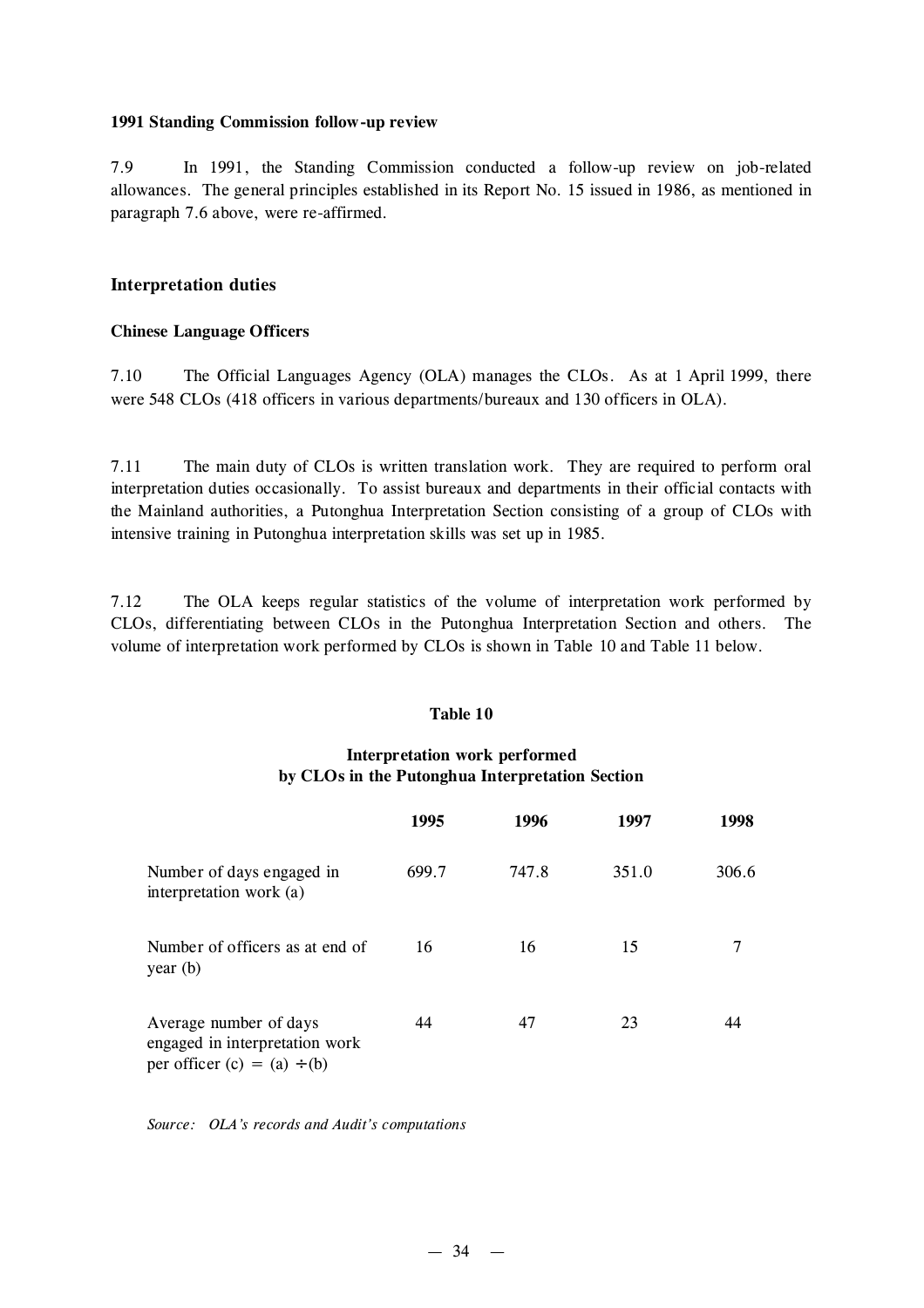#### **Table 11**

| <b>Dialect</b> | 1989           | 1990         | 1991   | 1992 | 1993           | 1994         | 1995 | 1996           | 1997 | 1998 |
|----------------|----------------|--------------|--------|------|----------------|--------------|------|----------------|------|------|
| Amoy           |                | $\mathbf{1}$ | $10\,$ | 5    | $\mathbf{1}$   | $\mathbf{1}$ |      | $\mathbf{1}$   |      |      |
| Chiu Chow      | 37             | 56           | 53     | 44   | 14             | 9            |      |                |      |      |
| Foo Chow       |                |              |        |      |                |              |      |                |      |      |
| Hainan         |                |              |        |      |                | 1            |      |                |      |      |
| Hakka          |                | 19           | 24     | 17   | 22             | 11           |      |                |      | 1    |
| Hoklo          |                |              |        |      |                |              |      |                |      |      |
| Putonghua      | 288            | 229          | 200    | 271  | 226            | 177          |      | 103            | 55   | 55   |
| Shanghai       | $10\,$         | 3            | 3      | 5    |                | 1            |      | $\overline{2}$ |      |      |
| Toishan        | $\overline{2}$ | 12           | 5      | 6    | $\overline{4}$ | 1            |      |                |      |      |
| <b>Total</b>   | 337            | 320          | 295    | 348  | 267            | 201          |      | 106            | 57   | 56   |

### **Number of half-day sessions of interpretation services provided by CLOs (other than the CLOs in the Putonghua Interpretation Section)**

*Source: OLA's records*

*Note: The OLA did not request CLOs posted to departments to submit records of interpretation duties performed by them in 1995.*

#### **Police Translators**

7.13 The main duties of PTRs involve translation of charge sheets and reports in police stations. Interpretation work is only performed incidentally and is usually between English and Cantonese.

7.14 In 1998, PTRs spent approximately 10,567 hours on interpretation duties. There were no records to show the actual time during which they used the dialects and for which the dialect allowance was paid. Based on the PTRs' strength of 433 at the end of 1998, Audit estimated that each PTR, on average, spent less than 25 hours on interpretation work (including English and Cantonese) in 1998.

#### **Court Interpreters**

7.15 The work of CIs involves interpretation duties between English and Cantonese in magistracies and courts. The use of dialects in their interpretation work is not a regular part of their duties. The Judiciary does not keep records on the number of hours which CIs spend on interpretation duties, and the dialects which they use.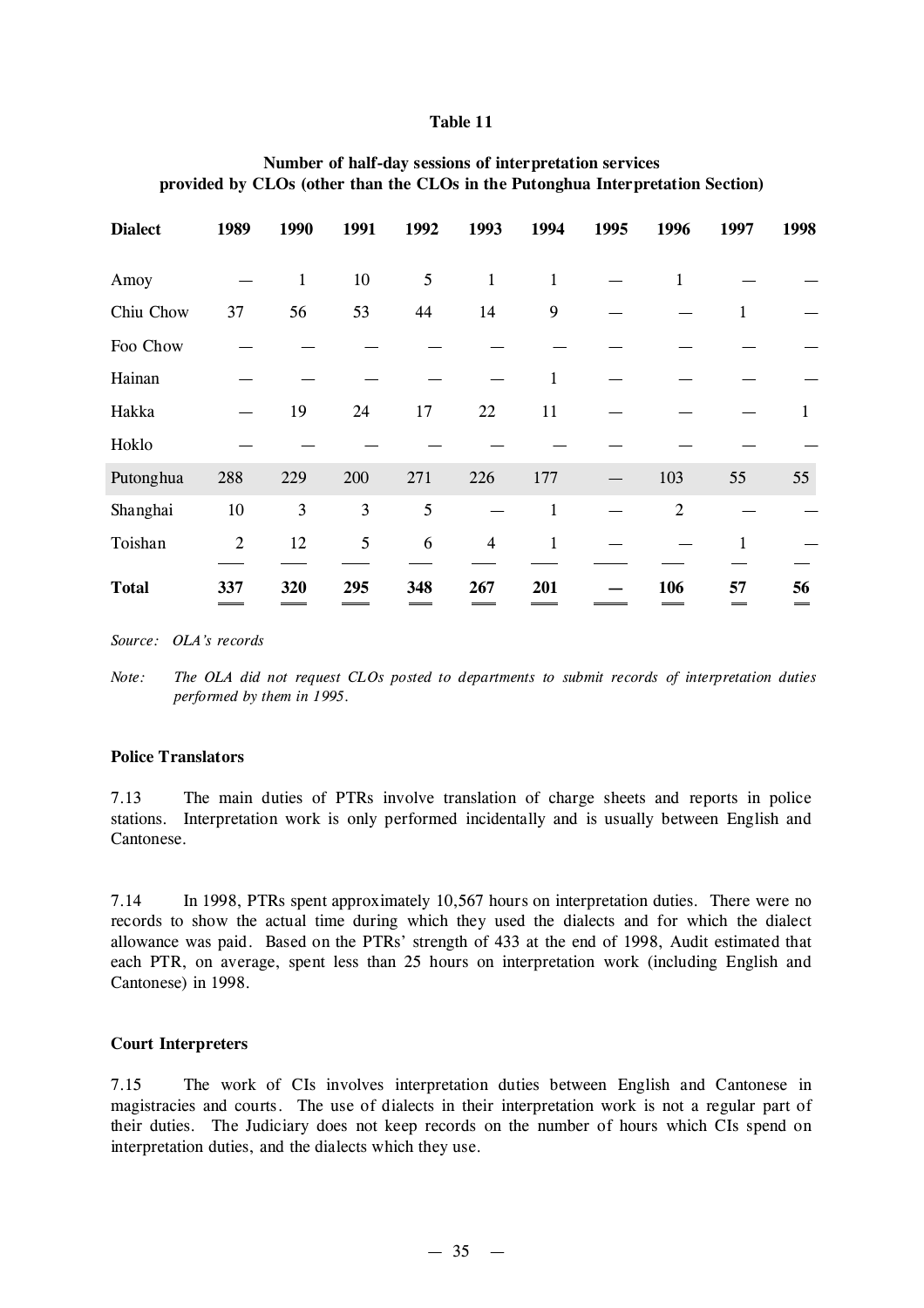### **Audit observations**

### **Criteria for payment of the dialect allowance**

7.16 The use of dialects by both CLOs and PTRs receiving the dialect allowance is infrequent. Although no statistics on CIs are available, Table 9 above shows that in February 1985, only 24% of the CIs receiving the dialect allowance used the dialect in their interpretation work for five hours or more.

7.17 **Audit considers that, given the infrequent use of dialects by recipients of the dialect allowance, there is a need for the CSB to review the current practice of paying the allowance monthly without regard to the frequency of using the dialects in interpretation work.** In fact, the present practice does not follow the principles on job-related allowances recommended by the Standing Commission in its Report No. 15 (see paragraph 7.6 above).

### **Putonghua as a qualifying dialect**

7.18 **In September 1995, the Government announced that its aim is to make the civil service biliterate (proficient in Chinese and English) and trilingual (Cantonese, Putonghua and English). Audit has reservations as to whether Putonghua, the national language, should nowadays still be regarded as a dialect attracting an allowance.** In this connection, Audit notes that in 1996, the Standing Commission urged the Administration to review whether Putonghua should constitute a dialect qualifying for a dialect allowance.

7.19 In June 1999, the number of claimants of the Putonghua dialect allowance is shown in Table 12 below.

#### **Table 12**

# **Number of claimants of Putonghua dialect allowance in June 1999**

| <b>Claimant</b> | <b>Number</b> |
|-----------------|---------------|
| <b>CLO</b>      | 57            |
| <b>PTR</b>      | 171           |
| <b>CI</b>       | 121           |
| <b>Total</b>    | 349           |

*Source: Records of the OLA, the Police Force and the Judiciary*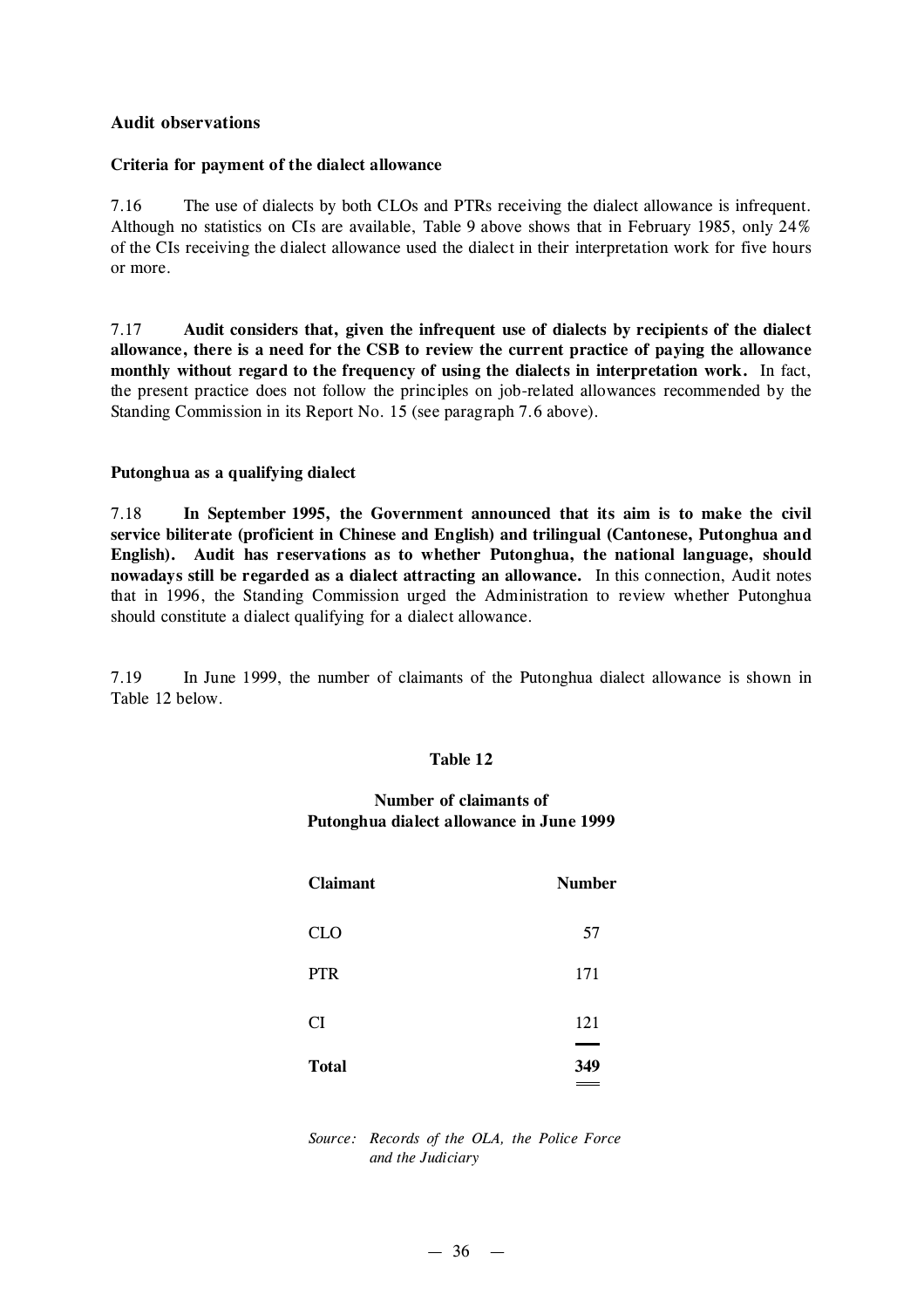Audit estimates that the total expenditure on Putonghua dialect allowance is \$3.79 million a year (Note 5).

#### **Use of outside interpreters**

7.20 Given the infrequent use of dialects in interpretation duties, payment of dialect allowance may not be the most cost-effective way of obtaining dialect interpretation service. For example, in the case of CLOs (other than the CLOs in the Putonghua Interpretation Section), only 56 sessions (i.e. about 210 hours) of interpretation work using dialects were performed in 1998. However, dialect allowance of approximately \$1.04 million a year (Note 6) was paid to these officers. The average cost was \$4,952 per hour. In contrast, the hourly rate for part-time interpreters, approved by the Secretary for the Treasury, is only \$204.

7.21 In general, government departments are not permitted to employ non-government interpreters to provide interpretation in English and Chinese, unless approved by the Secretary for the Treasury in exceptional circumstances on operational grounds. However, requests for part-time interpreters are not infrequent. According to the register of approved non-government interpreters kept by the Judiciary, there were 11,298 cases of employing part-time interpreters for the period from February to December 1997. In 1998, there were 15,542 cases of employing part-time interpreters. **Audit considers that the Government can obtain interpretation service involving dialects in a more cost-effective way by more frequent use of part-time interpreters.**

#### **Audit recommendations**

7.22 **Audit has** *recommended* **that the Secretary for the Civil Service should, in consultation with the Commissioner for Official Languages, the Commissioner of Police and the Judiciary Administrator:**

- **review the current practice of paying the dialect allowance regardless of the frequency of using the dialects by the claimants of the allowance; and**
- **Note 5:** *The annual expenditure is calculated as follows:*

*Number of officers*  $\times$  *Monthly rate*  $\times$  *Number of months = 349 × \$906 × 12 = \$3,794,328*

**Note 6:** *The amount of dialect allowance paid is calculated as follows:*

| $\lceil$ <i>Number of</i>           | Number of CLOs         |          |         |              | <b>Number</b> |
|-------------------------------------|------------------------|----------|---------|--------------|---------------|
| $\angle$ CLOs receiving             | in the Putonghua       | $\times$ | Monthly | $\mathsf{X}$ | of            |
| dialect allowance                   | Interpretation Section |          | rate    |              | months        |
| $= (103 - 7) \times $906 \times 12$ |                        |          |         |              |               |
| $= $1,043,712$                      |                        |          |         |              |               |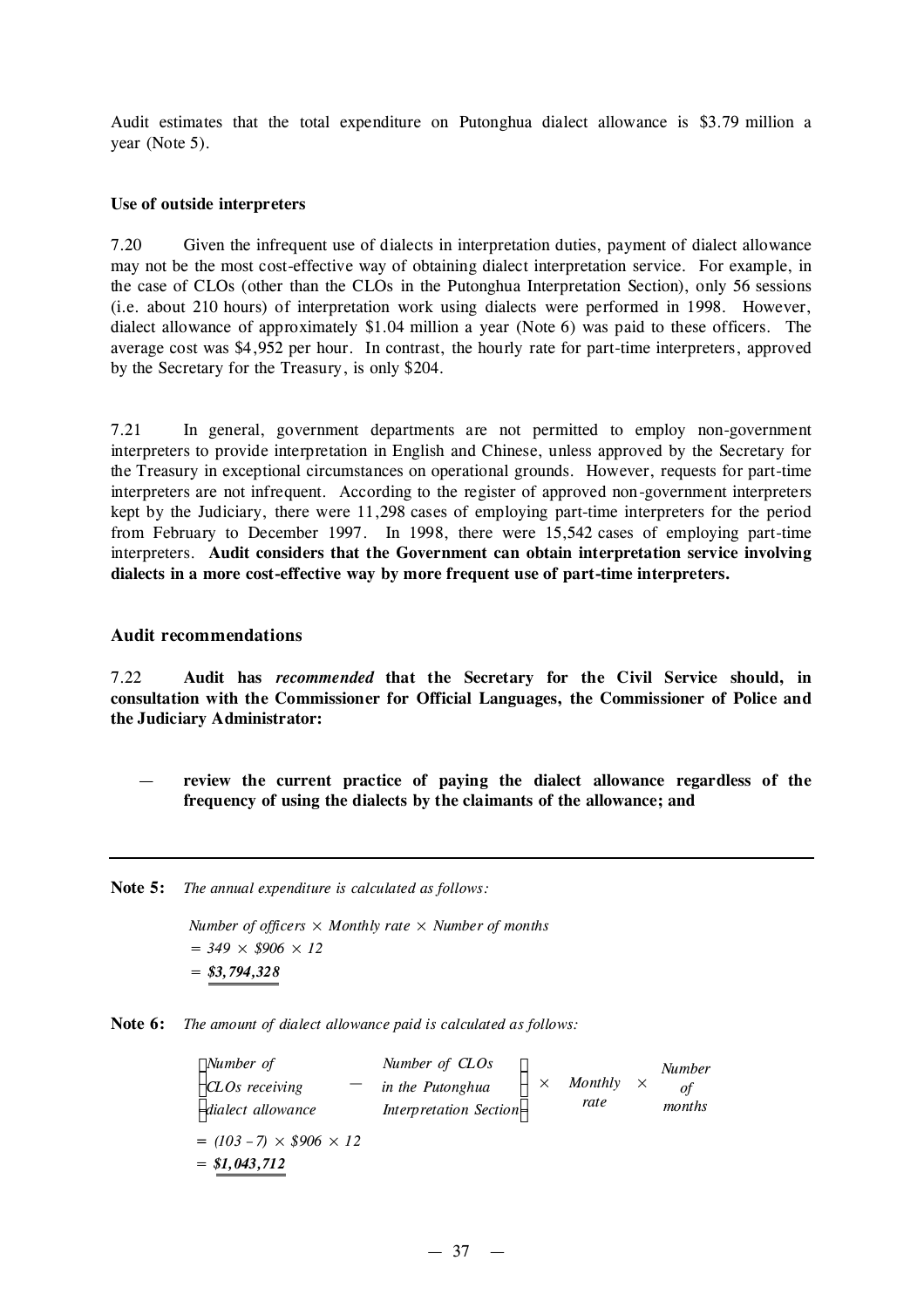— **critically examine the justifications for including Putonghua as a dialect qualifying for an allowance.**

# **Response from the Administration**

7.23 The **Secretary for the Civil Service** has said that he agrees with the two audit recommendations. He has indeed been discussing with the relevant Heads of Grade on the issue and will continue to do so with a view to rationalising the payment of the dialect allowance. As the Standing Commission's current review on job-related allowances will also include the dialect allowance, he will take into account any proposals put forward.

### 7.24 The **Commissioner for Official Languages** has said that:

- he agrees that the current practice of paying the dialect allowance regardless of the frequency of using the dialects by the claimants of the allowance should be reviewed. Hitherto, the dialect allowance is paid monthly to officers upon passing a dialect examination on the understanding that they will be called upon to perform dialect interpretation when required. Since such service is provided in response to requests from departments, there is no pre-determined frequency of service/qualifying period for payment of the dialect allowance. To ensure good use of public money and in the light of the level of demands for dialect interpretation in the past ten years, he is prepared to consider the termination of payment of the dialect allowance for the dialects in question, except Putonghua;
- the OLA may cease payment of the Putonghua dialect allowance to serving CLOs only when new CLOs with Putonghua interpretation included as an entry requirement are recruited. At the moment, the OLA is not yet in a position to include Putonghua interpretation in the entry requirements for CLOs. He could specify Putonghua proficiency as an entry requirement and would have no problems in getting good candidates. Making Putonghua interpretation an entry requirement will however severely limit his choice of candidates as people who are proficient in Putonghua may not be equally proficient in English and competent in interpretation between the two spoken languages. Now that Putonghua is more widely taught in schools and more people come to learn and use Putonghua, it is envisaged that the OLA may be able to do so in about five years' time. Meanwhile, serving CLOs who are still required to provide Putonghua interpretation will continue to expect some financial recognition for providing such an additional service which was not required of them when they joined the CLO grade. The payment of the dialect allowance to officers performing Putonghua interpretation should therefore continue; and
- the payment of the Putonghua dialect allowance is necessary for the continued existence of the Putonghua Interpretation Section (with 7 CLOs) in the OLA. The OLA may encounter difficulty in recruiting, training and keeping officers for the only Putonghua interpretation pool in the Government if the Putonghua dialect allowance is removed. The maintenance of such a pool is vital to the operation of the Government for it provides, as a last resort, Putonghua interpretation at a high standard for government officials when such a service is required.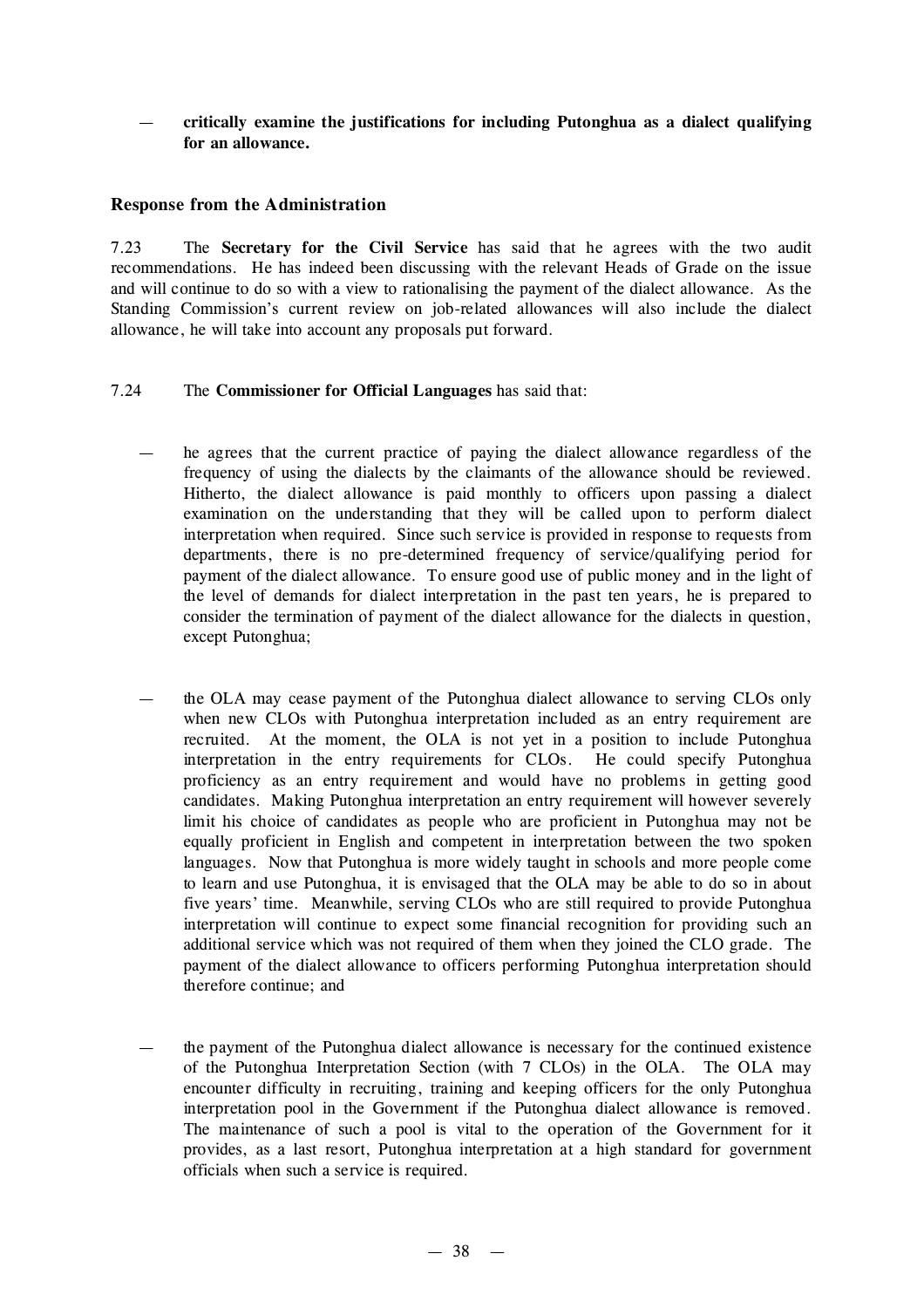7.25 The **Commissioner of Police** has said that, given the rather low utilisation rate of dialects in interpretation generally, it is no longer justified for the dialect allowance to be paid monthly without regard to the frequency of their usage. He supports the audit recommendation that the CSB should review on the eligibility criteria, rate and mode of payment of the allowance. The question of whether Putonghua should continue to be included as a dialect qualifying for an allowance should also be examined. Initially, he considers that unless proficiency in Putonghua becomes a requirement for appointment to the ranks of CLO, PTR and CI or the civil service as a whole, there is still a case for Putonghua to be included as a dialect for the payment of the dialect allowance.

# 7.26 The **Judiciary Administrator** has said that:

- the Secretary for the Civil Service has been liaising with him about the payment criteria for the dialect allowance;
- the figures on requests for part-time interpreters' service, referred to in paragraph 7.21 above, include requests for interpretation of other languages (e.g. Vietnamese). His rough estimate is that only about half of the requests were for dialect interpretation; and
- he has reservations about the suggestion that he could obtain interpretation service involving dialects in a more cost-effective way by more frequent use of part-time interpreters. He has been deploying his full-time CIs on dialect interpretation as far as possible. The reasons are:
	- (i) at present, based on the Judiciary's register of approved non-government interpreters, there are no part-time interpreters who can provide interpretation between dialects and English. Part-time dialect interpreters only interpret between dialects and Cantonese;
	- (ii) even if he starts to recruit part-time dialect-English interpreters, it is unlikely that he would be successful. Although a handful of the part-time dialect interpreters on the register are former full-time CIs and should be able to perform dialect-English court interpretation, they have clearly indicated that they are not willing to accept dialect-English court interpretation assignments as they involve preparation of the case beforehand and the work pressure is too great. As part-time staff, they are only willing to take up dialect-Cantonese court interpretation which is easier; and
	- (iii) most court cases are conducted in English. If part-time dialect-Cantonese interpreters are employed, double interpretation (i.e. dialect-Cantonese and Cantonese-English) is involved. This would result in unnecessary lengthy court time which is extremely expensive. Not only the Judiciary would have to bear the high cost, but also both parties of the proceedings. Besides cost, the listing time before a case can be heard in court will also be lengthened, which is highly undesirable.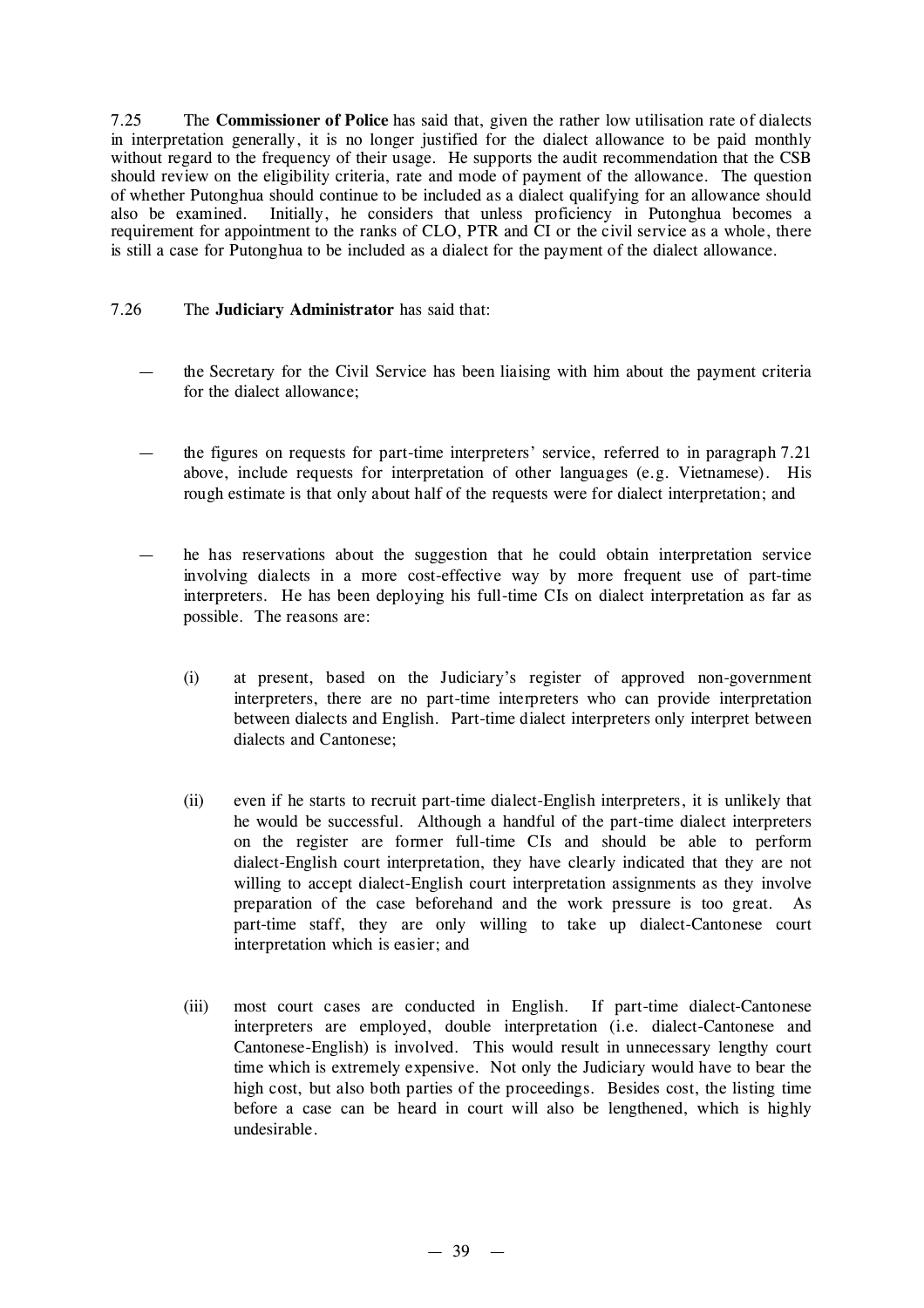### **PART 8: OVERTIME ALLOWANCE**

### **Background**

8.1 Overtime is work undertaken at times over and beyond an officer's conditioned hours of work. According to the CSRs, overtime should normally be compensated by time off in lieu. Where this is impracticable, an overtime allowance (OTA) may be paid to eligible civilian officers, whereas officers in the disciplined services may receive a Disciplined Services Overtime Allowance (DSOA).

8.2 The expenditure on the OTA and DSOA from 1993-94 to 1998-99 is shown in Table 13 below.

#### **Table 13**

### **Expenditure on OTA and DSOA 1993-94 to 1998-99**

| <b>OTA</b> |               | <b>DSOA</b>                                |               | <b>Total</b>                               |               |                                            |  |
|------------|---------------|--------------------------------------------|---------------|--------------------------------------------|---------------|--------------------------------------------|--|
| Year       | <b>Amount</b> | <b>Change over</b><br>the previous<br>year | <b>Amount</b> | <b>Change over</b><br>the previous<br>year | <b>Amount</b> | <b>Change over</b><br>the previous<br>year |  |
|            | (\$ million)  | $(\%)$                                     | (\$ million)  | $(\%)$                                     | (\$ million)  | $(\%)$                                     |  |
| 1993-94    | 801           |                                            | 422           |                                            | 1,223         |                                            |  |
| 1994-95    | 948           | 18.4%                                      | 482           | 14.2%                                      | 1,430         | 16.9%                                      |  |
| 1995-96    | 1,115         | 17.6%                                      | 523           | 8.5%                                       | 1,638         | 14.5%                                      |  |
| 1996-97    | 1,224         | 9.8%                                       | 587           | 12.2%                                      | 1,811         | 10.6%                                      |  |
| 1997-98    | 1,431         | 16.9%                                      | 537           | $(8.5\%)$                                  | 1,968         | 8.7%                                       |  |
| 1998-99    | 1,384         | $(3.3\%)$                                  | 354           | $(34.1\%)$                                 | 1,738         | (11.7%)                                    |  |

*Source: Treasury's records*

### **Eligibility criteria**

8.3 The eligibility criteria for the OTA and the DSOA are set out in the CSRs. With certain exceptions, civilian officers in ranks whose salary scales have the maximum point at or below Point 25 (\$32,190) and whose salary scales have the minimum point at or below Point 19 (\$24,320) of the MPS are eligible for the OTA. For the disciplined services, officers on the General Disciplined Services (Rank and File) Pay Scale and officers whose salary scales have the maximum point at or below the following points are eligible for the DSOA: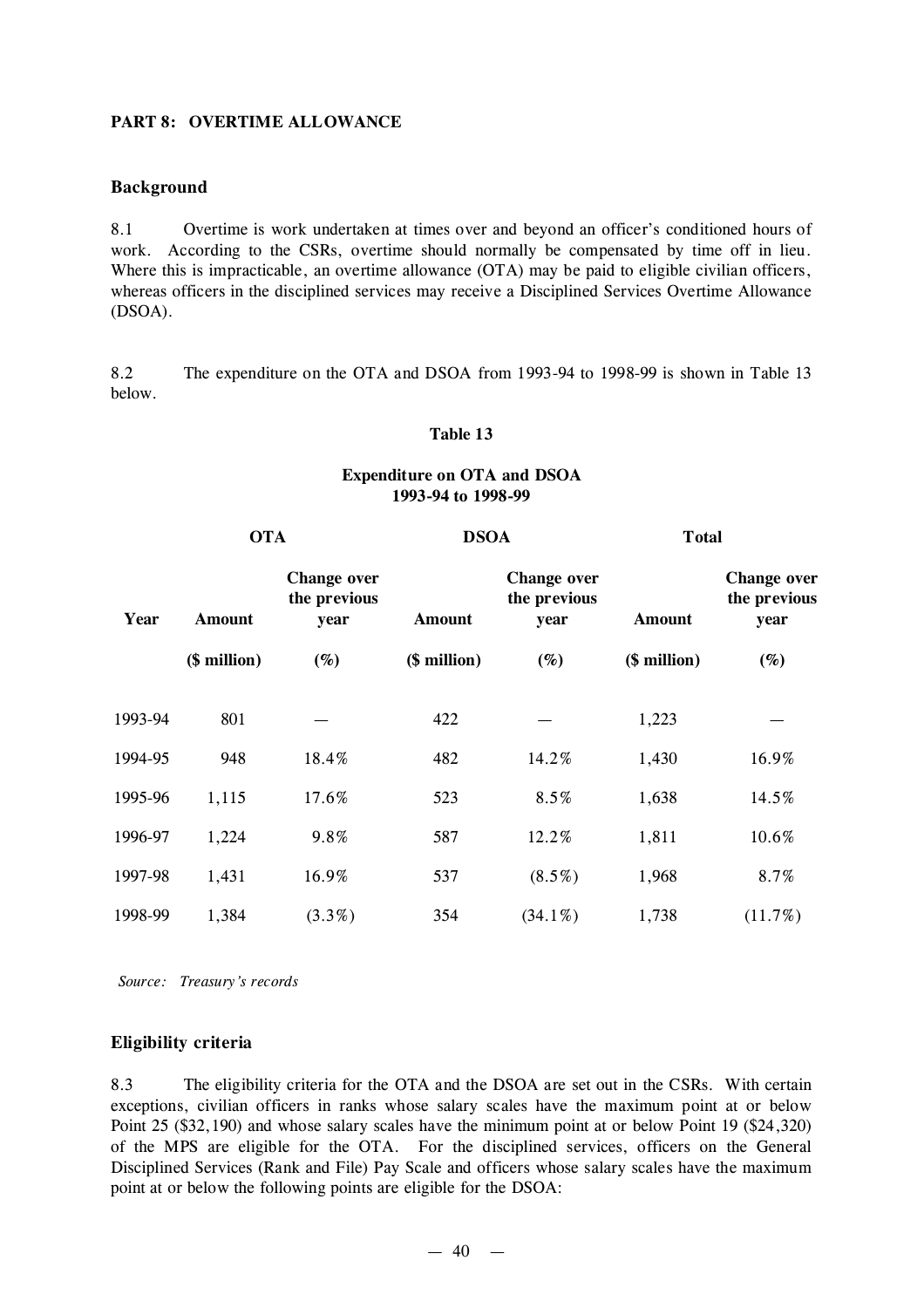- Point 25 of the General Disciplined Services (Officer) Pay Scale (\$56,910) or Point 47 of the Police Pay Scale (\$71,130); or
- Point 30 of the ICAC Pay Scale (\$63,350).

8.4 The normal hourly rate of the OTA is 1/140 of an officer's monthly salary and the hourly rate of the DSOA is 1/175 of an officer's monthly salary. The rate of the DSOA is lower as the basic pay contains an element which compensates an officer for the requirement to work longer hours.

# **ICAC reviews**

8.5 From 1994 to 1996, the ICAC received about 600 complaints concerning malpractices in staff administration in the civil service including falsifying attendance records, undertaking outside work during official duty hours and fraudulent claims of the OTA and the DSOA. Complaints against favouritism in duty allocation and granting of overtime work were also received. A considerable number of civil servants were disciplined for unauthorised absence, falsifying attendance records and fraudulent claims of the OTA and the DSOA.

8.6 From 1994 to 1997, the ICAC completed seven assignment studies on the administration of overtime, leave and attendance records in a number of government departments. The ICAC found that:

- in some cases, staff worked a large number of overtime hours on a recurrent basis. The amount of OTA paid to individual officers might be half of their monthly salary or more;
- **as the overtime appeared to be routinely granted, staff might regard the OTA as an integral part of their regular take-home pay.** The substantial monetary gain might induce staff members to secure the continuous allocation of overtime through bribery; and
- it was questionable whether, with such prolonged overtime, staff could still remain efficient and effective in discharging their duties.

The ICAC recommended that in such circumstances, management should review the work patterns and consider alternative methods of deploying staff such as rescheduling the duty hours or the weekly rest days. Where the problem became serious, a review on the establishment and strength of the office concerned should be carried out to see if additional resources were required.

8.7 In the light of the findings and recommendations of the ICAC, the CSB issued Circular No. 10/98 in May 1998 to Bureau Secretaries and Heads of Department promulgating a set of revised guidelines on control and administration of overtime. According to the guidelines, excessive or regular overtime should be discouraged as far as possible, and Bureau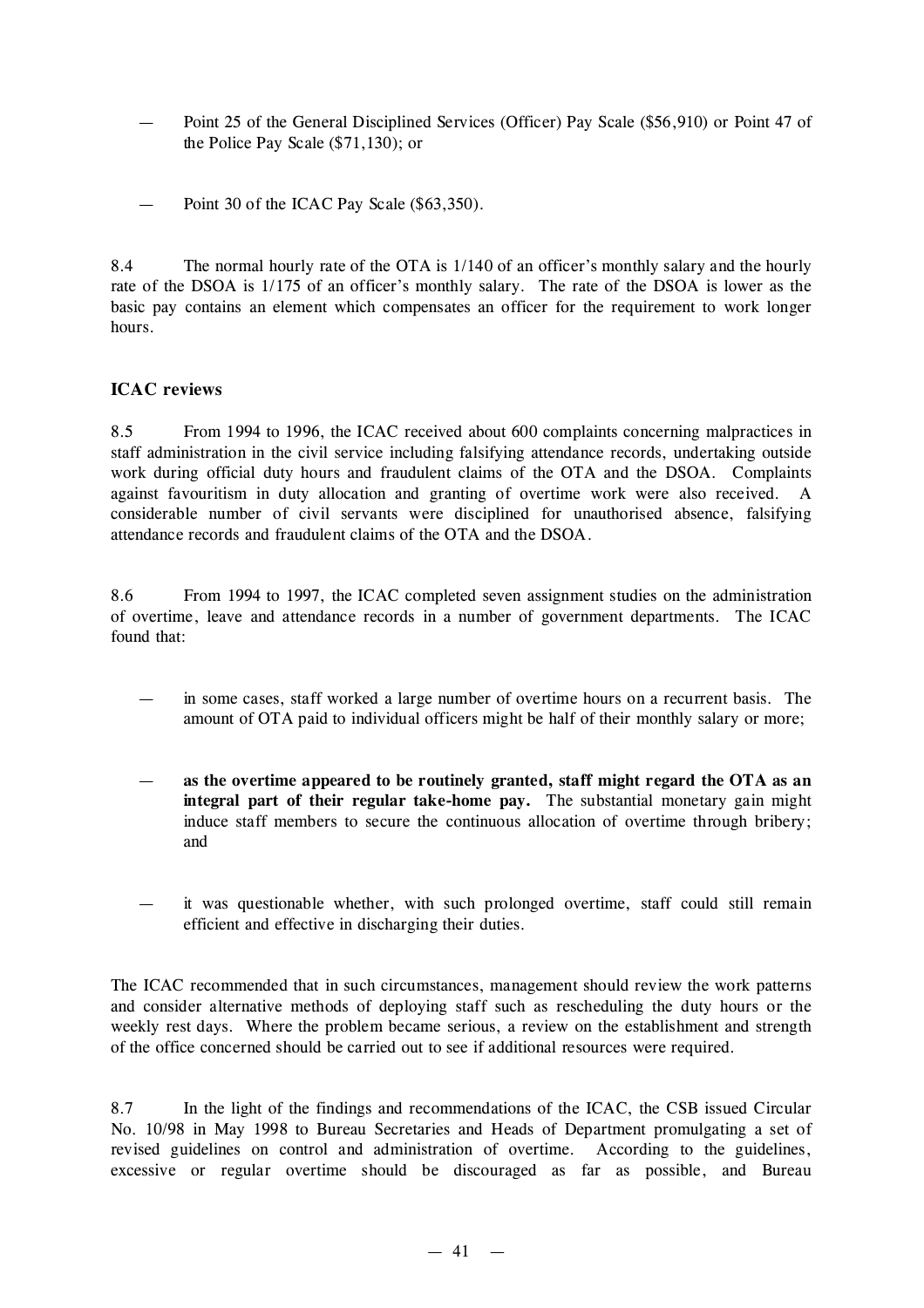Secretaries/Heads of Department are required to ensure that such work is strictly limited and properly controlled. In particular, they are requested to:

- when overtime becomes a regular pattern of work or has reached an excessive level, review the work patterns and consider alternative methods of deploying staff such as rescheduling duty hours or the weekly rest days; and
- where the problem is serious, review the establishment and strength of the office concerned to see if additional resources are required.

### **1997 CSB review**

8.8 In February 1997, in response to a request made by the Legislative Council Panel on Public Service, the CSB commenced a survey with a view to identifying departments with the highest OTA payments. The Water Supplies Department (WSD), the Housing Department (HD) and the Post Office were at the top of the list of departments which had the largest payments of OTA in 1996.

8.9 The CSB requested the three departments concerned to provide information on the reasons and justifications for the huge volume of overtime work and to state whether they had plans to reduce the amount of overtime work by redeployment, rescheduling of work routine or creation of additional posts. The main reasons given by these three departments for the huge volume of overtime work included:

- the need to cope with unforeseen emergencies;
- staff shortage;
- the need to work outside normal working hours; and
- fluctuation in the volume of work.

In March 1997, the CSB informed the Legislative Council Panel on Public Service about the above findings.

### **OTA regarded as part of salary**

8.10 In some cases, the OTA was such a substantial and regular payment that officers might regard it as part of their take-home pay. In November 1998, the Secretary for the Treasury informed the Secretary for the Civil Service that: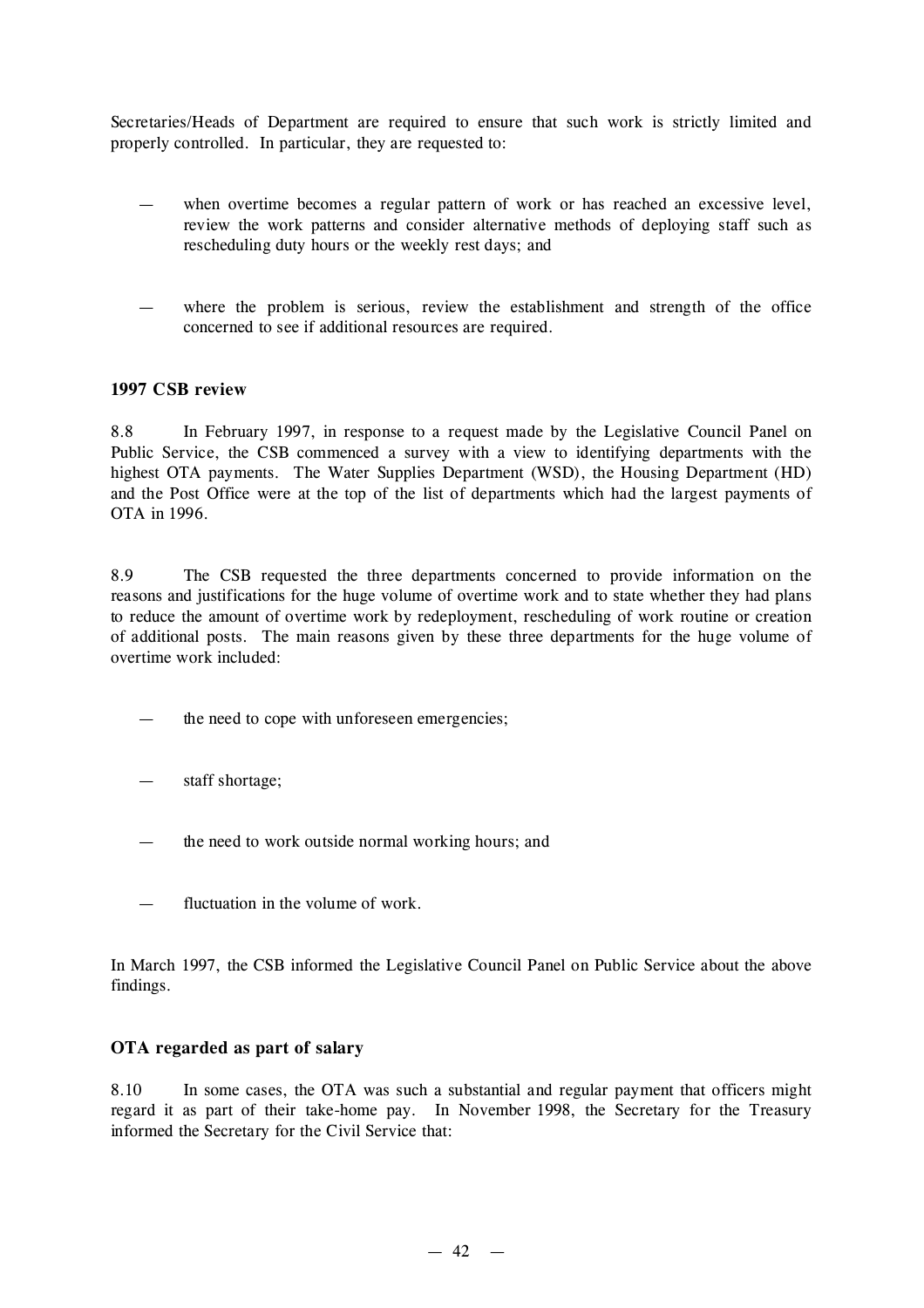- in the course of assessing the settlement sum for a postman who had been injured during work in 1990, the FB found that the Postman Grade had performed substantial number of overtime hours in the past eight years from 1990-91 to 1997-98. During this period, the total number of overtime hours performed by Postman Grade had been increasing, with an average of 57.8 hours each month for each postman. The level of overtime payment represented 41.5% of the postmen's salaries;
- in its discussion with the Post Office, the FB was given to understand that it had been the practice of the Post Office to deploy existing staff to work overtime instead of recruiting additional permanent/temporary staff to cope with increased workload so as to reduce cost. The Post Office spent \$413 million and \$513 million on overtime in 1996-97 and 1997-98 respectively; and
- as the CSB had policy responsibility on overtime work, the Secretary for the Treasury was obliged to draw to the attention of the Secretary for the Civil Service the situation in the Post Office for any necessary follow-up action.

8.11 A further audit analysis indicated that the Post Office ranked consistently as the topmost department, in terms of the total payments of OTA and DSOA to staff expressed as a percentage of total departmental salary payments. Details are shown in Table 14 below.

#### **Table 14**

|     | <b>Department</b>                                | 1994-95 | 1995-96 | 1996-97 | 1997-98 | 1998-99 |
|-----|--------------------------------------------------|---------|---------|---------|---------|---------|
| (1) | Post Office                                      | 33.3%   | 33.9%   | 36.8%   | 41.5%   | 35.2%   |
| (2) | Government Land Transport<br>Agency              | 12.7%   | 13.8%   | 14.4%   | 16.0%   | 14.4%   |
| (3) | Electrical and Mechanical<br>Services Department | 7.9%    | 8.8%    | $9.7\%$ | 11.3%   | 13.0%   |
| (4) | Registration and Electoral<br>Office             | 11.5%   | 16.5%   | $1.1\%$ | 14.9%   | 10.2%   |
| (5) | Chief Executive's Office (Note)                  | 12.6%   | 12.8%   | 13.1%   | 13.6%   | $9.2\%$ |

### **Total payments of OTA and DSOA to staff expressed as a percentage of total departmental salary payments**

*Source: Treasury's records*

*Note: These figures include the former Governor's establishment.*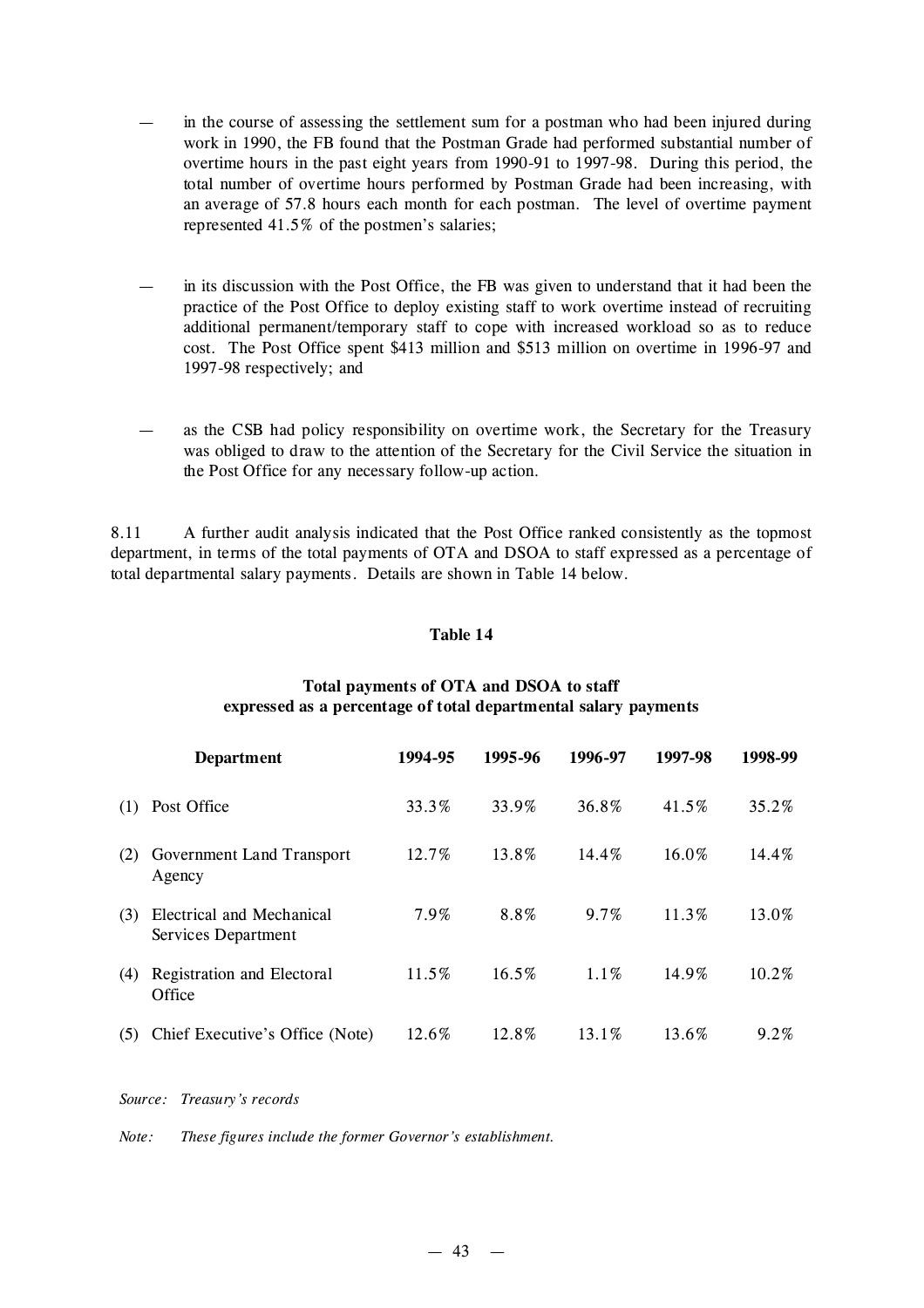### **Recent developments**

8.12 As part of the Civil Service Reform to review the need for and payment of all allowances, the CSB undertook to review the OTA in early 1999. To take stock of the prevailing situation, the CSB performed a survey on all bureaux and departments in February 1999 to collect information on how they controlled the OTA. The results of the survey indicated that:

- staff shortage, operational need to work outside office hours, seasonal peaks of workload and driving duties, in descending order of importance, were the major reasons for departments and bureaux to incur overtime work;
- it was not readily clear why so much of the overtime work could not be undertaken by other means, such as bidding for new staff, introducing shift duties, reshuffling duties of staff, or employing non-civil service contract staff to cover short-term job requirements;
- it seemed that the principle of compensating overtime work by time -off-in-lieu, instead of by the OTA, had not been strictly followed. Few departments and bureaux gave reasons for paying the OTA instead of granting time-off-in-lieu;
- the procedural guidelines on how to handle and control overtime work as stipulated in CSB Circular No. 10/98 had not been strictly followed; and
- most departments and bureaux did not have systematic and periodic review mechanisms for overtime work.

8.13 The CSB concluded that recurrent use of overtime and habitual granting of the OTA to meet occasional increases in workloads or staff shortage suggested that departments had not taken active steps to find alternative means to ensure the continuity of services, such as introducing shifts or reshuffling of duties. In this regard, the CSB is considering the way forward to administer overtime work.

# **The decrease in expenditure on the OTA and DSOA in 1998-99**

8.14 In 1998-99, there was a decrease of 11.7% in the expenditure on the OTA and DSOA for the Government as a whole (see Table 13 above). Audit considers that the decrease in the DSOA  $(34.1\%)$  and the OTA  $(3.3\%)$  may be attributed to the following reasons:

- *Economic activities.* The expenditure on the OTA of certain government departments and organisations depends on the level of economic activities (e.g. the Land Registry). Following a slowdown in economic activities in 1998-99, the expenditure on the OTA of these departments has also decreased;
- *Guidelines issued by the CSB***.** In May 1998, the CSB issued the latest set of guidelines governing the administration of overtime work to elaborate on the importance of properly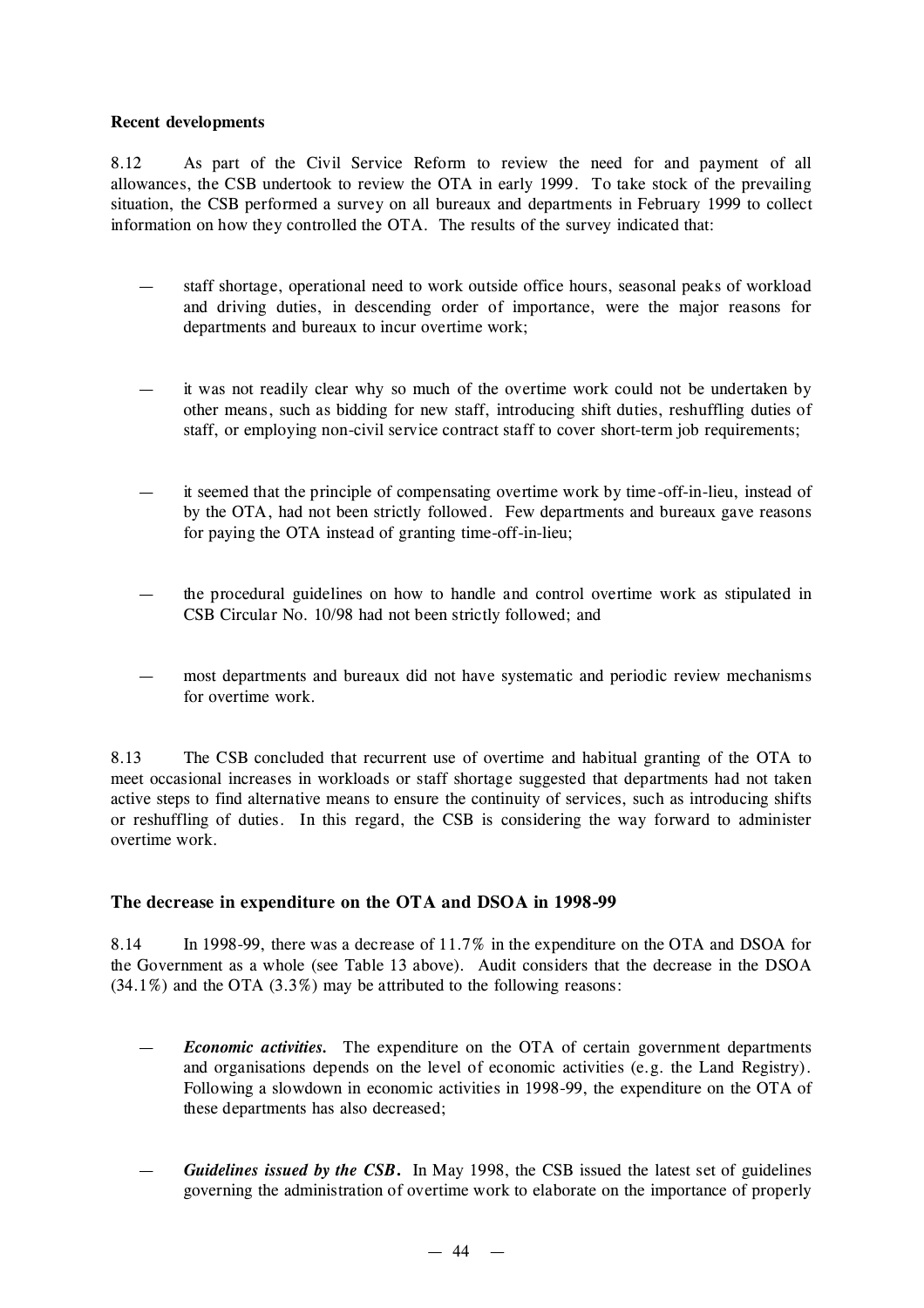monitoring overtime work. This served as a reminder to departments of the need to properly administer overtime work; and

— *Substantial savings in the DSOA in the Police Force***.** The substantial reduction in the DSOA in 1998-99 resulted mainly from the substantial savings in the DSOA in the Police Force.

#### **Efforts to reduce expenditure on DSOA by the Police Force**

8.15 The total expenditure on OTA and DSOA by the Police Force was on an upward trend up to 1996-97. In 1998-99, there was a substantial reduction in the expenditure on the OTA and DSOA as shown in Table 15 below.

#### **Table 15**

#### **OTA and DSOA paid by the Police Force**

| Year    | <b>OTA</b>   | <b>DSOA</b>  | <b>Total</b> | Percentage change<br>over the previous year |
|---------|--------------|--------------|--------------|---------------------------------------------|
|         | (\$ million) | (\$ million) | (\$ million) | (%)                                         |
| 1994-95 | 9            | 356          | 365          |                                             |
| 1995-96 | 10           | 385          | 395          | 8.2%                                        |
| 1996-97 | 11           | 402          | 413          | 4.6%                                        |
| 1997-98 | 12           | 366          | 378          | $(8.5\%)$                                   |
| 1998-99 | 9            | 170          | 179          | $(52.6\%)$                                  |

*Source: Treasury's records*

8.16 In response to the CSB's survey in February 1999 on the overtime management system in the Police Force (see paragraph 8.12 above), the Commissioner of Police said that:

- a major review of the Police Force's procedures for the management of overtime was conducted during the first half of 1998, resulting in the issue of the Headquarters Order No. 14 of 1998 in June 1998. Since the issue of this order with its greater emphasis on resource management and economy, there had been significant savings in DSOA expenditure; and
- during the past two years, the management of the Police Force had implemented schemes specifically designed for reducing overtime whilst maintaining services to the public. These included the following two initiatives which had resulted in substantial DSOA savings: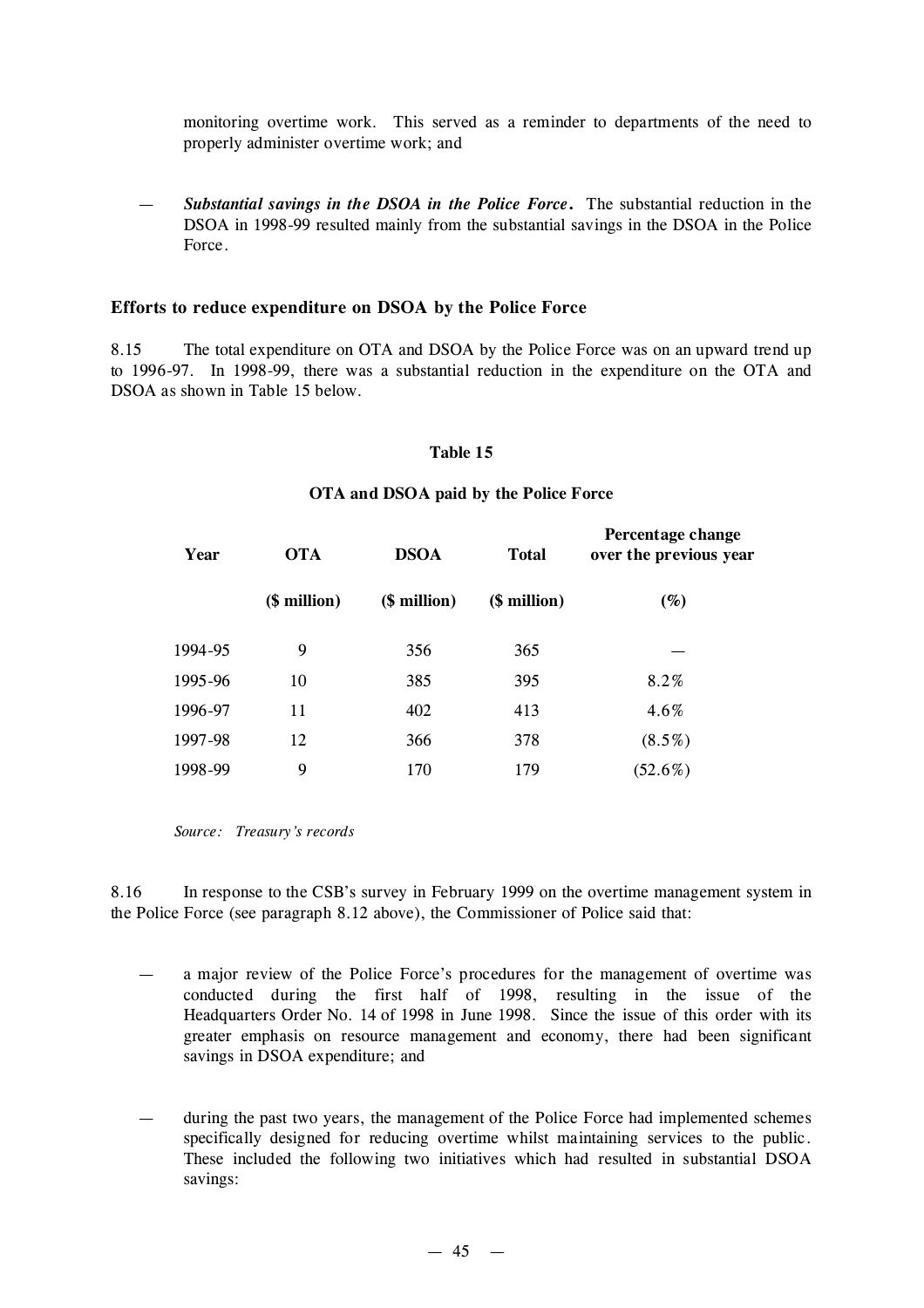- (i) *Restructuring of the working practices in the Marine Region to eliminate shift patterns with built-in overtime.* This had been achieved by inserting additional off days into rotating shift patterns; and
- (ii) *Amalgamation of the field patrol detachment establishment into border district.* Field patrol companies previously worked shift patterns with built-in overtime. They had been replaced with a system where officers work five days per week with no built-in overtime.

### **Audit observations**

8.17 Audit noted that, despite the CSB's review of the OTA conducted in early 1997, three departments (i.e. the Post Office, the HD and the WSD) with significant expenditure on the OTA in earlier years still incurred significant OTA payments in 1997-98 and 1998-99. An analysis of the ten departments with the largest expenditure on the OTA and DSOA for the years from 1994-95 to 1998-99 is at Appendix D.

8.18 Audit also noted that there were a significant number of civilian and disciplined services staff working extensive overtime hours (say over 1,000 hours a year). Details are shown in Table 16 below.

### **Table 16**

| Number of overtime hours | Civilian staff       | <b>Disciplined services staff</b> |  |
|--------------------------|----------------------|-----------------------------------|--|
|                          | (number of officers) | (number of officers)              |  |
| 1 to 500                 | 53,505               | 31,093                            |  |
| 501 to 1,000             | 5,976                | 1,515                             |  |
| 1,001 to 1,500           | 2,007                | 37                                |  |
| 1,501 to 2,000           | 592                  |                                   |  |
| 2,001 to 2,500           | 160                  |                                   |  |
| 2,501 to 3,000           | 9                    |                                   |  |
| <b>Total</b>             | 62,249               | 32,645                            |  |
|                          |                      |                                   |  |

### **Analysis of overtime hours in 1998-99**

*Source: Audit analysis of Treasury's records*

*Note: Officers with over 1,500 overtime hours were mainly those who worked in the Post Office, the HD and the WSD. The number of normal working hours of an officer is about 2,000 a year.*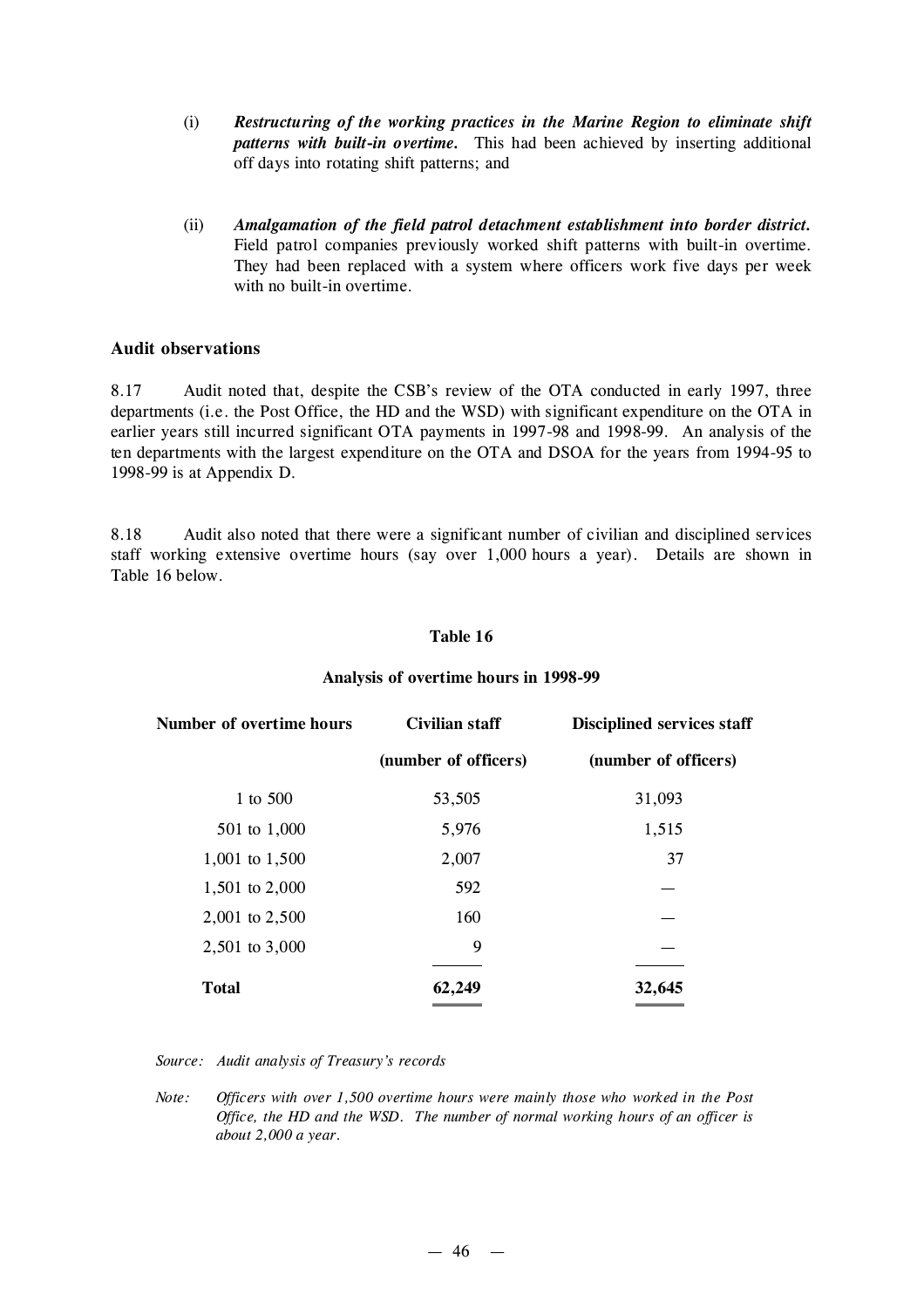8.19 Audit considers that the CSB has not taken adequate action to address the significant amount of overtime incurred by the various government departments. As indicated by the results of the ICAC's reviews (see paragraph 8.6 above), regular or excessive overtime increased the risk of bribery to secure the continuous allocation of overtime. Moreover, it was questionable whether with such prolonged overtime, staff could still remain efficient and effective in discharging their duties. Despite some departments' claims that overtime work was indispensable, there were ways of reducing the overtime work, such as employing casual staff and the contracting out of work to the private sector. In particular, the CSB should have verified the validity of departments' claims that the working of overtime was more economical and cost-effective, especially in the light of any possible adverse effects of prolonged overtime on the work efficiency and the general well-being of the staff concerned.

8.20 The successful efforts of the Police Force in reducing the DSOA provided a good example that, with concerted efforts by the top management and operational staff, ways could be identified to reduce excessive or regular overtime (see paragraph 8.16 above). In this connection, Audit notes that the Police Force has introduced the following new measures stressing on accountability, resource management, advance planning and value for money principles in its Headquarters Order No. 14 of 1998:

- District/Divisional Commanders and equivalents are responsible for the proper and effective management of overtime within their respective formations; and
- inspections by District/Formation Commanders and Major Formation Commanders include an examination of the effective management of overtime and the DSOA within the formation in addition to the examination of the procedures set out in the order and control of funds. Although circumstances vary between formations, the inspections cover the following issues:
	- (i) overtime levels and compensation trends;
	- (ii) the appropriate distribution of manpower amongst Units/Teams;
	- (iii) the suitability of shift patterns in relation to known and anticipated commitments;
	- (iv) the distribution of case loads; and
	- (v) the proper management of pre-planned operations to reduce unnecessary overtime.

8.21 Audit considers that it is important for the CSB to draw on the experience of the Police Force to develop strategies to deal with the substantial overtime work of other government departments.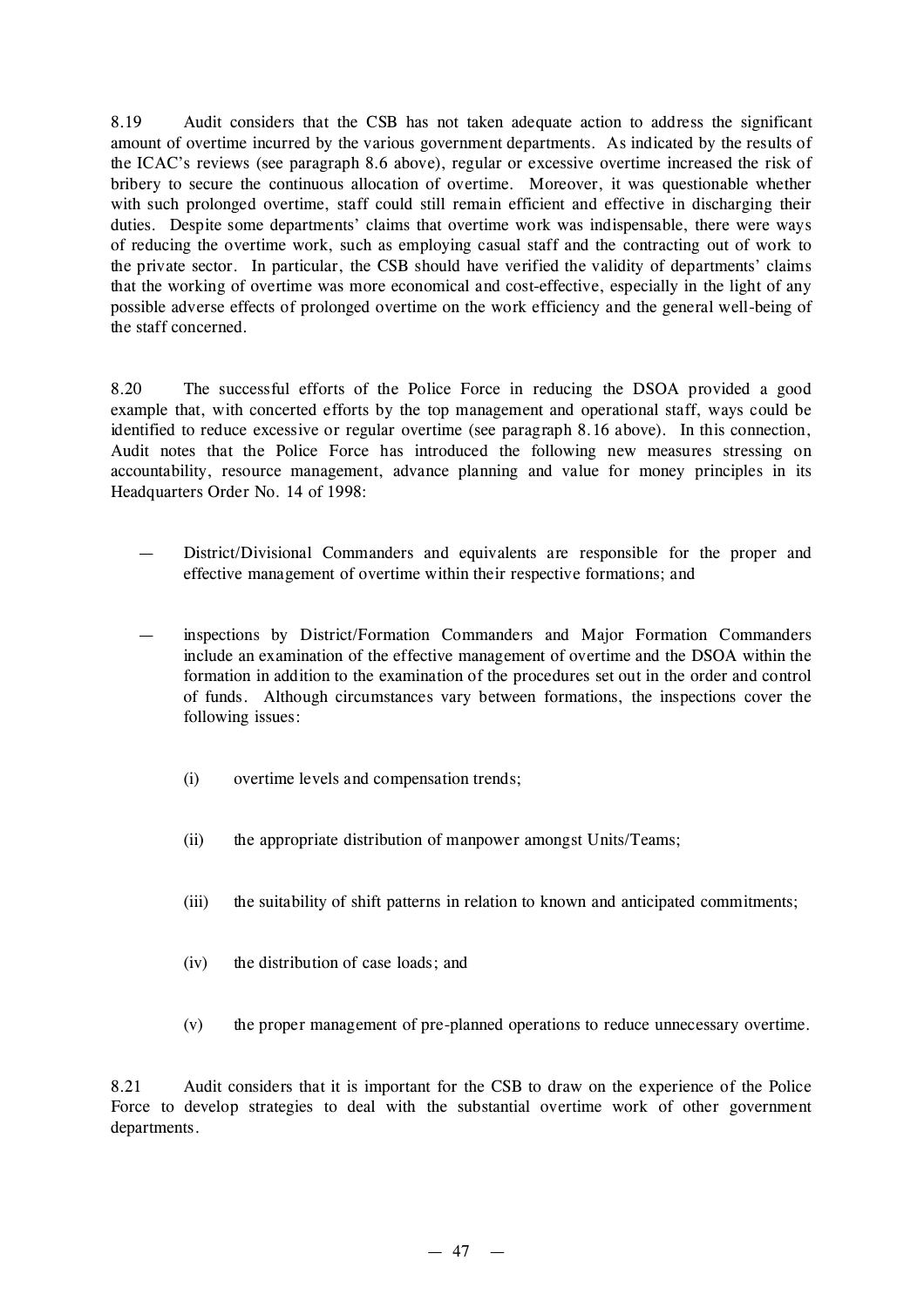### **Audit recommendations**

- 8.22 **Audit has** *recommended* **that the Secretary for the Civil Service should**:
	- **take positive action to enforce the requirement that excessive overtime work should be minimised and draw again the attention of Bureau Secretaries and Heads of Department to the importance of compliance with this requirement;**
	- **urgently review, in conjunction with the Heads of Department concerned, the significant recurrent payments of OTA in departments, with a view to reducing these payments. In particular, the Secretary for the Civil Service should:**
		- **(i) develop strategies to minimise the overtime work of government departments. In doing so, the CSB may wish to draw on the Police Force's experience in its efforts to reduce the DSOA;**
		- **(ii) require the departments concerned to conduct thorough reviews of the staff requirement so as to ascertain ways of minimising the overtime work; and**
		- **(iii) consider seeking the assistance of the Secretary for the Treasury, in the vetting of the annual estimates for the OTA and the DSOA, with a view to reducing overtime expenditure; and**
	- **regularly monitor the payment of the OTA and the DSOA by departments and take positive action to reduce regular and excessive overtime payments.**

# **Response from the Administration**

- 8.23 The **Secretary for the Civil Service** has said that:
	- he has been discussing the overtime situation in the Post Office with the Postmaster General over the last few months in order to ensure that the guidelines issued in CSB Circular No. 10/98 are adhered to. He notes that the Post Office has been using various methods (e.g. employment of temporary/contract staff) aside from deploying staff to cover the extra workload. The Post Office has demonstrated that it has taken active steps to reduce overtime. In particular, he noted that overtime payments from April to July 1999 had been reduced by \$40 million (i.e. 23%) compared with the corresponding period in 1998;
	- he has been taking steps to remind Controlling Officers to keep overtime expenditure to a minimum. CSB Circular No. 10/98 on the control and administration of overtime sets out clearly the policy in this respect. Separately, he has been working with departments with the highest overtime expenditure on conducting job reviews with a view to reducing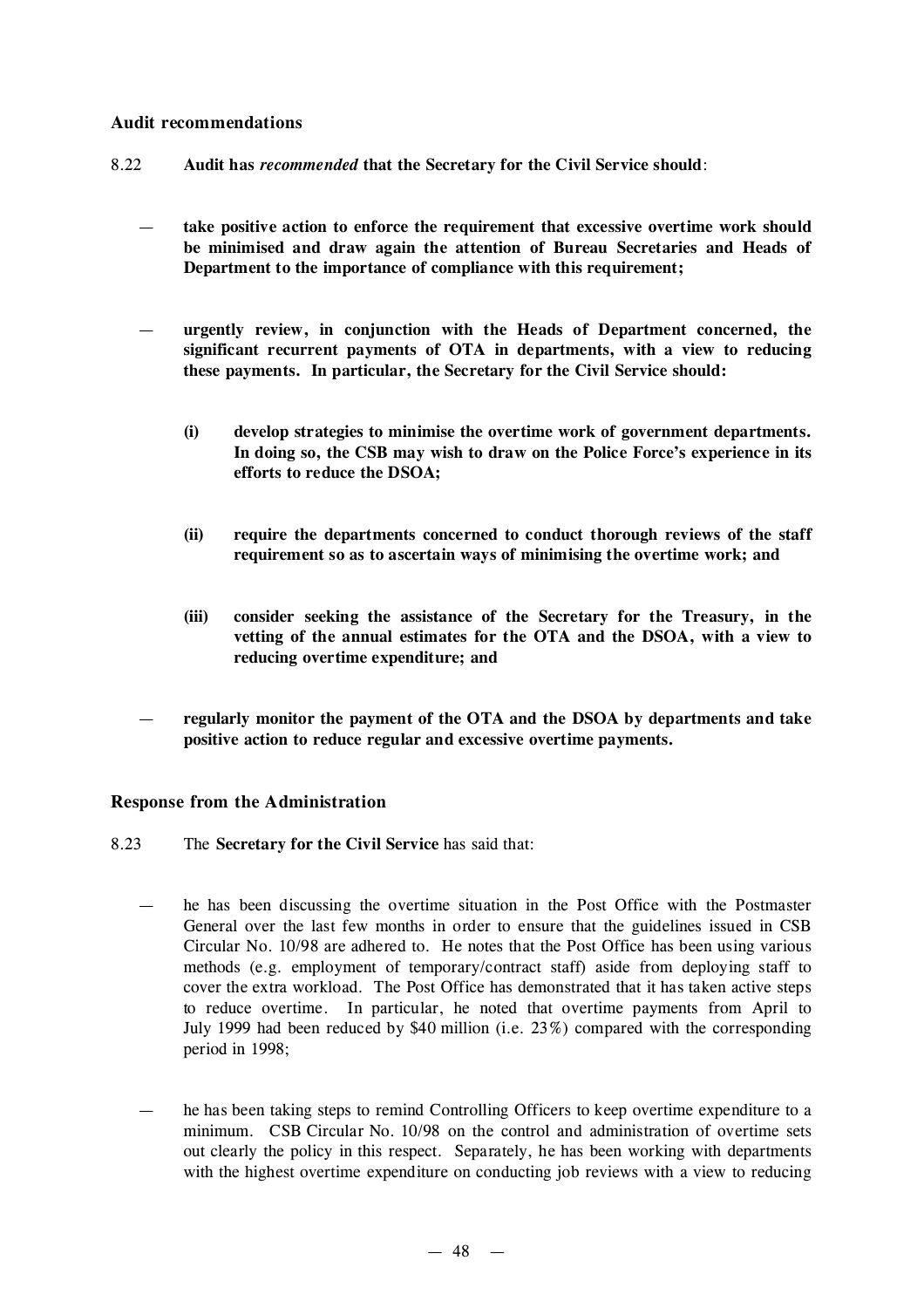overtime. The fact remains however that the CSB cannot dictate to departments what is the appropriate level of overtime. This depends on a variety of factors such as emergency situations and staff shortages over which departments have little or no control;

- Heads of Department are in the best position to determine how staff deployment best meets their operational needs. With the move towards greater delegation of authority, the responsibility for this must and should fall ever more squarely on the shoulders of Controlling Officers. His prime role should be to determine the policy on overtime, not to administer this in over 80 departments and bureaux; and
- he agrees that it is important for Bureau Secretaries and Heads of Department to comply with the requirement that excessive overtime work should be minimised. He will continue to remind them of this. In consultation with the Secretary for the Treasury, he will be conducting a review on the OTA, including its eligibility and payment criteria, the adequacy of the existing guidelines on administration and control of overtime, and strategy in minimising overtime work. Separately, for departments with the highest overtime expenditure, he will continue to liaise with them on the need to ascertain ways of minimising overtime work.

8.24 The **Commissioner of Police** has said that he acknowledges Audit's positive comments on the efforts of the Police Force in reducing expenditure on the DSOA. On the management of the OTA, the Police Force has recently completed a review on the allocation of overtime work in formations. Review findings indicate that formations have exercised adequate control over the management of overtime work. Where operational needs permit, time-off is granted in lieu of the OTA. To reiterate the importance of good management of OTA, formations are reminded to adopt control measures including streamlining of work procedures, reshuffling of duties, rescheduling of working hours/patterns and employment of non-civil service contract staff to minimise overtime work. He will continue his good practices to this end.

### 8.25 The **Director of Water Supplies** has said that:

- he is aware that the WSD's expenditure on the OTA is quite substantial, and has been reviewing the situation to ensure that it is cost-effective and covers only essential requirements;
- while the WSD's expenditure on the OTA during the period from 1994-95 to 1998-99 was growing on a yearly basis, the increase was mainly due to the annual pay adjustment which took place during the same period. There was a decrease of overtime hours from 1.216 million hours in 1994-95 to 1.073 million hours in 1998-99; and
- he is continuing his efforts to reduce the WSD's expenditure on the OTA. Over the next three years, he aims to reduce the expenditure, based on the 1999-2000 price level, by about 20%.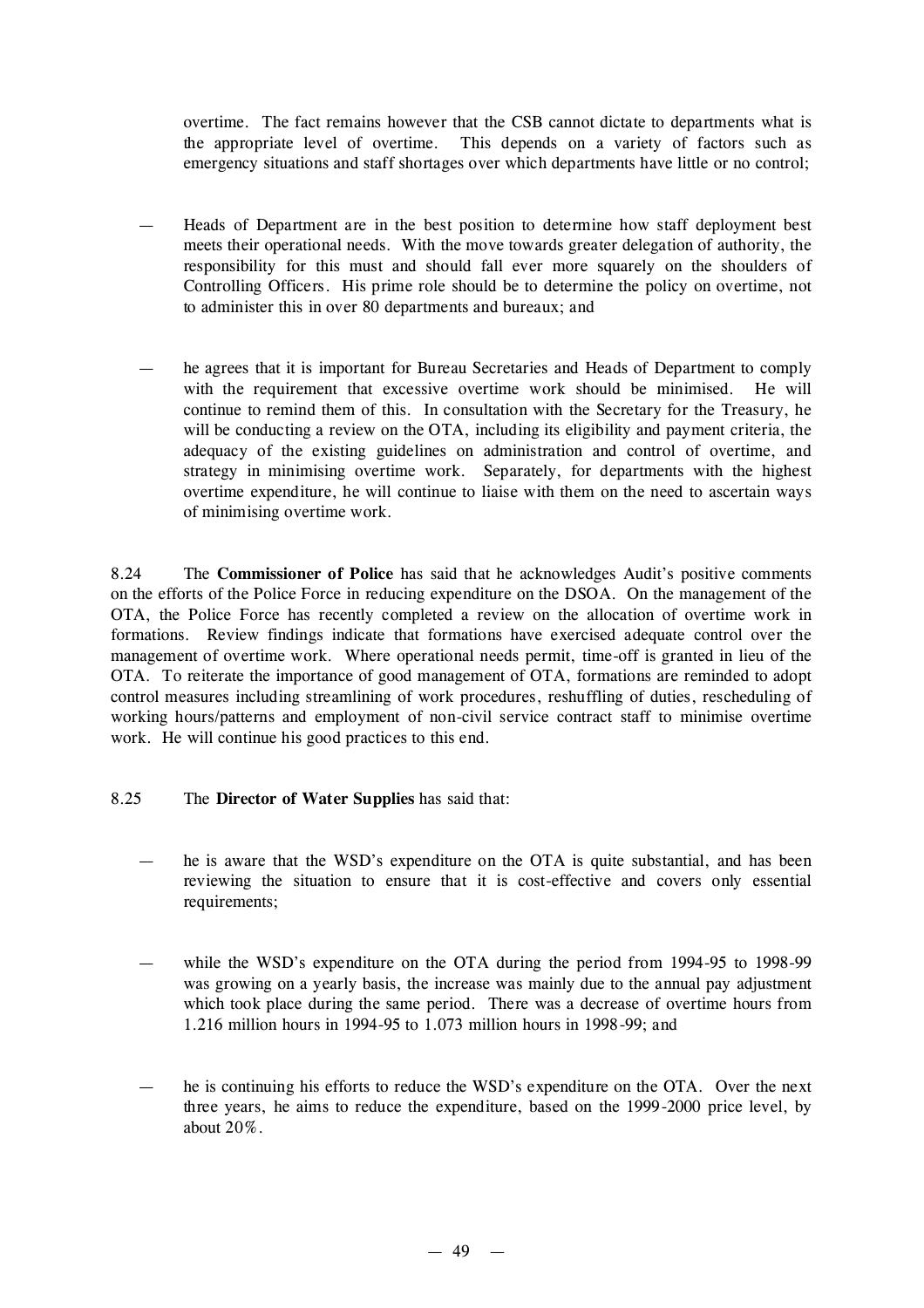### 8.26 The **Postmaster General** has said that:

- (a) he is fully aware that overtime is a major expenditure item that requires stringent control. He has been continuously reviewing how best to deploy his staff resources and to reduce overtime as necessary. At the operational level, the managers and supervisors are reviewing the need for overtime work on a daily or even an hourly basis. At the top management level, the subject is a regular agenda item for the meeting of the Strategy Group on Sustained Profitability chaired by him. The existing system of overtime allocation is in line with the recommendations of the ICAC;
- (b) he has a great number of initiatives in the Post Office to control overtime and with the cooperation of unions and staff, he has been making good progress. There are also a number of reviews being carried out at the moment (e.g. a full year programme for revising the preparation time and route details of all delivery postmen). With the completion of these studies, he hopes to achieve further reduction in overtime work in year 2000;
- (c) the overtime expenditure figures are affected by annual salary adjustment and incremental credits and it would be more meaningful to analyse the overtime hours. The exceptional increase in overtime hours in 1996-97 and 1997-98 was partly due to the philatelic boom. Overtime hours in 1998-99 showed a significant drop of 12%;
- (d) overtime work has its own merits and is very useful in meeting the operational needs of the Post Office. He takes exception to the view that he must reduce overtime for the sake of overtime reduction. Being a trading fund department, he has to be particularly cost-conscious. The use of permanent staff is more costly than overtime work. He will therefore create civil service posts only if he is satisfied that they will best meet the operational needs;
- (e) postal operations are very labour-intensive. The use of overtime, among other resources, is but a means to manage the postal business and should be viewed in its proper perspective. It is his general policy to maintain a minimum level of staffing enough to cope with the troughs, and augment this with overtime work and temporary staff to meet the requirements of the peaks. When deciding on the optimum mix of the three types of staff resources in a postal operation, he pays due regard to cost-effectiveness, operational efficiency, service requirements and customer expectations;
- (f) he has examined the feasibility of all possible options and made use of the following alternatives to overtime work: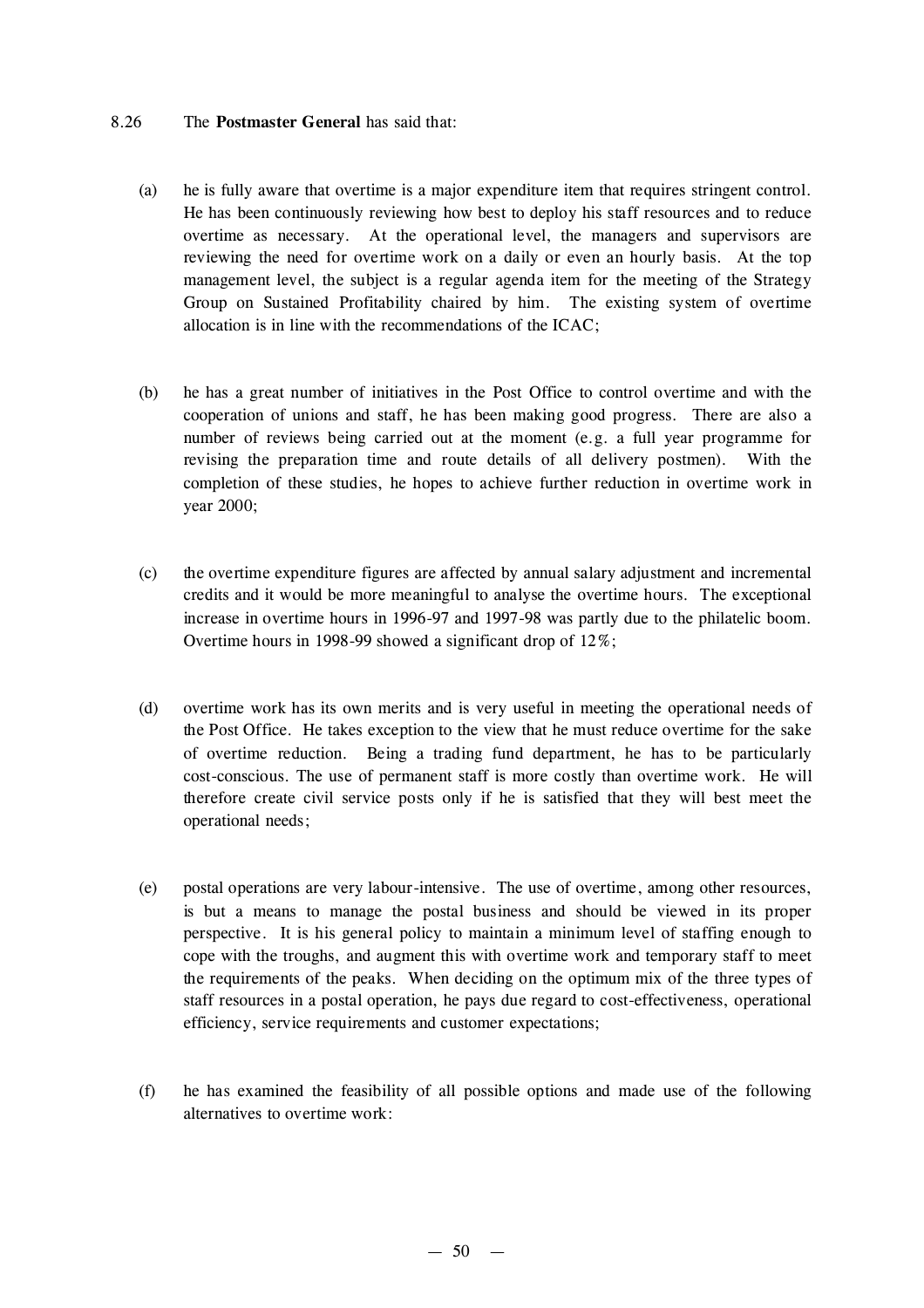- (i) employing casual staff;
- (ii) contracting out;
- (iii) redeployment and rescheduling;
- (iv) weekly rest day and time off in lieu; and
- (v) creation of additional civil service posts;
- (g) he is very concerned about the well-being of his staff. As overtime work is on a voluntary basis, staff could decide by themselves whether or not to work overtime, taking into account their own circumstances. He also monitors productivity of staff during their regular duty as well as overtime hours; and
- (h) it is appropriate for the CSB as a policy bureau to leave the operational matters and arrangements to Heads of Department. The departmental management is in the best position to decide how staff deployment, including overtime, should be arranged. The CSB could provide policy guidelines and monitor performance at a strategic level.

8.27 The **Director of Housing** has said that upon the promulgation of CSB Circular No. 10/98 in May 1998, he has already revised the Departmental Staff Circular on the subject emphasising the need to properly administer overtime work. He has also started a comprehensive review of overtime expenditure in the HD in order to identify ways of further tightening up control on the overtime payment and in particular ways of strengthening the administration and control mechanism to ensure that such payments are made on genuine need. He will continue to work closely with the CSB in this regard.

8.28 The **Secretary for the Treasury** has said that she will support the Secretary for the Civil Service in taking forward the changes as needed (see also paragraph 2.18 above).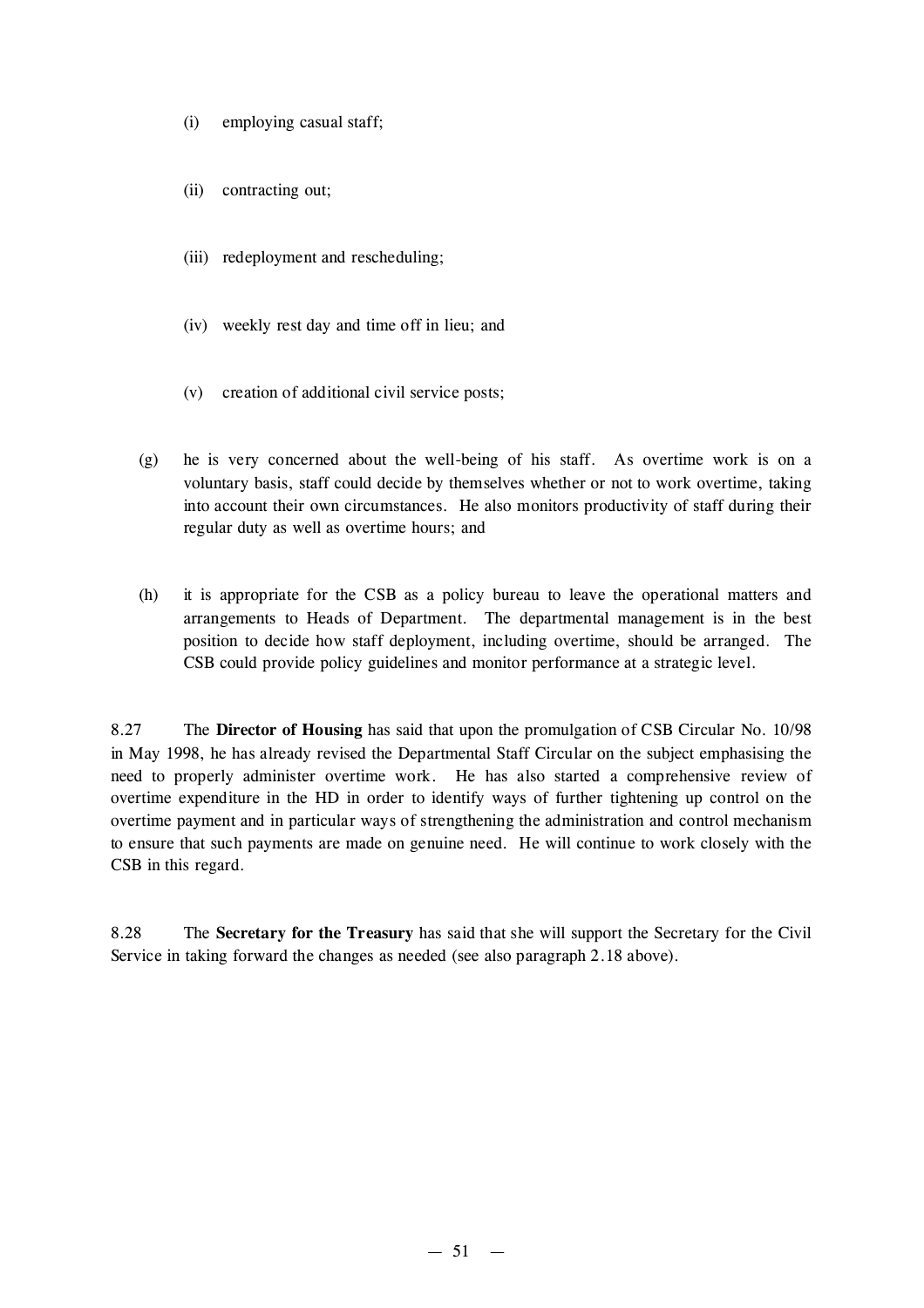# **PART 9: ACTING ALLOWANCE**

# **Background**

9.1 In the civil service, an acting appointment is an administrative arrangement made at the discretion of the management for an officer to undertake the duties of a vacant post. The rules on acting appointments and acting allowance, originated in the 1940s, have been revised and incorporated into the CSRs. Acting appointment and payment of acting allowance is not part of the terms of appointment or conditions of service.

- 9.2 Acting appointments are made under the following circumstances:
	- an officer is appointed to act in a vacancy in a higher rank to test his suitability for substantive promotion to that rank. The acting period usually exceeds six months; and
	- an officer is appointed to undertake temporarily the duties of another post which is vacant for various reasons (e.g. the incumbent goes on leave, on training or on duty visit; the post is time-limited and cannot be filled substantively). The acting period is normally of a shorter duration and should be reviewed if it exceeds six months.
- 9.3 Under the CSRs, the following types of acting appointments can be made:
	- Acting-up. The acting appointment is for an officer to undertake the duties of a post in a higher rank; and
	- *Doubling-up, doubling-sideways or doubling-down.* The acting appointment is for an officer to undertake the duties of a post in a higher, same or lower rank, **in addition to** the duties of his own post.

9.4 The expenditure on the acting allowance from 1994-95 to 1998-99 is shown in Table 17 below.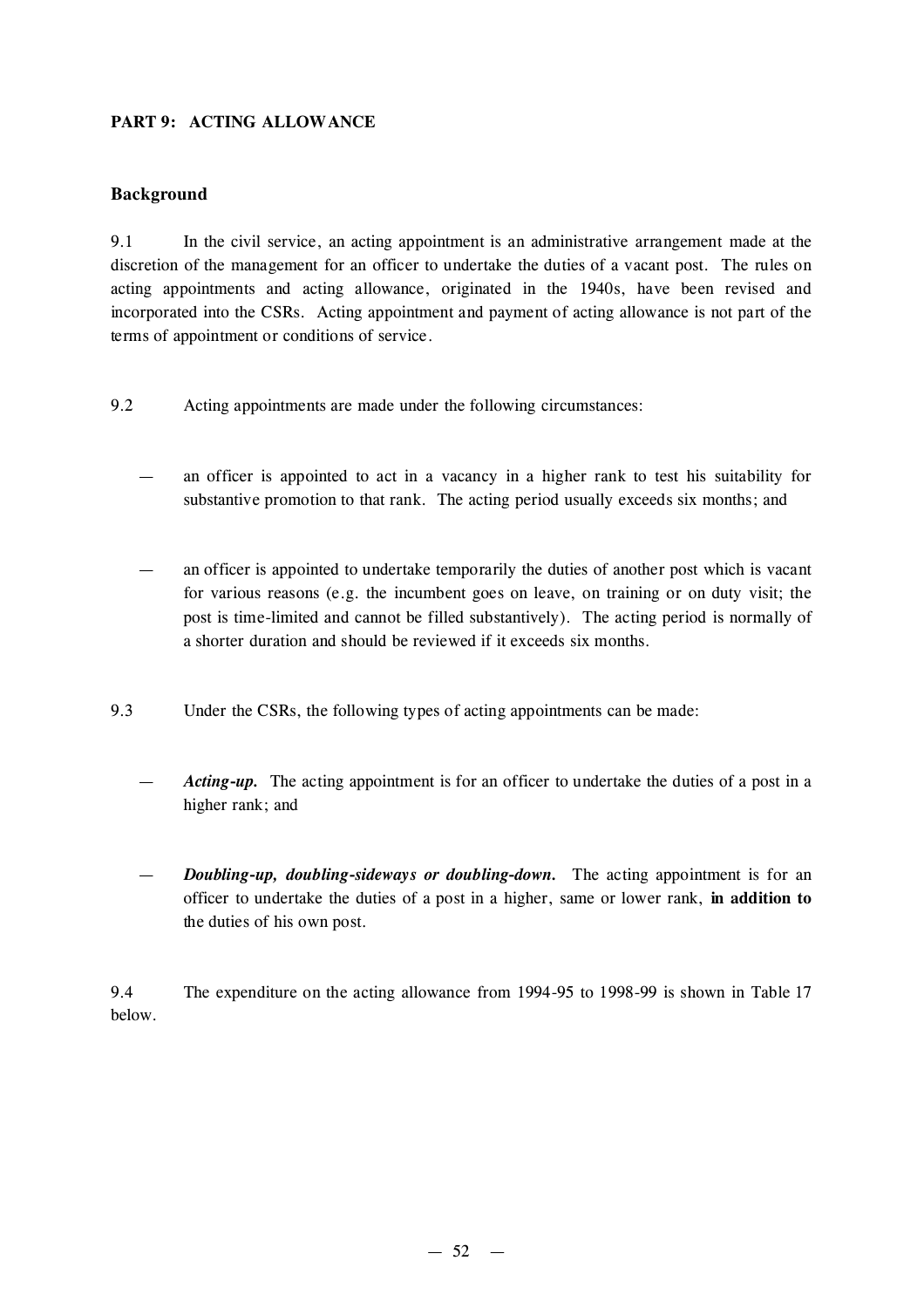### **Table 17**

| Year    | <b>Acting Allowance</b> |
|---------|-------------------------|
|         | (\$ million)            |
| 1994-95 | 518                     |
| 1995-96 | 603                     |
| 1996-97 | 660                     |
| 1997-98 | 690                     |
| 1998-99 | 709                     |
|         |                         |

### **Expenditure on acting allowance 1994-95 to 1998-99**

*Source: Treasury's records*

### **Qualifying period for payment of acting allowance**

9.5 Before November 1989, an acting allowance was only payable for acting appointments of at least 30 consecutive calendar days. According to the CSB, this 30-day eligibility rule, believed to be introduced before 1940, was adopted to dovetail with the conventional arrangements for the payment of salary and related allowances. At that time, overseas leave was for long periods and the 30-day qualifying period would permit the payment of an acting allowance in all cases where the acting officer discharged additional responsibilities in such circumstances.

9.6 In June 1972, officers acting in the posts of Heads of Department and directorate officers were allowed to be exempted from the 30-day eligibility rule. It was considered that an acting Head of Department carried a special weight of responsibility. An acting appointment in a directorate post could also be extremely onerous. Such additional responsibility should therefore be recognised and remunerated.

### **The 1987 to 1989 review of acting allowance**

9.7 In February 1987, in response to requests from the staff side, the CSB conducted a review of the qualifying period for the payment of acting allowance. The findings of the review were as follows:

— in the past 10 to 15 years, cheaper air fares and increased affluence had a significant impact on the frequency and duration of leave. Long absence in excess of two months for overseas officers became less frequent;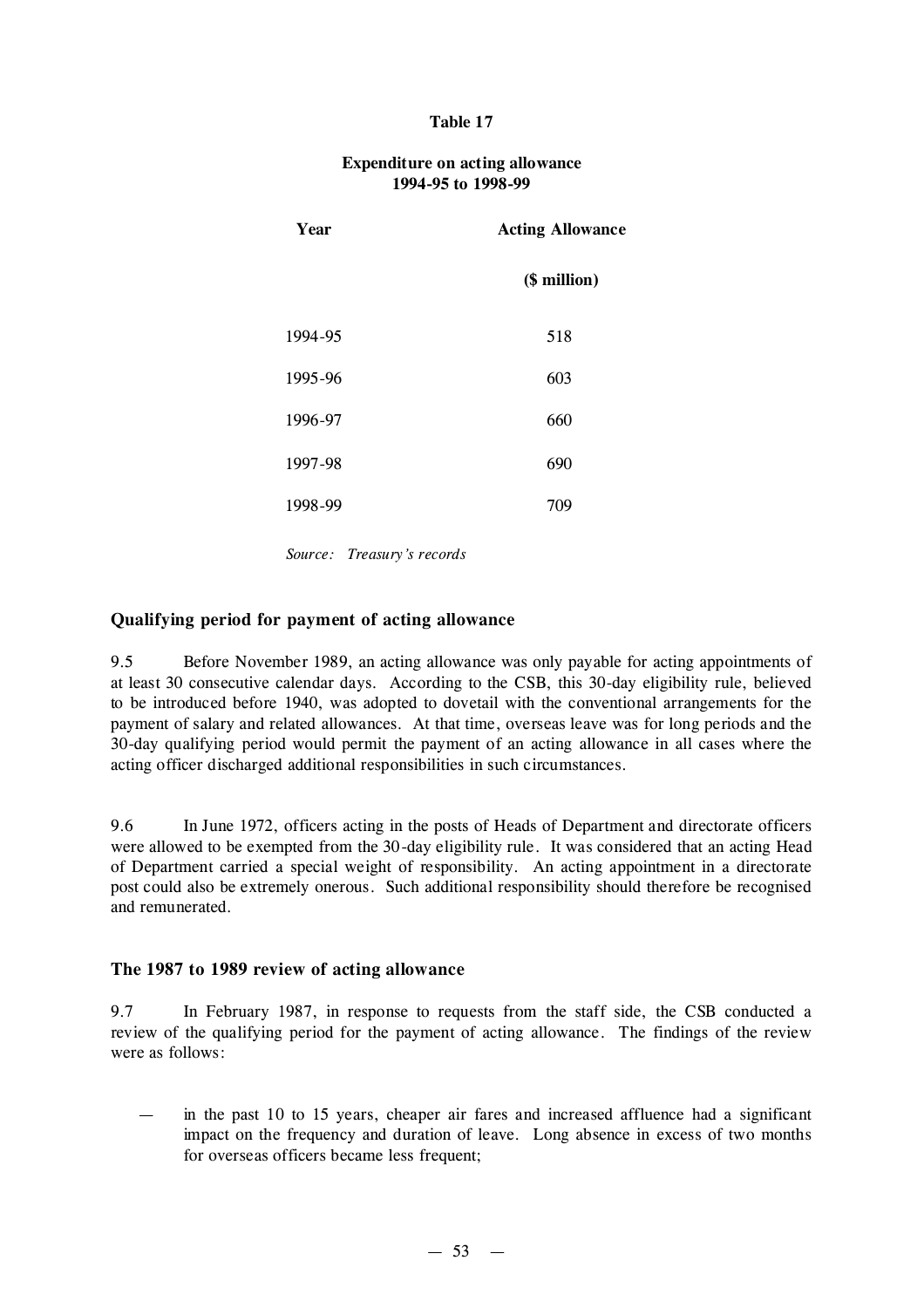- it was not proposed to maintain the status quo because the arrangements gave rise to inequities. The reasons for exempting acting appointments in directorate posts on the ground that their duties were onerous were less convincing. Since this argument could apply to some extent to doubling-up in non-directorate posts, it would be appropriate to minimise the differential;
- the staff side's suggestion to completely abolish the 30-day eligibility rule was not supported because of the additional administrative work and financial implications. It would be difficult to justify on functional grounds since an officer acting-up or doubling-up might simply "keep the seat warm"; and
- the leave arrangements would soon be modified to include, among other things, the flexibility of counting only the actual days of leave when the leave taken was 12 days or less. The period of absence in such circumstances would be about 15 days which would appear to be a reasonable base for qualifying for an acting allowance. However, a 15-day qualifying period might still entail the "keep the seat warm" consideration.

9.8 Following extensive consultations with the FB and staff associations, in September 1989, the Secretary for the Civil Service promulgated modifications to the acting appointment regulations. These included:

- the revision of the qualifying period for the payment of acting allowance to acting appointments in posts of non-directorate officers from 30 days to 14 days; and
- the imposition of a qualifying period  $(7 \text{ days for doubling-up and } 14 \text{ days for acting-up},$ doubling-sideways and doubling-down) for the payment of acting allowance to acting appointments in posts of directorate officers.

# **Audit comments provided to the CSB**

9.9 In March 1989, the Secretary for the Civil Service informed Audit of the proposed modifications to the acting appointment system. In response, Audit advised, among other things, that:

- an acting allowance basically rewarded additional responsibilities and work;
- it was doubtful whether the mere tendency for officers to take shorter leave could justify the proposed relaxation of the qualifying period from 30 days to 14 days for non-directorate officers;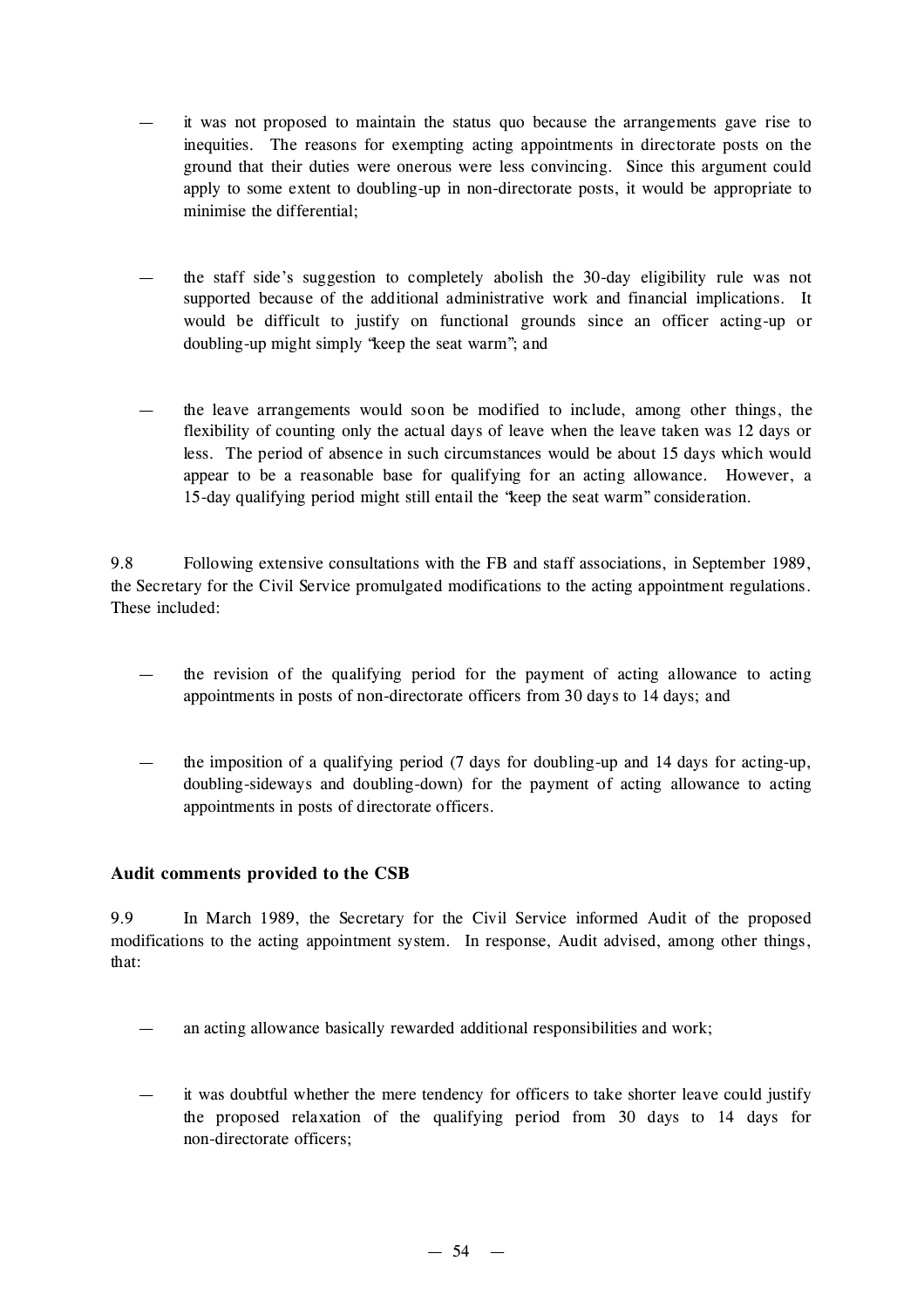- the shortening of the qualifying period would most likely result in a significant overall increase in the number of acting appointments and in the amount of acting allowance payable, in addition to an associated increase in processing costs. The total payment of acting allowance stood at \$148 million in 1988-89. Even a 10% increase would result in an additional annual expenditure of about \$15 million which was not insignificant;
- the proposed modifications called for significant policy decisions and were not merely a streamlining of existing administrative arrangements. Therefore, the advice of the Standing Commission should be sought; and
- in view of the likely significant financial implications arising from the proposed changes, the matter should be referred to the FC for approval before implementation.

9.10 In the light of Audit's comments, the Secretary for the Civil Service forwarded the proposed modifications to the acting appointment system to the Standing Commission. The Standing Commission noted the modifications but made no comments. With regard to referring the matter to the FC, the FB's view was that the FC should only be consulted if it had been consulted in the past on either the regulations or the rates of acting allowance. In the event, in June 1989, the Secretary for the Civil Service decided that there was no need to consult the FC regarding the proposed changes, despite the possible additional financial implications that might be involved. However, the point made by Audit regarding the doubtful justifications for relaxing the 30-day rule was not further pursued by the CSB.

### **1999 CSB review of acting system**

9.11 In January 1999, the CSB decided that the acting system should be reviewed. The CSB noted that:

- **the making of acting appointments for temporary vacancies due to temporary absence of incumbents had become rather automatic in many departments/grades;**
- the need for making such acting appointments appeared to be questionable in the light of the following considerations:
	- (i) leave should be granted subject to exigency of services;
	- (ii) in a teamwork setting, duties of an officer who was absent might be shared out among other team members instead of allocating to a particular officer; and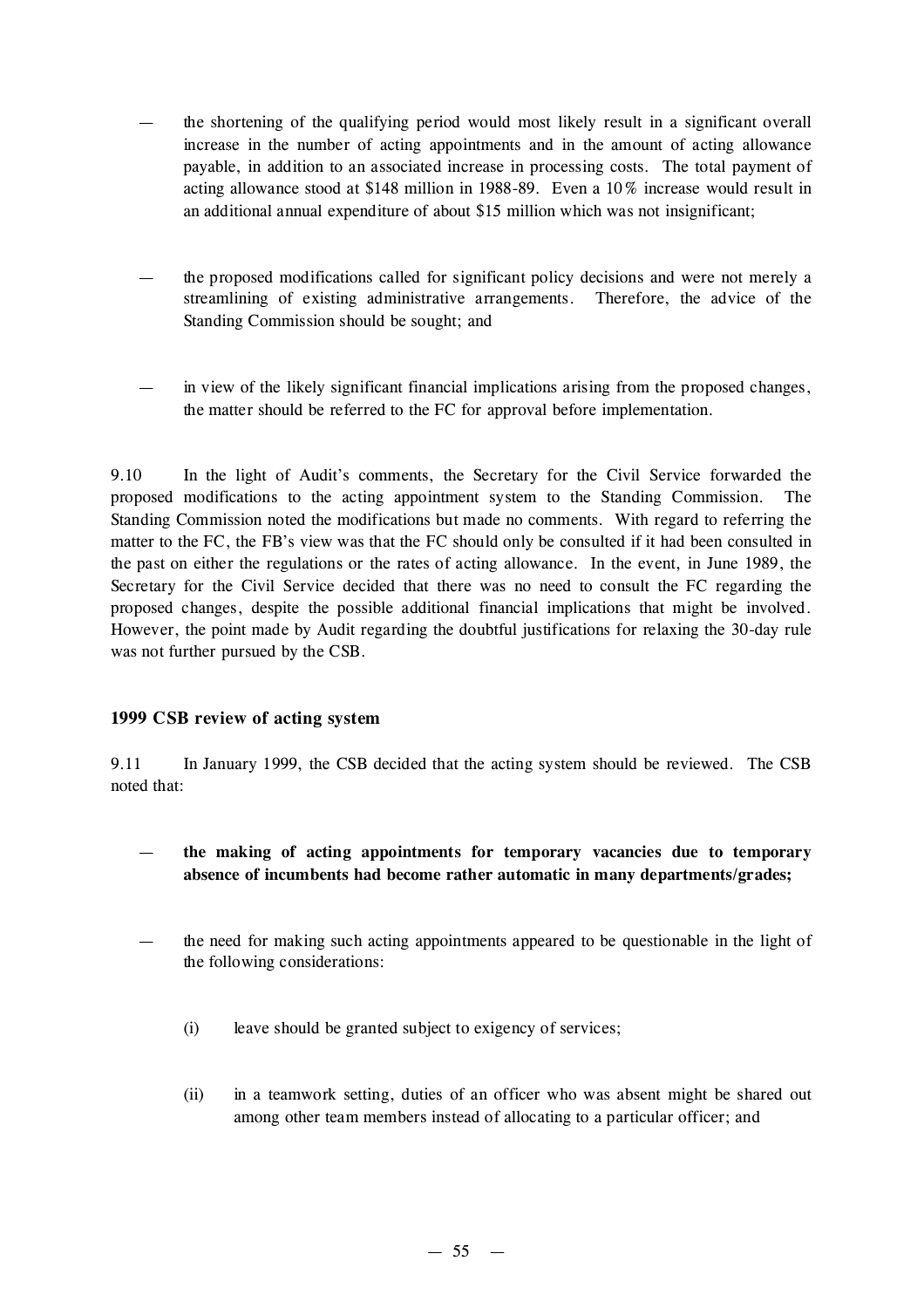(iii) while doubling another officer's duties, an officer might largely continue to work within the normal range of working hours and discharge similar level of responsibilities.

These considerations were more relevant when the acting appointment was to cover absence of a reasonably short period than for acting for a prolonged period. In principle, the qualifying period should be sufficiently long to reflect that the acting officer had taken up substantial additional duties and responsibilities; and

the practice of making acting appointments and paying acting allowance was uncommon nowadays in the private sector.

9.12 In April 1999, the CSB issued an internal consultation document to Bureau Secretaries and Heads of Department containing its proposals to modify the existing rules for the payment of acting allowance. The following ideas were suggested for consideration:

- the acting system in the civil service is a management tool to meet operational requirements during short-term absence of staff and to establish the suitability of officers for promotion;
- Heads of Department and Grade must ensure that acting appointments are made only when there are genuine operational needs and are subject to close scrutiny and approval at an appropriate level; and
- the qualifying period for payment of acting allowance should be sufficiently long to reflect that the acting officer has taken up substantial additional duties and responsibilities.

The CSB is currently consolidating the views of Bureau Secretaries/Heads of Department/Grade and will put forward proposals for consultation with the staff side by the end of 1999.

# **Audit observations**

9.13 As early as March 1989, Audit informed the CSB that it was not advisable to revise the qualifying period from 30 calendar days to 14 calendar days simply because of the tendency of officers to take shorter leave. Audit cautioned that the financial implications could be substantial and that the FC's approval should be sought. As it turned out, the payment of acting allowance increased from \$148 million in 1988-89 to \$709 million in 1998-99. Audit estimated that acting appointments with acting periods less than 30 days accounted for 69% of the number of appointments and 28% of the amount of acting allowance paid. Details are shown in Table 18 and Table 19 below.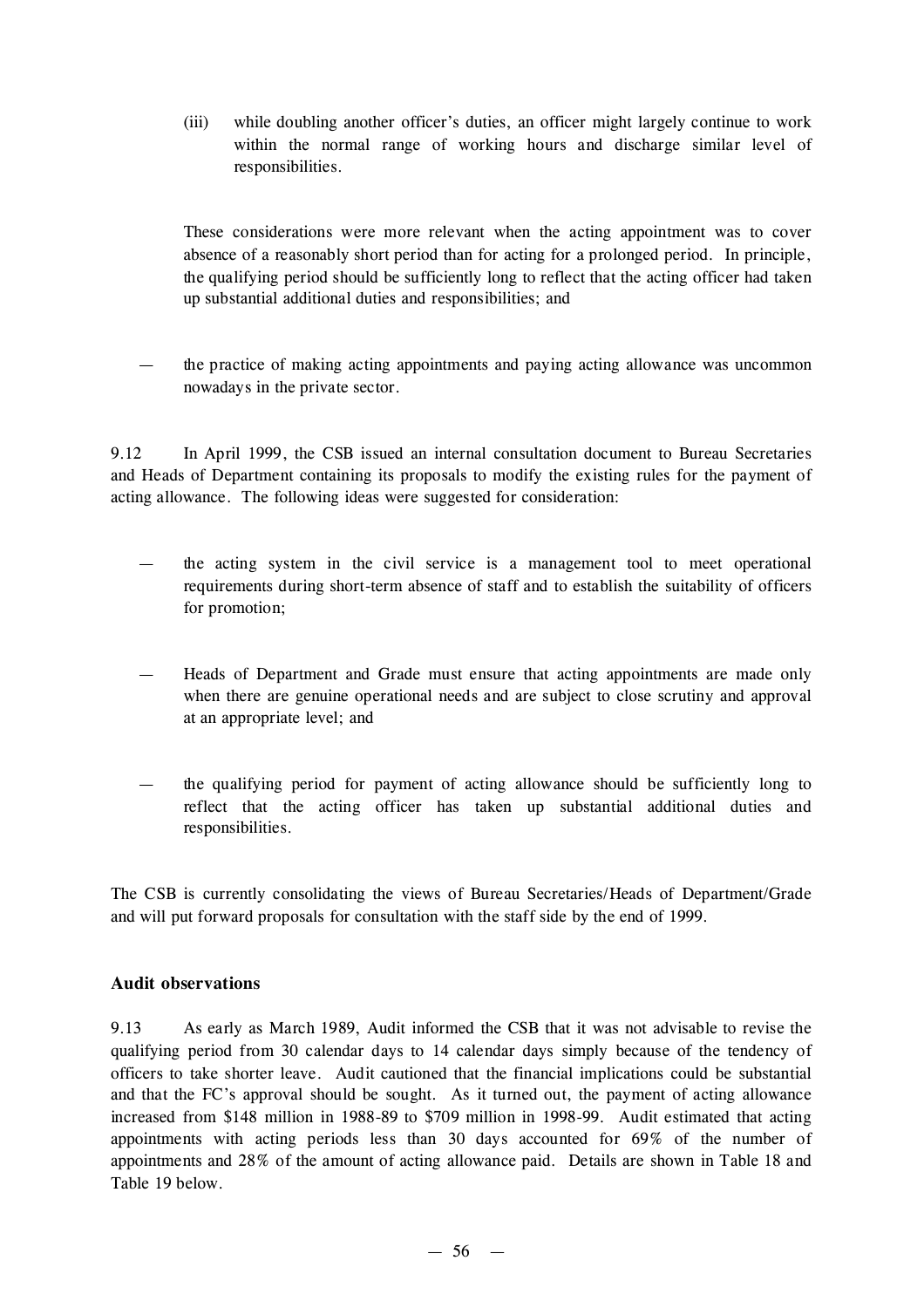#### **Table 18**

### **Payment of acting allowance in 1998-99**

| <b>Acting period</b> | <b>Acting appointments</b> |        | <b>Acting allowance</b> |        |  |
|----------------------|----------------------------|--------|-------------------------|--------|--|
| (calendar days)      | (number)                   | $(\%)$ | (\$ million)            | $(\%)$ |  |
| Less than 30         | 67,451                     | 69%    | 198                     | 28%    |  |
| 30 or more           | 30,688                     | 31\%   | 511                     | 72%    |  |
| <b>Total</b>         | 98,139                     | 100%   | 709                     | 100%   |  |

*Source: Treasury's records*

#### **Table 19**

#### **Analysis of acting appointments in 1998-99**

| <b>Acting period</b> | <b>Acting appointments</b> |        | <b>Acting days</b> | <b>Acting allowance</b> |        |  |
|----------------------|----------------------------|--------|--------------------|-------------------------|--------|--|
| (calendar days)      | (number)                   | $(\%)$ | (number)           | (\$ million)            | $(\%)$ |  |
| Less than 7          | 2,220                      | 2.3%   | 8,095              | 3                       | 0.4%   |  |
| $-14$<br>$\tau$      | 23,379                     | 23.8%  | 302,496            | 52                      | 7.3%   |  |
| 15<br>$-21$          | 34,001                     | 34.6%  | 568,519            | 105                     | 14.8%  |  |
| 22<br>$-28$          | 6,983                      | 7.1%   | 174,829            | 33                      | 4.7%   |  |
| Over 28              | 31,556                     | 32.2%  | 3,444,955          | 516                     | 72.8%  |  |
| <b>Total</b>         | 98,139                     | 100.0% | 4,498,894          | 709<br>_______          | 100.0% |  |

*Source: Treasury's records*

9.14 In its Consultation Paper on Review of Acting System of April 1999, the CSB reminded Heads of Department and Grade that the making of acting appointments should be subject to close scrutiny of operational needs rather than as a matter of routine. In the CSB's view, the qualifying period should be sufficiently long to reflect that the acting officer had taken up substantial additional duties and responsibilities.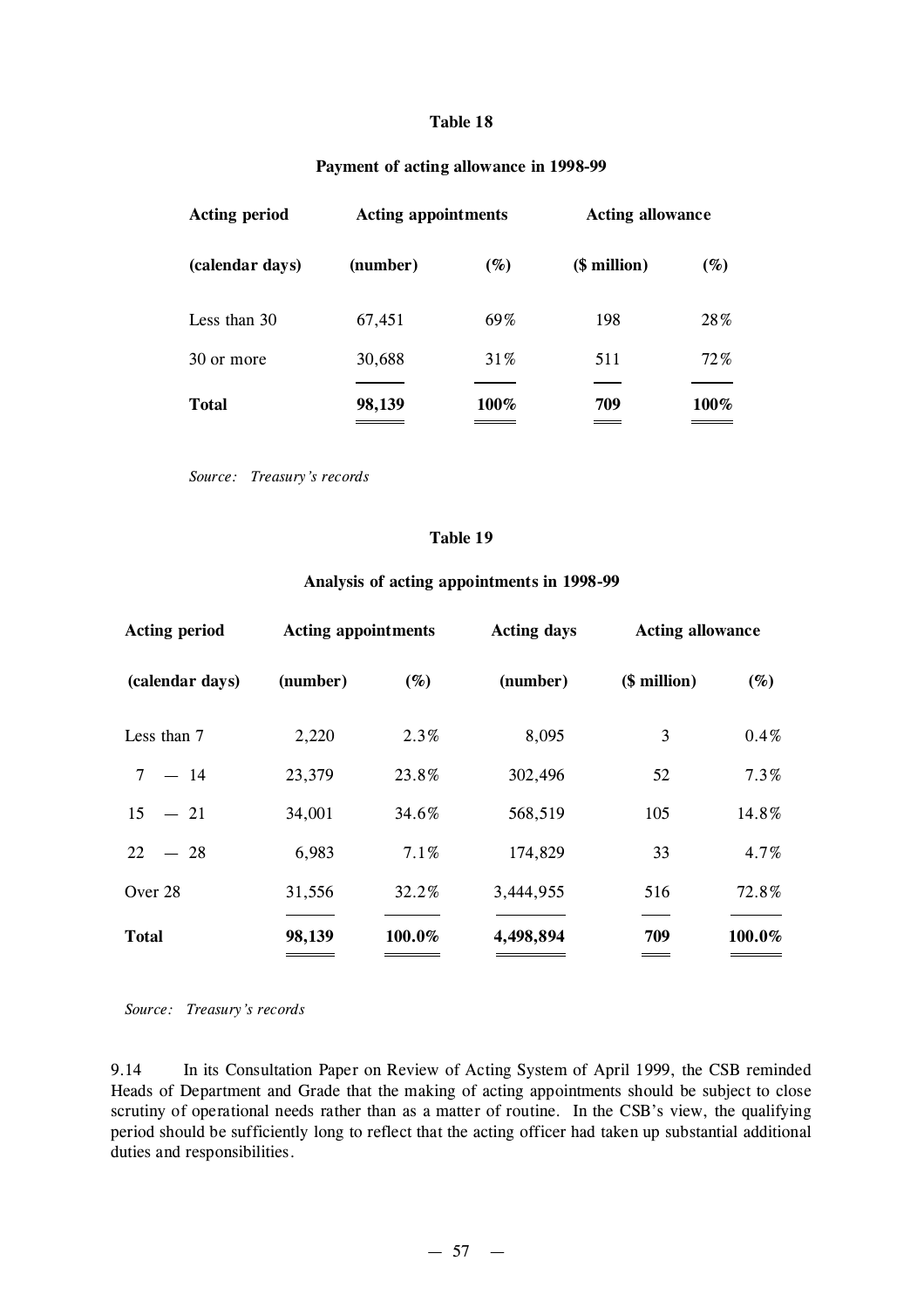9.15 Using the above benchmark of operational need upheld by the CSB in 1999, the rationale used by the CSB to revise the then minimum qualifying period from 30 calendar days to 14 calendar days in September 1989 was doubtful and unjustified, especially when the CSB was aware of the possible "keeping the seat warm"effect as a result of shortening the qualifying period. According to the CSB, its main concerns were to ensure parity of treatment for directorate and non-directorate officers and to revise the qualifying period to match the tendency for leave to be taken in shorter periods.

9.16 In Audit's view, the fact that the making of acting appointments has become rather automatic is not solely the responsibility of departments. In its present form, the CSRs do not mention that acting appointments should be made only if there are operational needs. In a circular memorandum issued by the CSB in October 1989 on acting appointments in General Grades, it was stated that the officer exercising the delegated authority to approve acting appointments should ensure that there was a "functional need for the acting appointment". After the introduction of the new qualifying period in November 1989, Audit could not find any specific reference in other circular memoranda or circulars issued by the CSB that acting appointments should only be approved on operational grounds.

9.17 Audit supports the CSB's recent initiative to review the acting system and its emphasis on the principle of making acting appointments in accordance with operational needs. As indicated in Table 18 above, the total acting allowance paid for acting appointments of less than 30 calendar days amounted to \$198 million in 1998-99. **In the light of the significant financial implications of these short-term acting appointments, Audit considers that there is a need for the CSB to expedite its consultation with the staff associations. Action should be taken to ensure that acting appointments are only made on operational grounds.**

# **Audit recommendations**

9.18 **Audit has** *recommended* **that the Secretary for the Civil Service should, in conjunction with the Secretary for the Treasury, take urgent action to ensure that acting appointments are made only when there are genuine operational needs. In particular, Audit has** *recommended* **that**:

- **the Secretary for the Civil Service should promulgate guidelines requiring Policy Secretaries and Heads of Department to exercise due care in making acting appointments. The justifications for all acting appointments should be vigorously vetted, especially for short-term acting appointments of less than 30 days; and**
- **the Secretary for the Treasury should, in consultation with the Secretary for the Civil Service, consider tightening up the budgetary control over the acting allowance by limiting the provision of funds for short-term acting appointments.**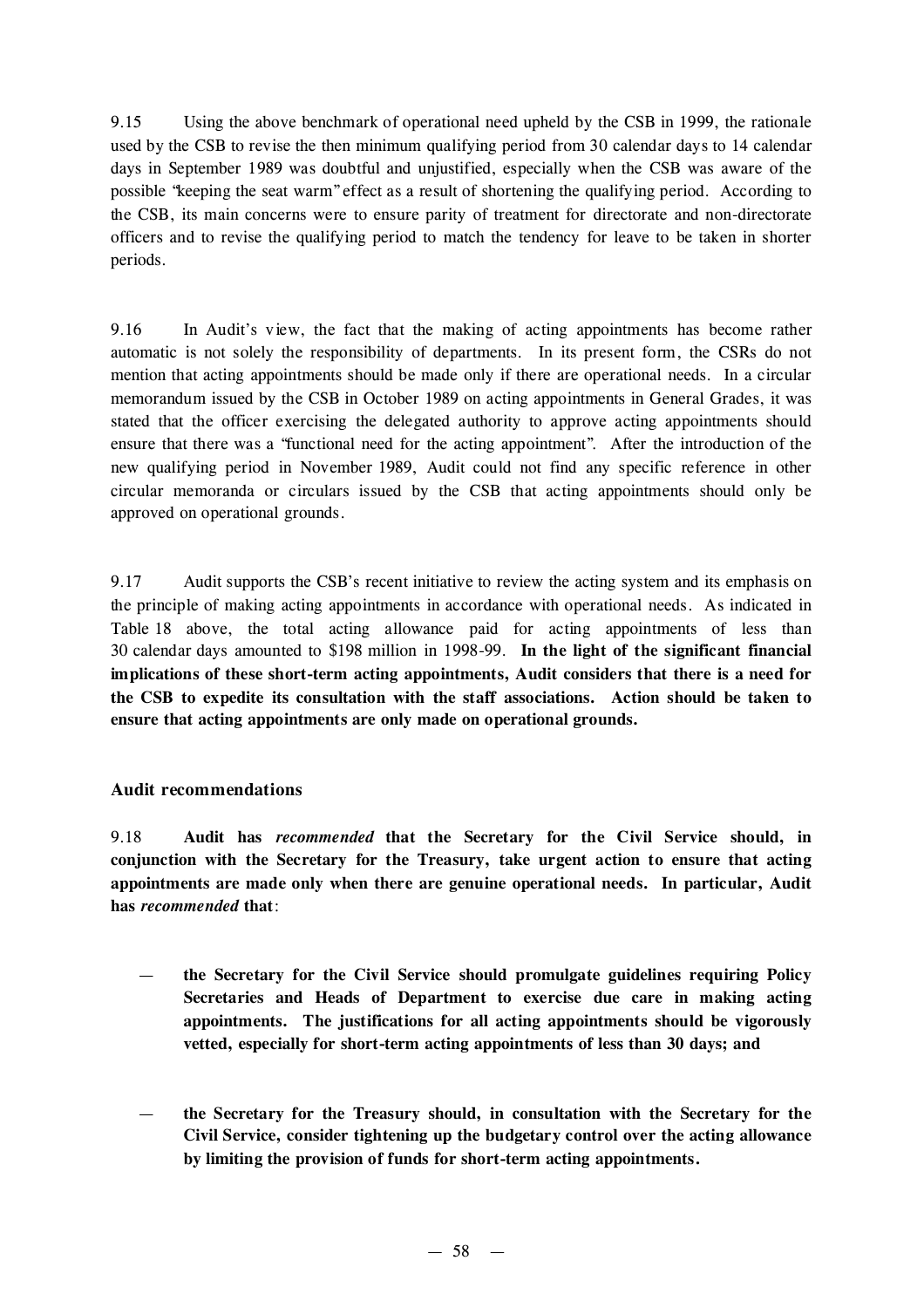# **Response from the Administration**

### 9.19 The **Secretary for the Civil Service** has said that:

- salary has increased by some 165% over the period from 1988-89 to 1998-99. Assuming acting allowance is directly proportional to salary, the increase in real terms for payment of acting allowance is some 81%; and
- he does not consider that the rationale for changing the qualifying period in 1989 could be regarded as doubtful and unjustified. Given that the key consideration is that the making of acting appointments should tie in with the operational needs of grades and departments, it was not unreasonable to revise the qualifying period in 1989 to take into account the trend of officers taking shorter leave, which would in turn give rise to the need for shorter acting appointments.

9.20 The **Secretary for the Treasury** has said that she will support the Secretary for the Civil Service in taking forward the changes as needed (see also paragraph 2.18 above).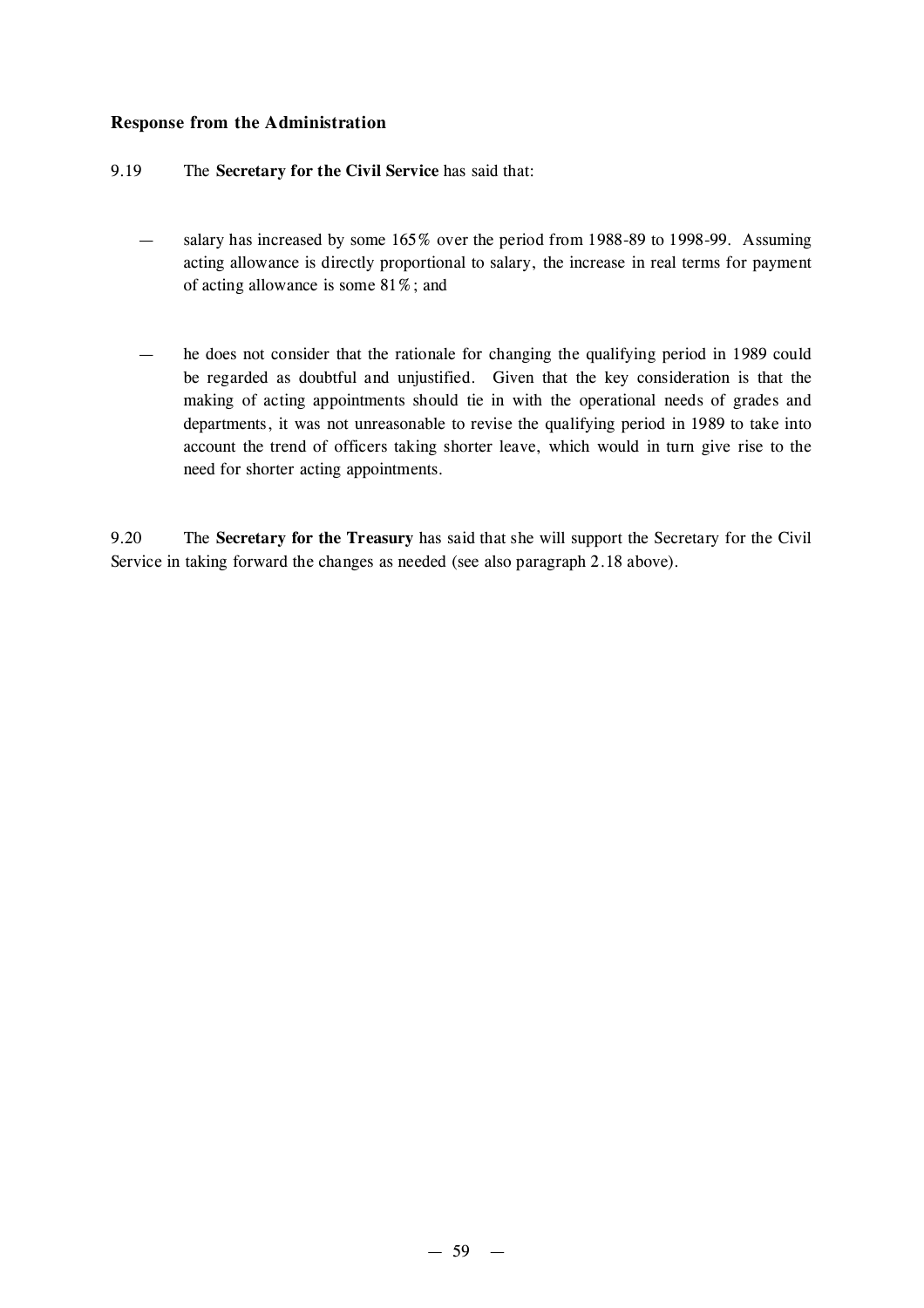# **Appendix A** (paragraph 3.10 refers)

# **Establishment, strength and wastage of ICAC officers for the years from 1989 to 1998**

| Year<br>(Note) | Establishment Strength Wastage |       |        | Vacancy rate                                                                        | Wastage rate |  |
|----------------|--------------------------------|-------|--------|-------------------------------------------------------------------------------------|--------------|--|
|                | (a)                            | (b)   |        | (c) $(d) = \frac{(a) - (b)}{(a)} \times 100\%$ (e) = $\frac{(c)}{(a)} \times 100\%$ |              |  |
| 1989           | 1,237                          | 1,149 | 136    | $7.1\%$                                                                             | $11.0\%$     |  |
| 1990           | 1,217                          | 1,179 | 82     | $3.1\%$                                                                             | 6.7%         |  |
| 1991           | 1,219                          | 1,148 | 95     | 5.8%                                                                                | 7.8%         |  |
| 1992           | 1,161                          | 1,090 | 115    | 6.1%                                                                                | 9.9%         |  |
| 1993           | 1,129                          | 1,114 | $77\,$ | 1.3%                                                                                | 6.8%         |  |
| 1994           | 1,168                          | 1,157 | $80\,$ | $0.9\%$                                                                             | 6.8%         |  |
| 1995           | 1,202                          | 1,175 | 67     | 2.2%                                                                                | 5.6%         |  |
| 1996           | 1,247                          | 1,237 | 85     | $0.8\,\%$                                                                           | 6.8%         |  |
| 1997           | 1,287                          | 1,225 | $90\,$ | 4.8%                                                                                | 7.0%         |  |
| 1998           | 1,336                          | 1,283 | 68     | $4.0\%$                                                                             | 5.1%         |  |

*Source: ICAC's records*

*Note: Establishment and strength figures represent the position as at the end of the year. The wastage figures represent the total for the year.*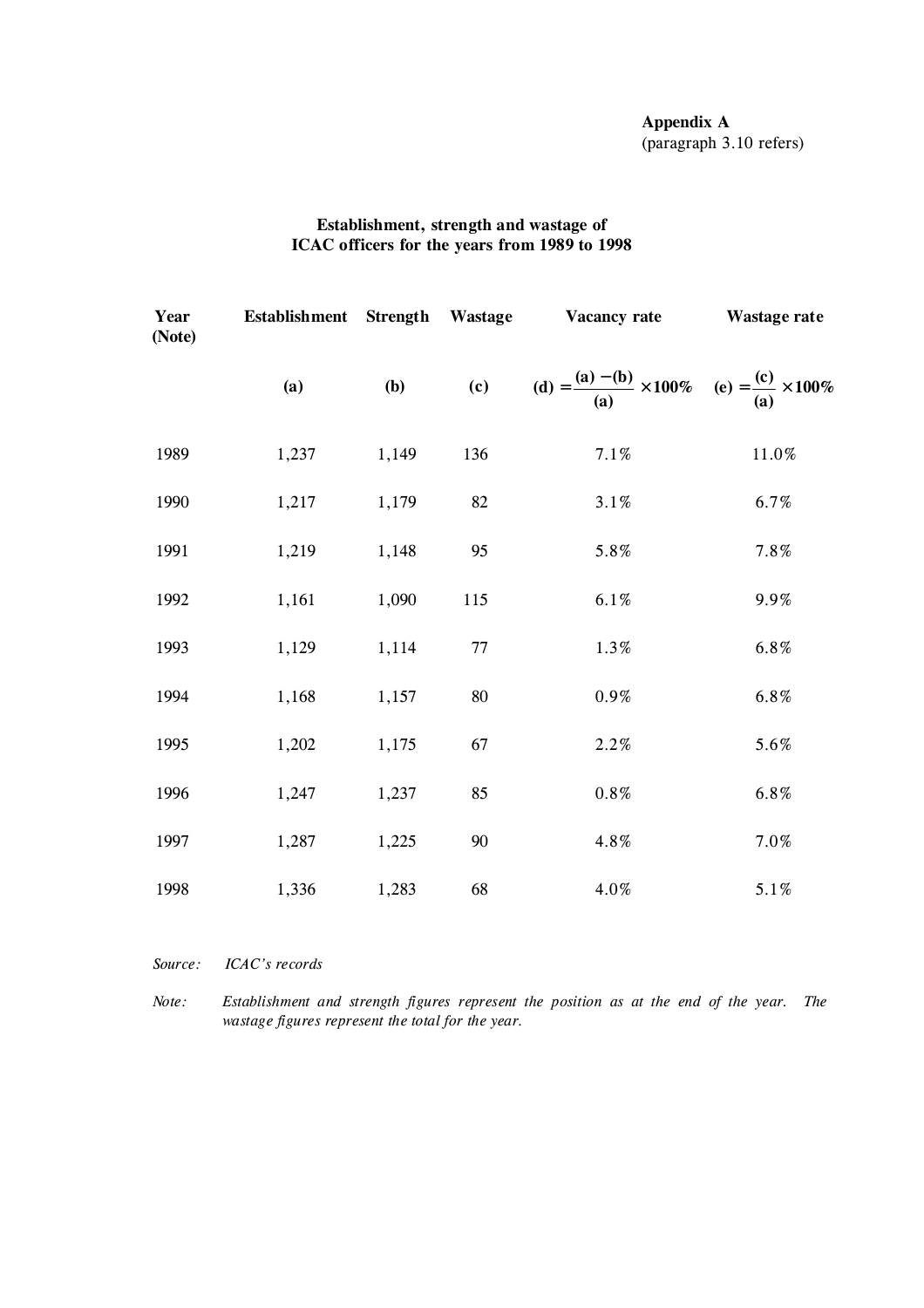# **Appendix B** (paragraph 4.17 refers)

# **Estimated savings on HOTA in 1998-99 if the no-claim limit had been raised to \$25 per return journey**

| <b>Annual</b><br>reimbursement<br>per officer | <b>Number</b><br>of<br>officers | <b>Reimbursement</b><br>in 1998-99 | Average<br>reimbursement<br>to an officer per<br>return journey<br>(Note) | <b>Estimated savings from</b><br>raising the no-claim limit<br>from \$10.8 to \$25<br>(Note) |                                     |
|-----------------------------------------------|---------------------------------|------------------------------------|---------------------------------------------------------------------------|----------------------------------------------------------------------------------------------|-------------------------------------|
|                                               |                                 |                                    |                                                                           | Per officer                                                                                  | <b>Total</b>                        |
|                                               | (a)                             | (b)                                | (c) = $\frac{(b)}{(a) \times 137}$                                        | (d)                                                                                          | (e) = (d) $\times$ (a) $\times$ 137 |
|                                               |                                 | (\$ million)                       | \$)                                                                       | \$)                                                                                          | (\$ million)                        |
| $$1 - $1,000$                                 | 11,449                          | 5.40                               | 3.44                                                                      | 3.44                                                                                         | 5.40                                |
| $$1,001$ - \$2,000                            | 7,699                           | 11.28                              | 10.69                                                                     | 10.69                                                                                        | 11.28                               |
| $$2,001$ - \$3,000                            | 4,950                           | 12.19                              | 17.98                                                                     | 14.20                                                                                        | 9.63                                |
| $$3,001$ - \$4,000                            | 3,198                           | 11.04                              | 25.20                                                                     | 14.20                                                                                        | 6.22                                |
| $$4,001$ - \$5,000                            | 1,814                           | 8.08                               | 32.51                                                                     | 14.20                                                                                        | 3.53                                |
| Above \$5,000                                 | 2,589                           | 19.02                              | 53.62                                                                     | 14.20                                                                                        | 5.04                                |
| Total                                         | 31,699                          | 67.01                              |                                                                           |                                                                                              | 41.10                               |
|                                               | ______                          | _____                              |                                                                           |                                                                                              | ____                                |

*Source: Treasury's records and Audit's computations*

*Note: According to the claim records, Audit estimated that on average, each officer claimed reimbursement of travelling expenses for about 137 days in a year.*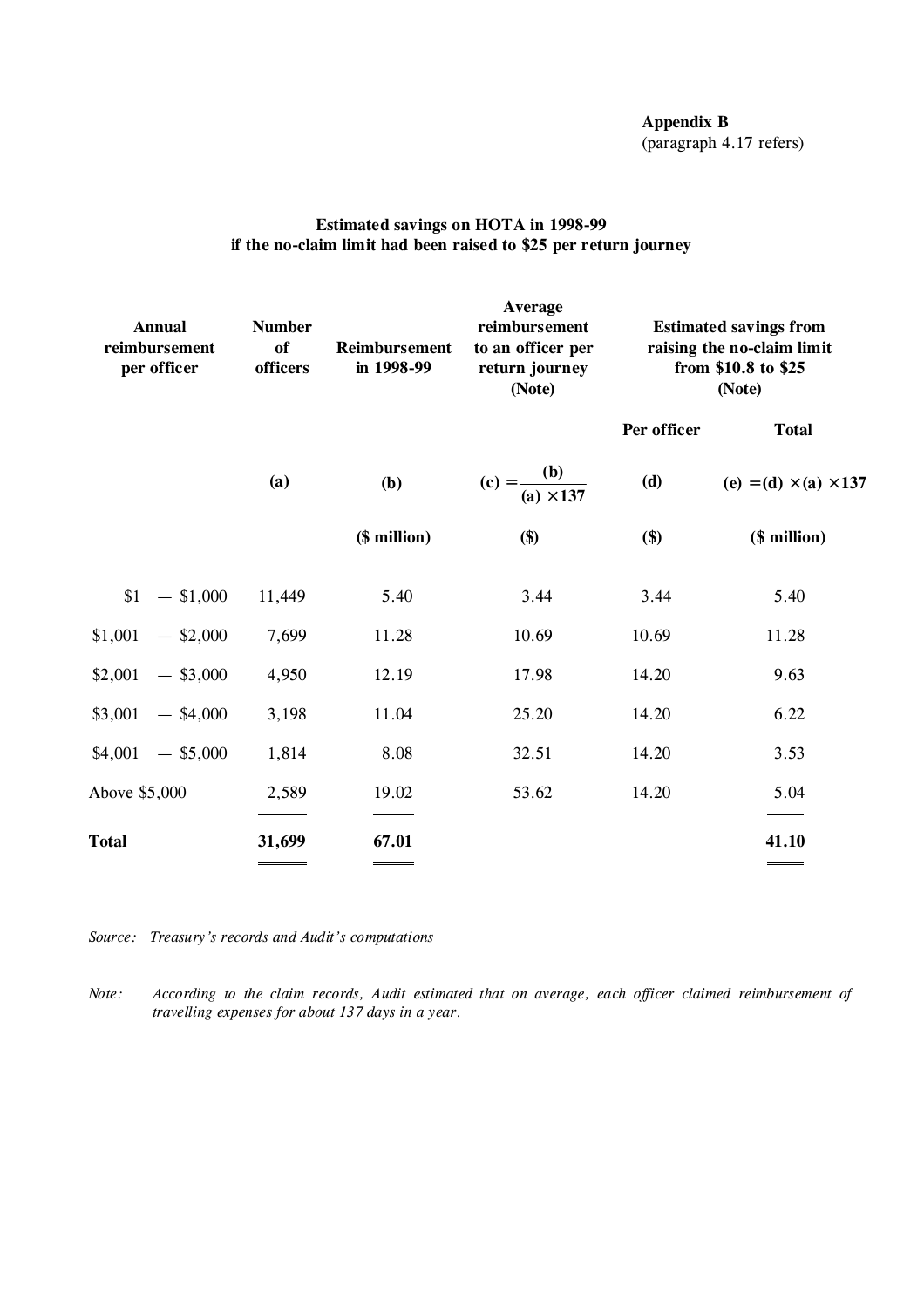**Appendix C** (paragraph 5.8 refers)

# **Mileage allowance paid by various government departments in 1998-99**

|                                                         | Duty mileage                           |                        |                                  | Home-to-office mileage                 |                        |                                         |
|---------------------------------------------------------|----------------------------------------|------------------------|----------------------------------|----------------------------------------|------------------------|-----------------------------------------|
| <b>Department</b>                                       | <b>Number</b><br><b>of</b><br>officers | <b>Total</b><br>amount | Average<br>amount<br>per officer | <b>Number</b><br><b>of</b><br>officers | <b>Total</b><br>amount | <b>Average</b><br>amount<br>per officer |
|                                                         |                                        | (\$ million)           | \$)                              |                                        | (\$ million)           | \$)                                     |
| <b>Housing Department</b>                               | 856                                    | 6.58                   | 7,687                            | 463                                    | 2.84                   | 6,134                                   |
| <b>Architectural Services</b><br>Department             | 332                                    | 6.12                   | 18,434                           | 60                                     | 0.90                   | 15,000                                  |
| Police Force                                            | 583                                    | 2.84                   | 4,871                            | 290                                    | 3.78                   | 13,034                                  |
| <b>Highways Department</b>                              | 281                                    | 4.31                   | 15,338                           | 39                                     | 0.31                   | 7,949                                   |
| Lands Department                                        | 315                                    | 2.34                   | 7,429                            | 181                                    | 1.79                   | 9,890                                   |
| <b>Regional Services Department</b>                     | 187                                    | 2.56                   | 13,690                           | 124                                    | 1.35                   | 10,887                                  |
| Home Affairs Department                                 | 163                                    | 2.28                   | 13,988                           | 94                                     | 1.50                   | 15,957                                  |
| Social Welfare Department                               | 192                                    | 1.98                   | 10,313                           | 53                                     | 0.36                   | 6,792                                   |
| <b>Electrical and Mechanical</b><br>Services Department | 148                                    | 2.00                   | 13,514                           | 18                                     | 0.20                   | 11,111                                  |
| Drainage Services Department                            | 138                                    | 1.74                   | 12,609                           | 11                                     | 0.24                   | 21,818                                  |
| Others                                                  | 1,776                                  | 14.71                  | 8,283                            | 235                                    | 1.63                   | 6,936                                   |
| <b>Total</b>                                            | 4,971                                  | 47.46                  | 9,547                            | 1,568                                  | 14.90                  | 9,503                                   |

*Source: Treasury's records*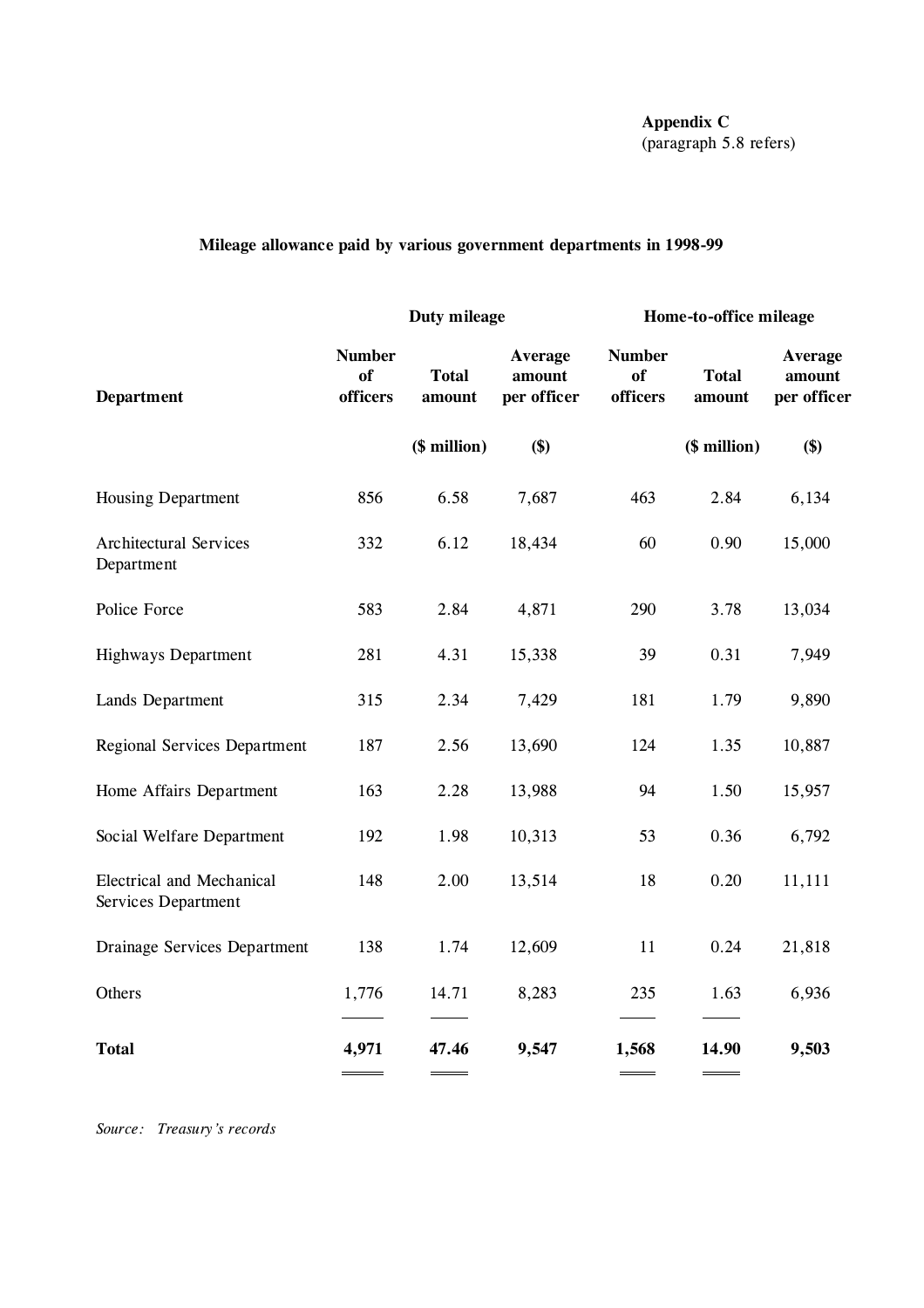# **The ten departments with the largest expenditure on OTA and DSOA from 1994-95 to 1998-99**

|      | <b>Department</b>                                       | 1994-95      | 1995-96      | 1996-97      | 1997-98      | 1998-99      |
|------|---------------------------------------------------------|--------------|--------------|--------------|--------------|--------------|
|      |                                                         | (\$ million) | (\$ million) | (\$ million) | (\$ million) | (\$ million) |
| (1)  | Post Office                                             | 298          | 345          | 413          | 513          | 477          |
| (2)  | Police Force                                            | 365          | 395          | 413          | 378          | 179          |
| (3)  | <b>Electrical and Mechanical</b><br>Services Department | 69           | 85           | 101          | 123          | 154          |
| (4)  | <b>Housing Department</b>                               | 95           | 132          | 141          | 140          | 134          |
| (5)  | <b>Water Supplies Department</b>                        | 93           | 106          | 109          | 110          | 114          |
| (6)  | <b>Urban Services Department</b>                        | 97           | 109          | 86           | 113          | 90           |
| (7)  | <b>Regional Services Department</b>                     | 32           | 39           | 46           | 58           | 56           |
| (8)  | <b>Correctional Services</b><br>Department              | 54           | 54           | 81           | 59           | 50           |
| (9)  | Fire Services Department                                | 23           | 25           | 25           | 37           | 48           |
| (10) | <b>Immigration Department</b>                           | 31           | 31           | 52           | 40           | 43           |
|      | Others                                                  | 273          | 317          | 344          | 397          | 393          |
|      | <b>Total</b>                                            | 1,430        | 1,638        | 1,811        | 1,968        | 1,738        |
|      |                                                         |              |              |              |              |              |

*Source: Treasury's records*